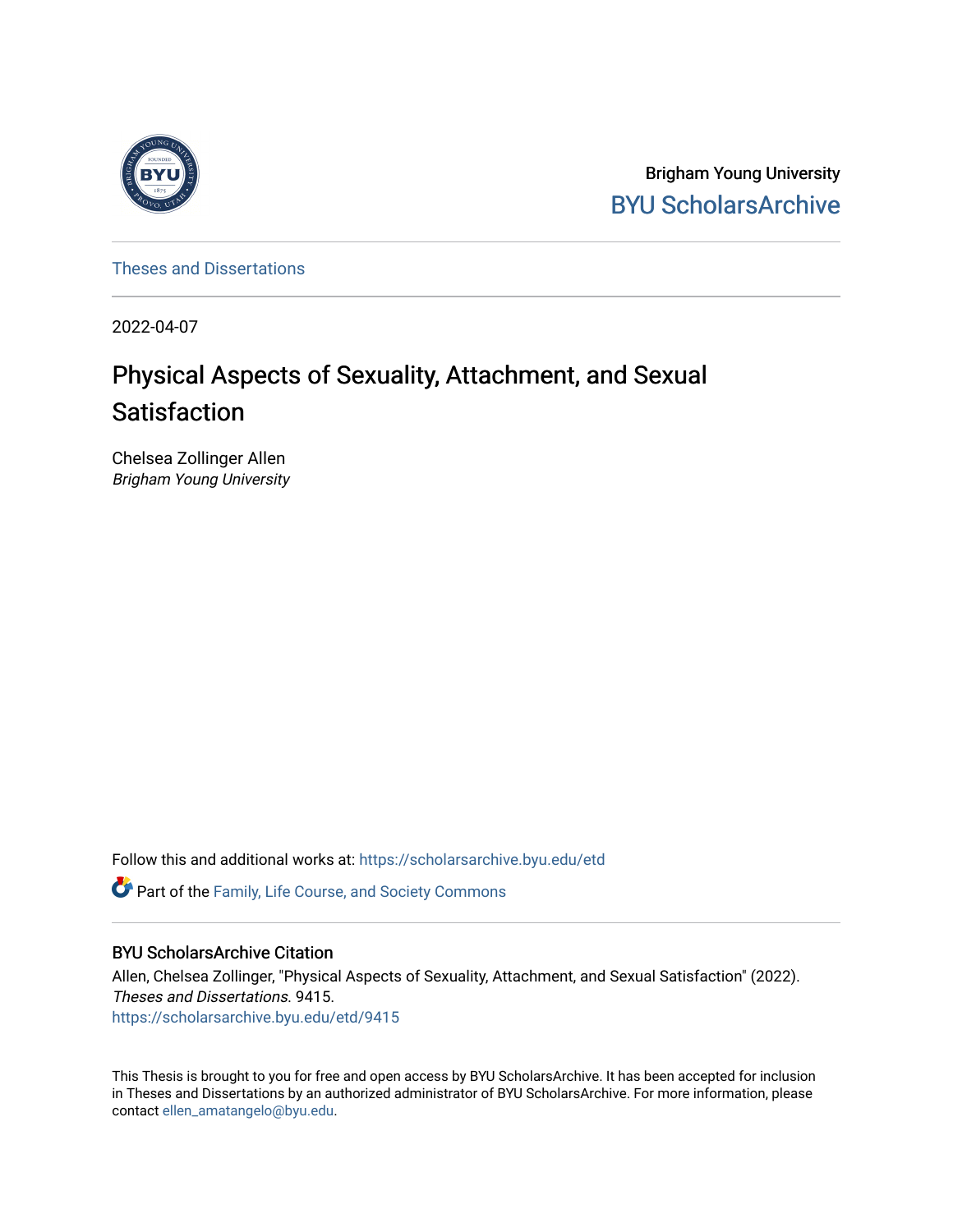<span id="page-1-0"></span>Physical Aspects of Sexuality, Attachment, and Sexual Satisfaction

Chelsea Zollinger Allen

A thesis submitted to the faculty of Brigham Young University in partial fulfillment of the requirements for the degree of

Master of Science

Dean M. Busby, Chair Chelom E. Leavitt Alexander C. Jensen

School of Family Life

Brigham Young University

Copyright © 2022 Chelsea Zollinger Allen

All Rights Reserved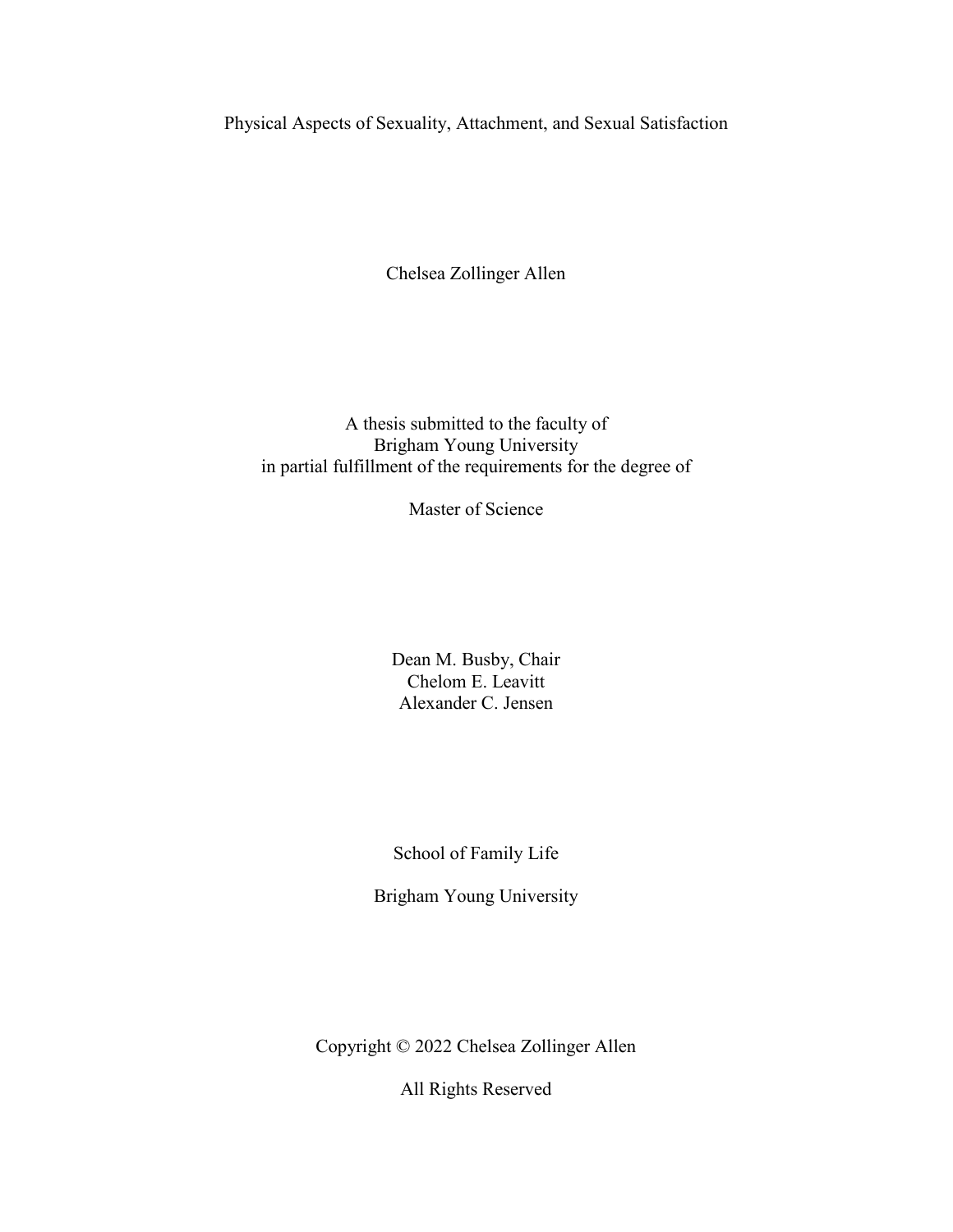## **ABSTRACT**

#### <span id="page-2-0"></span>**Physical Aspects of Sexuality, Attachment, and Sexual Satisfaction**

Chelsea Zollinger Allen School of Family Life, Brigham Young University Master of Science

Healthy sexuality includes relational, emotional, and physical elements (Busby et al., 2021). However, there are gaps in what is known about the physical aspects of sexual relationships. Genital acceptance and physical sexual knowledge are two areas of physical relationships that may have an effect on the satisfaction of sexual relationships. Attachment, namely levels of anxious and avoidant attachment, is another factor that has been related to sexual relationships (Allsop et al., 2021; Bennett et al., 2019; Busby et al., 2020). Results from a dyadic sample of 515 couples who had been in a relationship for at least two years were studied. Structural equation modeling was used to estimate the direct and indirect actor and partner effects of physical sexual knowledge and genital acceptance on sexual satisfaction, working through mechanisms of anxious and avoidant attachment. Findings indicate the importance of considering genital acceptance and physical sexual knowledge, especially in regard to female bodies, to help move couples toward lower levels of insecure attachment and improved sexual relationships. Findings also denote the specific influence of avoidant attachment on sexual satisfaction in couple relationships as well as the importance of examining genital acceptance for men and women in a partnered context.

Keywords: sex, attachment, physical, couples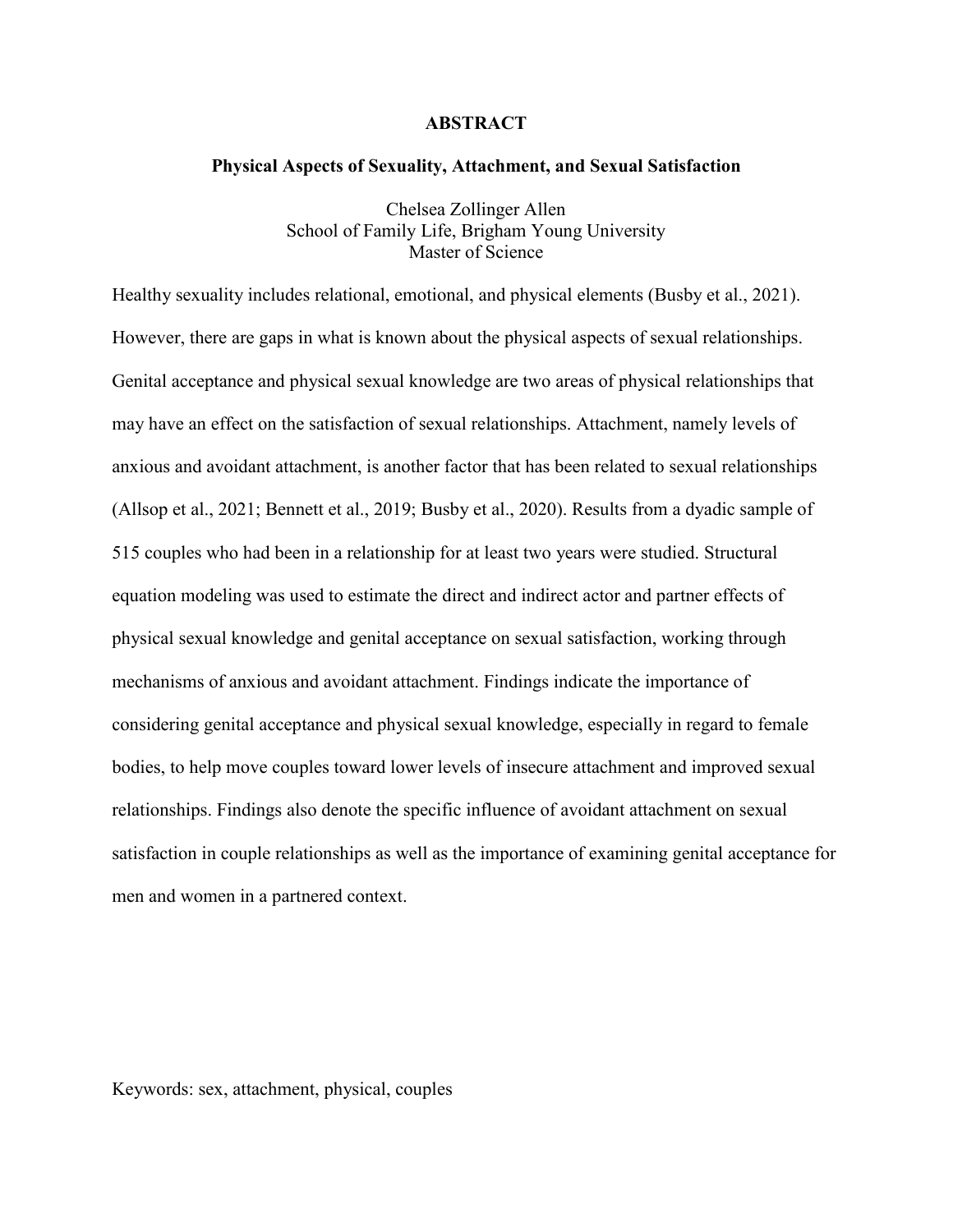#### **ACKNOWLEDGEMENTS**

<span id="page-3-0"></span>I would like to thank my advisor and friend, Dean Busby, for his guidance and patient encouragement throughout this thesis process and throughout my journey in this program. His time and mentorship had an immeasurable impact on the work I was able to accomplish, the skills I was able to learn, and the researcher I was able to become.

I would also like to thank my thesis committee members, Chelom Leavitt and Alex Jensen, for their wise counsel and emboldening support throughout a rocky journey.

Last, but not least, I would like to thank my spouse, Marc Allen, my parents, family (including in-laws), and MFHD graduate friends for their unfailing support and compassionate understanding in cheering me on. Apparently, it takes a village to get a person through graduate school, and I could not have done it without you.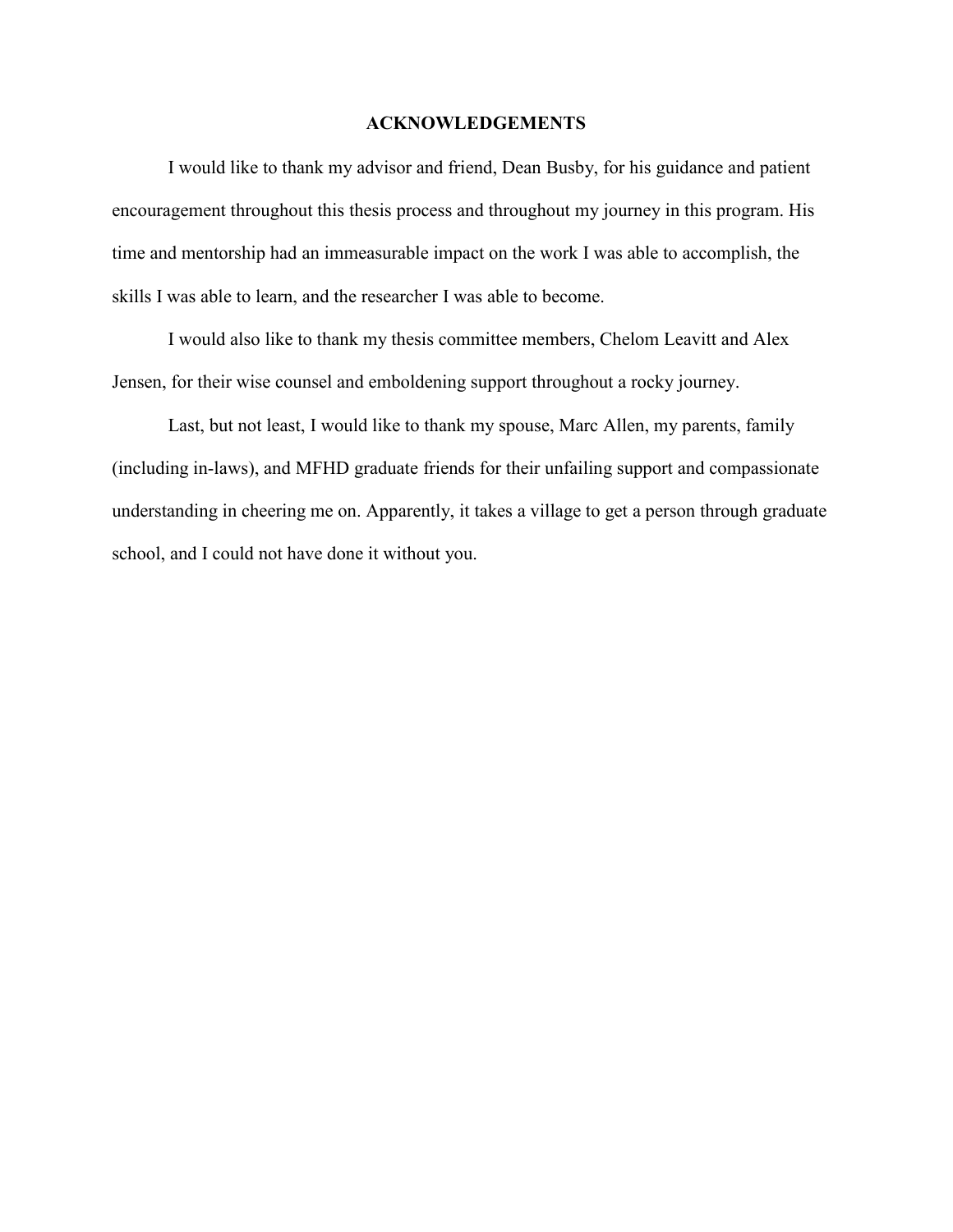# **TABLE OF CONTENTS**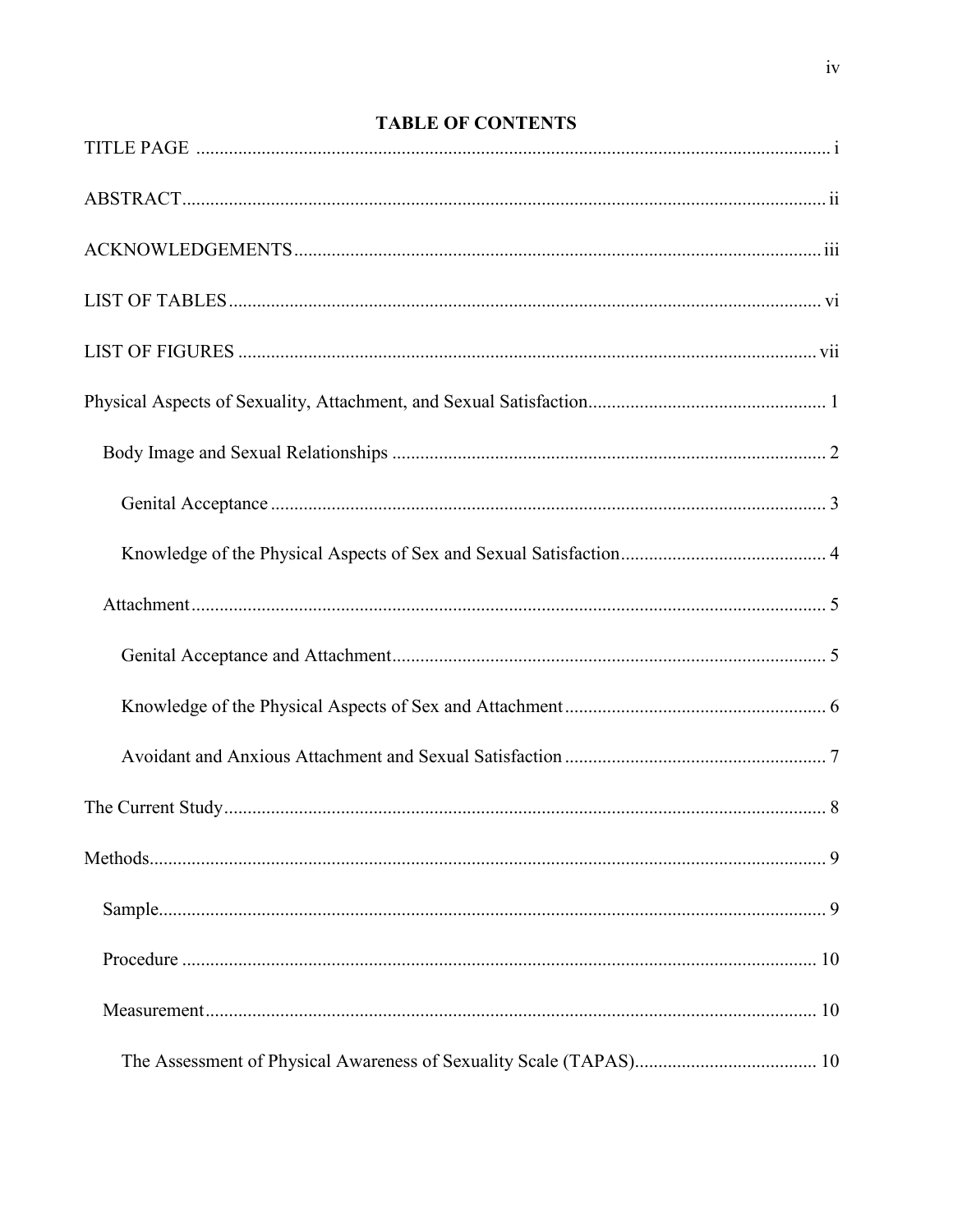| Male and Female Effects in Genital Acceptance and Physical Sexual Knowledge  19 |
|---------------------------------------------------------------------------------|
|                                                                                 |
|                                                                                 |
|                                                                                 |
|                                                                                 |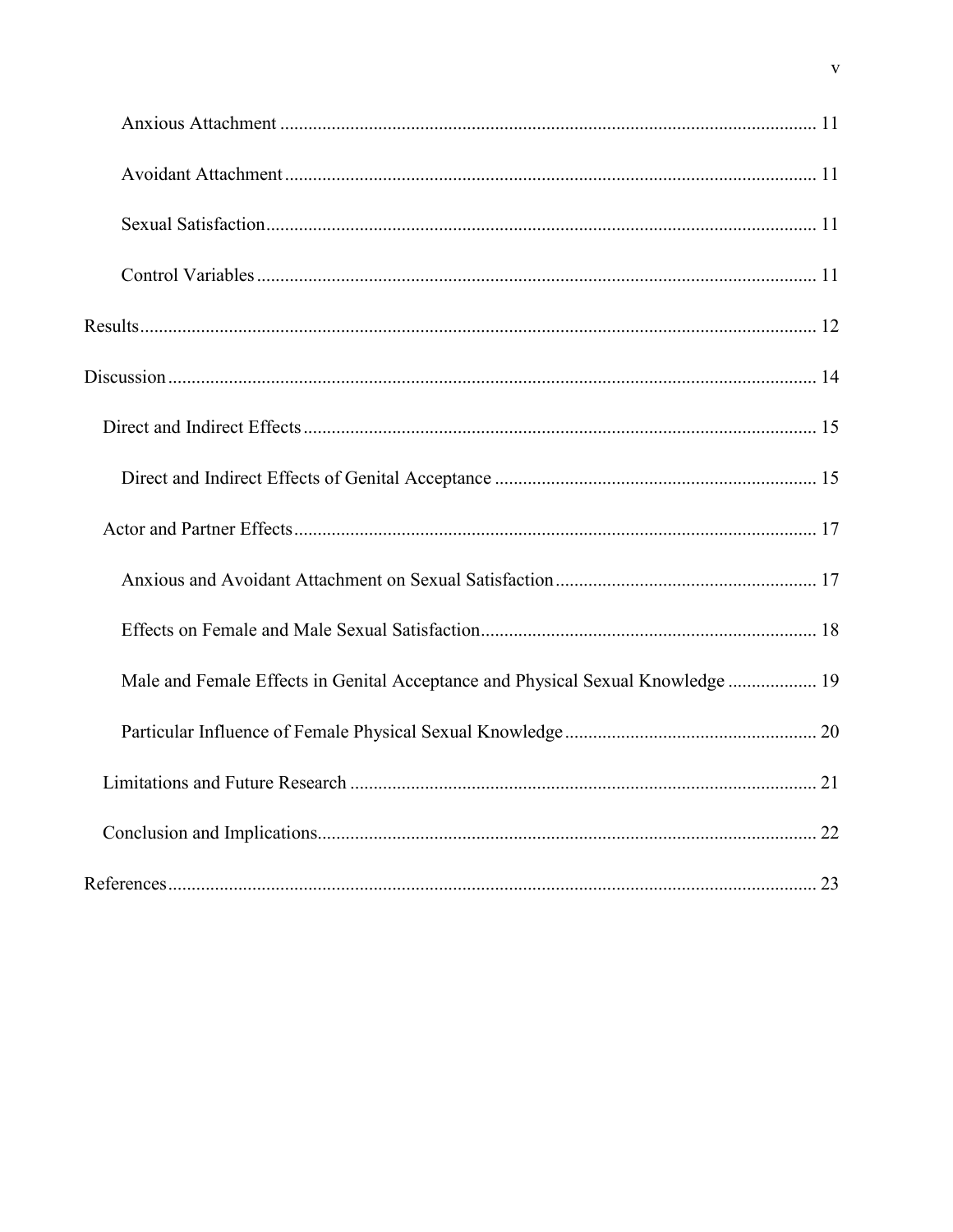# **LIST OF TABLES**

<span id="page-6-0"></span>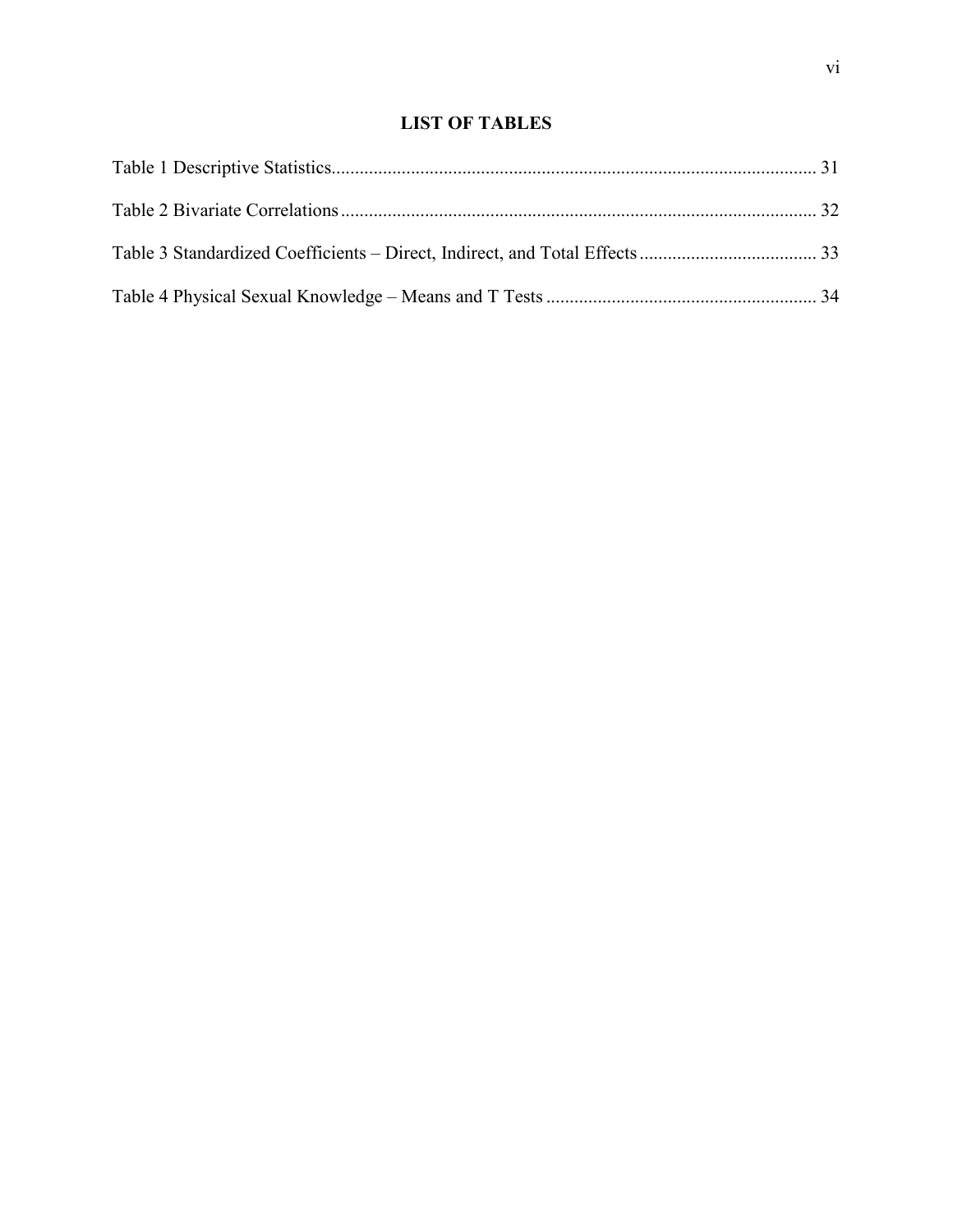# **LIST OF FIGURES**

<span id="page-7-0"></span>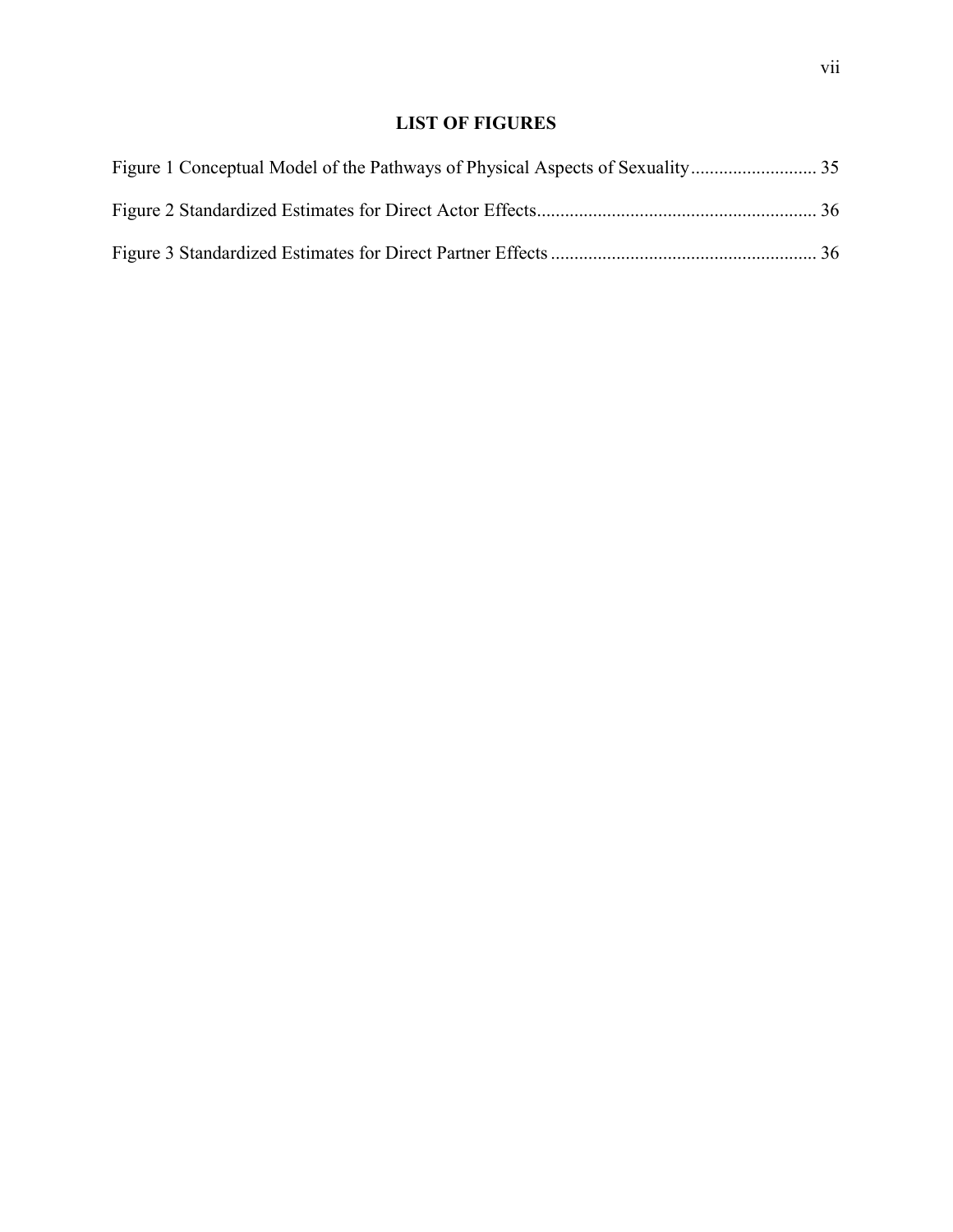#### **Physical Aspects of Sexuality, Attachment, and Sexual Satisfaction**

<span id="page-8-0"></span>Understanding sexuality is important to gain a greater comprehension of quality couple relationships (Fallis et al., 2016). Sexual satisfaction is important in predicting feelings of marital satisfaction (Schoenfeld et al., 2017). Sexual satisfaction, then, becomes a key factor of study to helping improve couple relationships. Moreover, factors predicting sexual satisfaction become just as critical to understand. Current research has illuminated the importance of physical, relational, and meaning aspects to a healthy sexual relationship (Busby et al., 2021), though more research is needed regarding the physical aspects of sexuality. Particularly physical aspects of emotional reactions to genitalia (Schick et al., 2010) and knowledge of the functioning of their own or their partners sexual body parts (Curtin et al., 2011). Couple attachment style is another factor that is associated with the sexual relationship. A quality sexual relationship helps with the development of secure attachment (Johnson & Zuccarini, 2010) and feelings of love (Hazan & Shaver, 1987), though this relationship is likely bidirectional. On the other hand, more insecurely attached relationships, namely anxious and avoidant, tend to be categorized as more lonely (Hazan & Shaver, 1987). Each partner in a coupled relationship enters the partnership with preexisting levels of bodily comfort and sexual knowledge, and previous literature has indicated that these are likely linked to satisfaction in the sexual relationship. The general approach or tendencies individual partners take to the sexual relationship, whether secure or insecure, may be what facilitates the connection between these physical aspects of sex and sexual outcomes. Specifically, the relationships of emotional reactions to genitalia, and knowledge of the physical aspects of sex with sexual satisfaction may be mediated by anxious or avoidant attachment in couple relationships.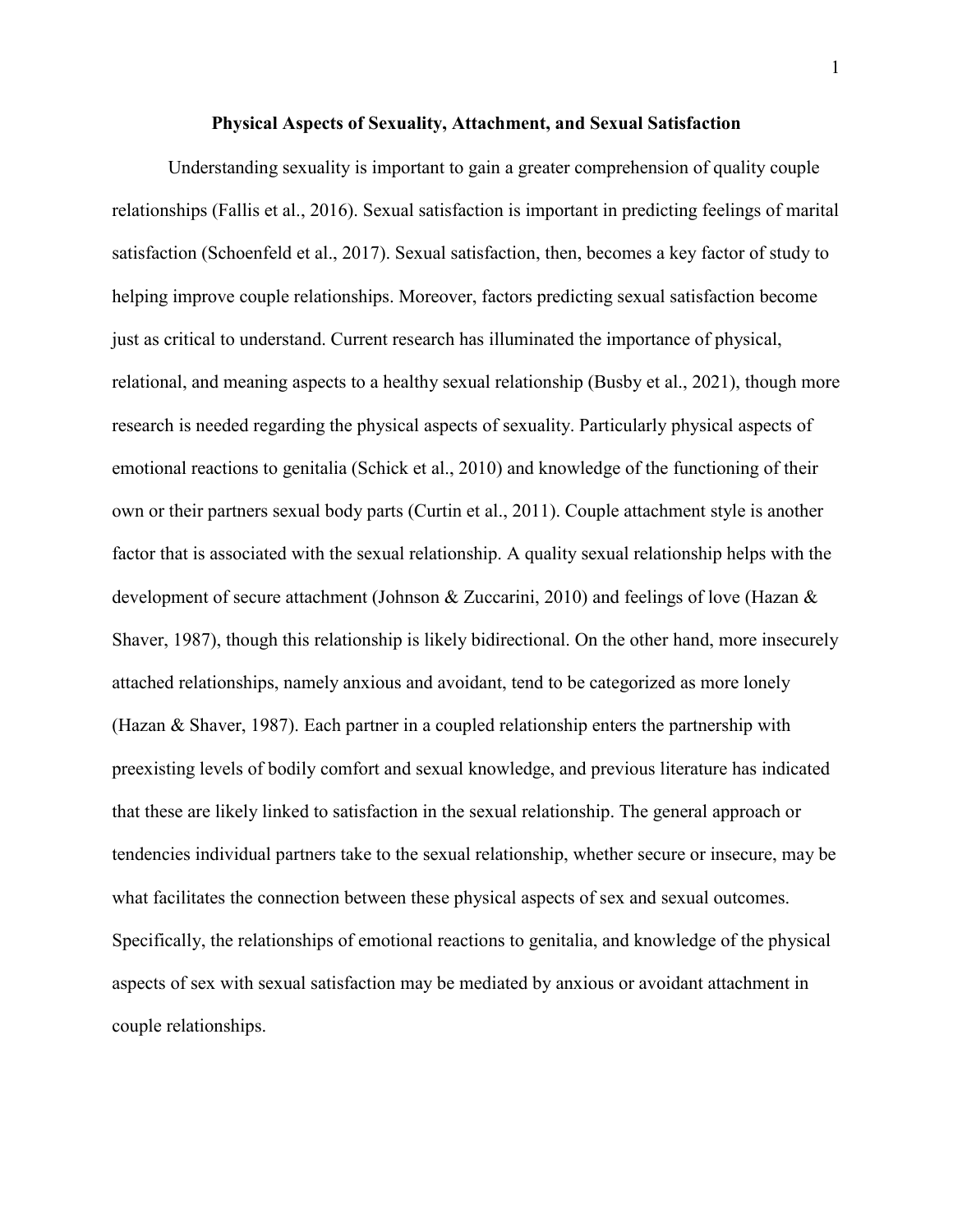In this study I utilize the sexual wholeness model as developed and empirically evaluated by Busby et al. (2021). In this model sexuality is seen has having three interrelated elements; physical, emotional, and meaning, that each contribute to sexual and relational outcomes for couples. More details can be found in the 2021 article on the origins of this model and its associations with other theories, but one of the conclusions of this research was a call to more carefully evaluate the three primary elements of sexual wholeness. In this study I focus more attention on the physical elements of the sexual relationship in terms of how individuals feel about their genitals and the degree of knowledge they have about the way the physical aspects of sex work in their relationship.

#### <span id="page-9-0"></span>**Body Image and Sexual Relationships**

Individuals' perception of their bodies can affect the experience they have in a sexual relationship. Objectification Theory suggests that women's self-concept is largely influenced by their own perceived attractiveness and any anxieties they have surrounding their bodies would probably affect their sexual satisfaction (Fredrickson & Roberts, 1997). This is supported empirically. Women who view themselves as sexually attractive are more likely to report higher marital satisfaction. And the husbands of women who view themselves as sexually attractive are also more likely to report higher marital satisfaction (Meltzer & McNulty, 2010). Overall body image has been related to an individual's sexual experience with negative body perceptions adversely impacting sexual experiences (Meltzer & McNulty, 2010; Milhausen et al., 2015; Pujols et al., 2010; Sanchez & Kiefer, 2007). Objectification Theory also proposes that because women are generally objectified more than men, and because of how that can impact their social and economic future, women experience more appearance anxiety than men (Fredrickson & Roberts, 1997). This may be part of the reason for the greater amount of research done regarding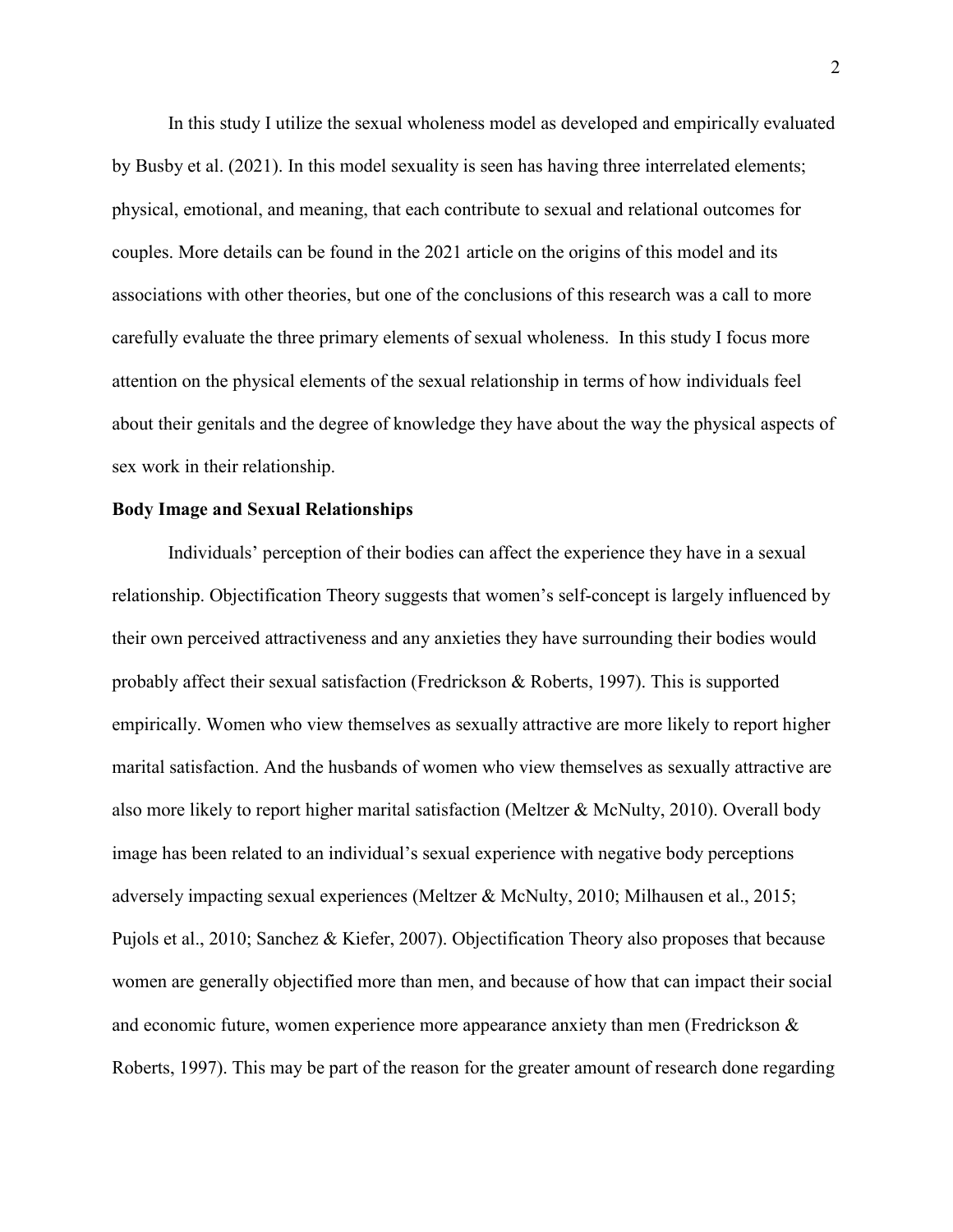female body image than that done on male body image. Even less research has been done regarding genital image, as a specific part of body image. In this study I hope to add insight to research regarding genital image for both sexes as individuals and as couples.

#### <span id="page-10-0"></span>*Genital Acceptance*

Several studies have looked into genital self-image to capture feelings of acceptance toward one's genitals. A positive genital self-image has been associated with less sexual distress and more sexual desire (Berman et al., 2003). Genital self-image has also been positively associated with sexual satisfaction and functioning (Handelzalts et al., 2017; Jawed-Wessel et al., 2017; Komarnicky et al., 2019; Marvi et al., 2018; Pujols et al., 2010). Lower genital self-image has been associated with greater body image self-consciousness during sexual encounters, lower sexual esteem, reduced enjoyment of sexual experiences (Schick et al., 2010), and greater sexual anxiety and distraction during sex (Wilcox et al., 2015). Poor genital image has also been linked with body image concerns during sexual encounters for both men and women (Komarnicky et al., 2019). These findings suggest that the feelings individuals have regarding their genitals relate to some part of deeper relationship functioning.

One specific reaction to genitals may be disgust (opposite of genital acceptance). Although most men and women have positive views toward women's genitals (Mullinax et al., 2015), some women describe their genitals with words indicating disgust (Fudge & Byers, 2017). On one hand, disgust, in a general sense, has been shown to work in opposition to sexual arousal (Pawlowska et al., 2021), and on the other hand, disgust can be reduced by sexual arousal (Borg & de Jong, 2012). Interestingly, couples in which both partners have reported similar levels of sexual disgust are more likely to report higher sexual satisfaction at the beginning of their marriage and over the next two years than couples in which partners report differing levels of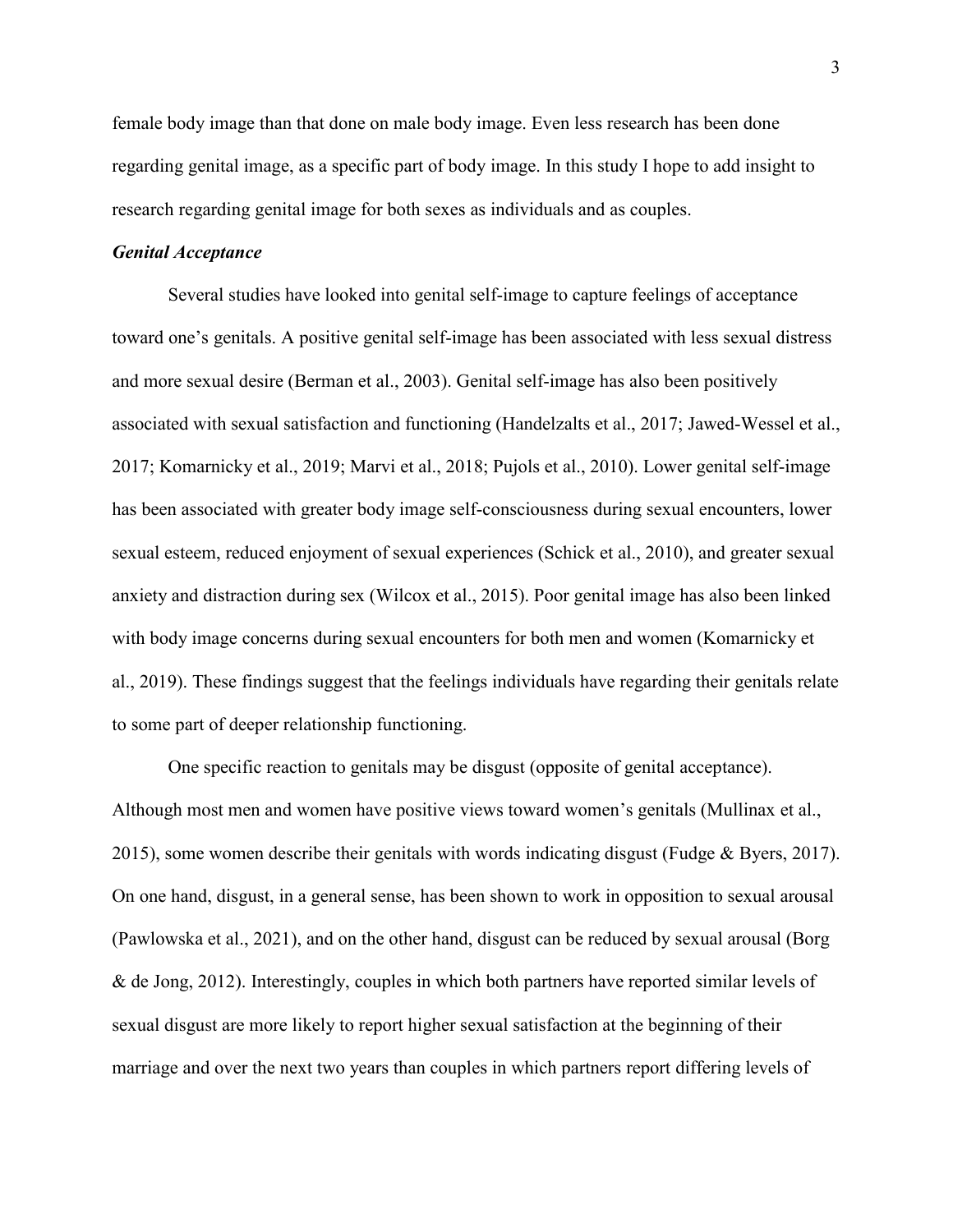sexual disgust (Peters & Meltzer, 2021). These findings are suggestive of partner effects for genital disgust. Clarification with how genital disgust, or in this study, genital acceptance, affects sexual relationships is needed. Thus, in this study I aim to explore effects of acceptance on sexual satisfaction in terms of not only actor effects, but partner effects.

# <span id="page-11-0"></span>*Knowledge of the Physical Aspects of Sex and Sexual Satisfaction*

There is a lack of literature surrounding sexual outcomes as related to knowledge about how the physical aspects of sex work, so this paper will lessen the gap by exploring this topic. More general sexual knowledge, nonetheless, is important to having improved sexual experiences (Curtin et al., 2011), and sexual satisfaction (Henry, 2013; Kim et al., 2020). A qualitative study by Henry (2013) exemplified the impact of knowledge to improve body image and sexual satisfaction. Particularly in the example of a female participant who realized she was distancing herself from her partner when he made sexual bids, but then chose to change her behavior because of what she learned in an undergraduate sexuality course. Sexual knowledge about the physical aspects of sex could also help improve satisfaction by increasing understanding of the differences and similarities between male and female sexuality (Metz & McCarthy, 2007). Because male and female genitalia are different and both important in contributing to pleasurable sexual experiences, an adequate understanding of these systems seems important to help couples have improved satisfaction (Busby et al., 2021). Additionally, general sexual knowledge has been associated with positive sexual attitudes (Ghaffari & Vahid, 2020), which attitudes may contribute to the development of secure or insecure attachment tendencies among new sexual relationships. In other words, more specific knowledge about the physical aspects of sex may also be related to the attachment process couples experience over time in their relationship.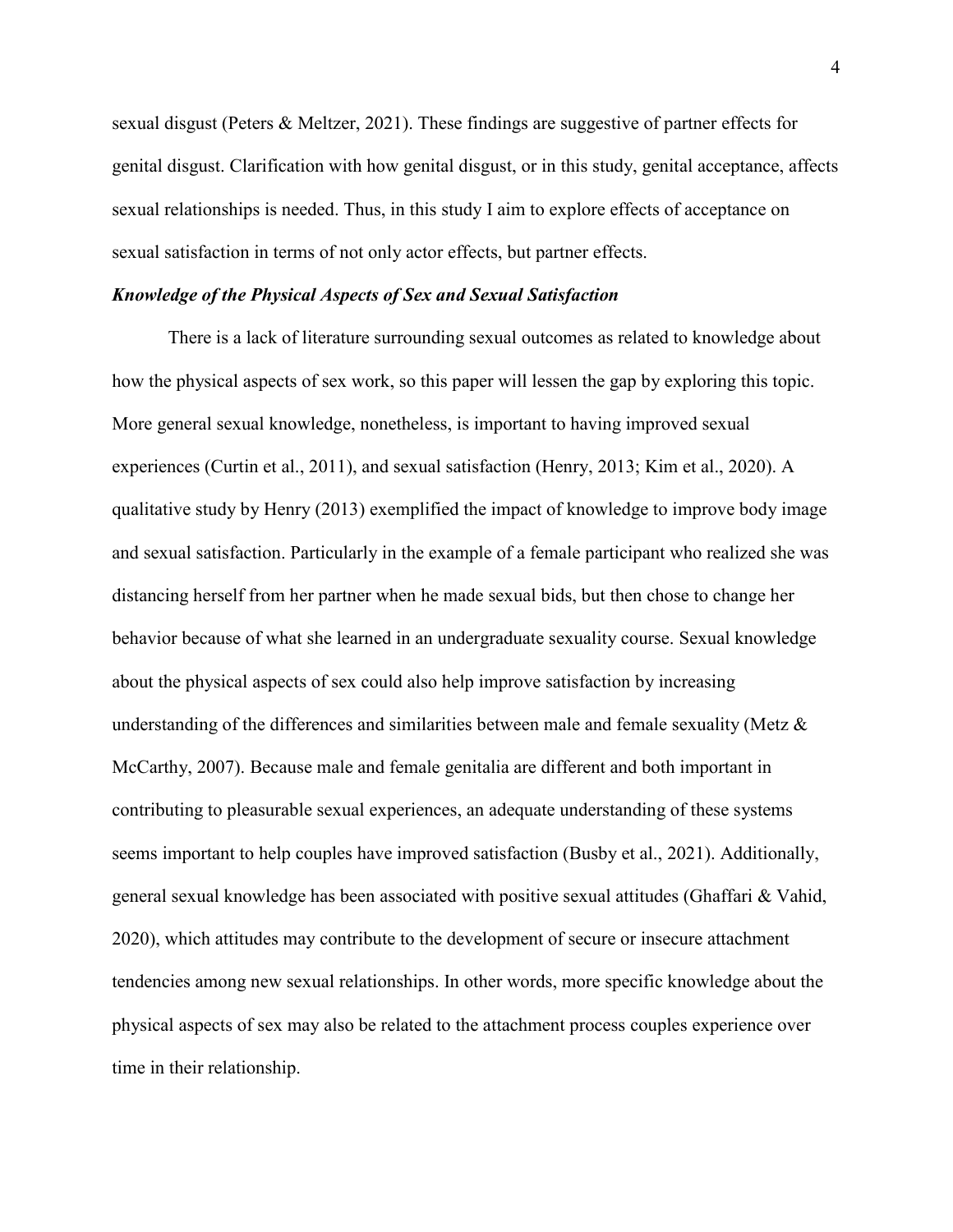## <span id="page-12-0"></span>**Attachment**

In order to understand how insecure attachment tendencies may mediate the association between physical aspects of sexuality and sexual outcomes, a basis for attachment is needed. Attachment is a perspective originally researched by Bowlby (1969) in which he studied attachment styles between infants and their parents. Since then, this perspective has been applied to adult romantic relationships (Mikulincer & Shaver, 2016). Hazan & Shaver (1987) explained the role of secure and insecure attachment tendencies within couple relationships and the effect attachment has on how individuals approach and function within those relationships. Specifically, attachment is categorized into secure and insecure attachment types. Securely attached individuals describe their relationships as having characteristics like trust, happiness, and support despite flaws. Accordingly, relationships higher in secure attachment generally last longer than those with higher levels of insecure attachment. On the other hand, insecure attachment can be further divided into two groups, anxious and avoidant attachment. Individuals who are more anxiously attached tend to exhibit more obsession and need for reciprocation and worry of being abandoned. Individuals who are more avoidantly attached tend to have greater fear of intimacy and closeness and put more distance between themselves and others (Hazan & Shaver, 1987).

#### <span id="page-12-1"></span>*Genital Acceptance and Attachment*

Genital acceptance may have a connection with adult relationships high in insecure attachment, though not much research has been done in this area. Women's attitudes toward their genitals affect their desire to engage in sexual activities, which may contribute to an overall sexual attitude for women (Cherkasskaya & Rosario, 2019). It's possible that insecurity in genital image would lead to insecurity in the relationship which then aids in the formation of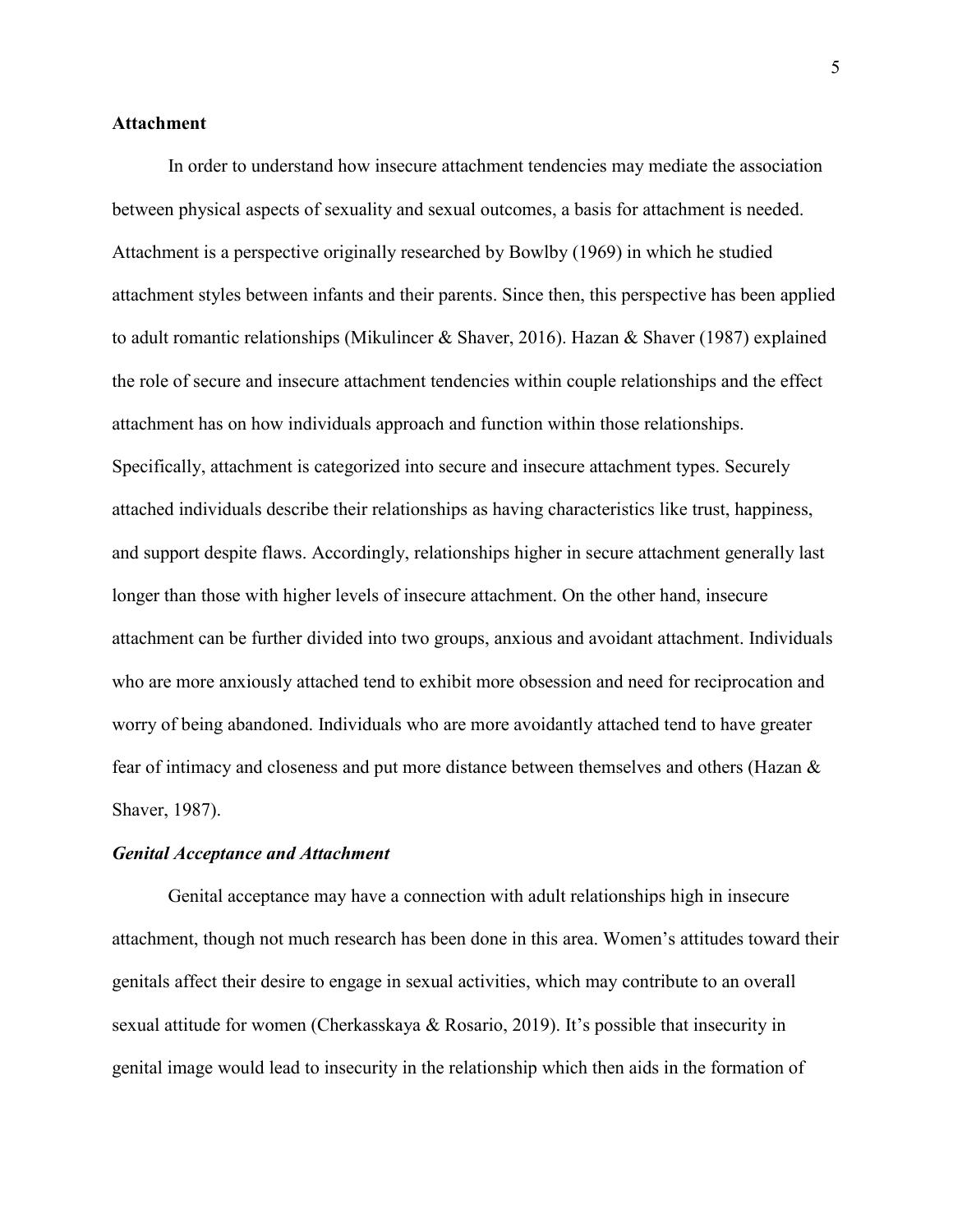insecure attachment types such as increased clinginess and need for validation (anxious attachment) or withdrawal (avoidant attachment) (Johnson, 2007). Therefore, genital acceptance would likely influence the attachment process that develops in a committed sexual relationship. However, the relationship between genital acceptance and attachment is likely bidirectional as insecure attachment could also lead to negative feelings toward the genitals as insecure attachment levels have also shown a negative effect on body image (Gewirtz-Meydan et al., 2021).

#### <span id="page-13-0"></span>*Knowledge of the Physical Aspects of Sex and Attachment*

The lack of literature around knowledge regarding the physical aspects of sex extends to attachment. However, important to note, are findings by Busby et al. (2021) in which a combined scale with items of both physical sexual knowledge and genital acceptance was found to be strongly related to overall secure attachment and sexual satisfaction. Authors of this study posited that genital knowledge and comfort may be crucial for aiding in vulnerability between partners, something that is difficult for those experiencing high levels of insecure attachment. It's possible that a lack of knowledge would result in the need for more validation (anxious attachment) or more distance between partners in an effort to avoid vulnerability (avoidant attachment) (Busby et al., 2021). However, nuances between partners and between different insecure attachment scales has not been studied yet in the sexual wholeness model. As with genital acceptance, relationships between knowledge of the physical aspects of sex and insecure attachment levels may be bidirectional. The current study will aim to add to this initial research by more specifically exploring both anxious and avoidant attachment measures as mechanisms through which genital acceptance and knowledge about the physical aspects of sex may influence relationship outcomes.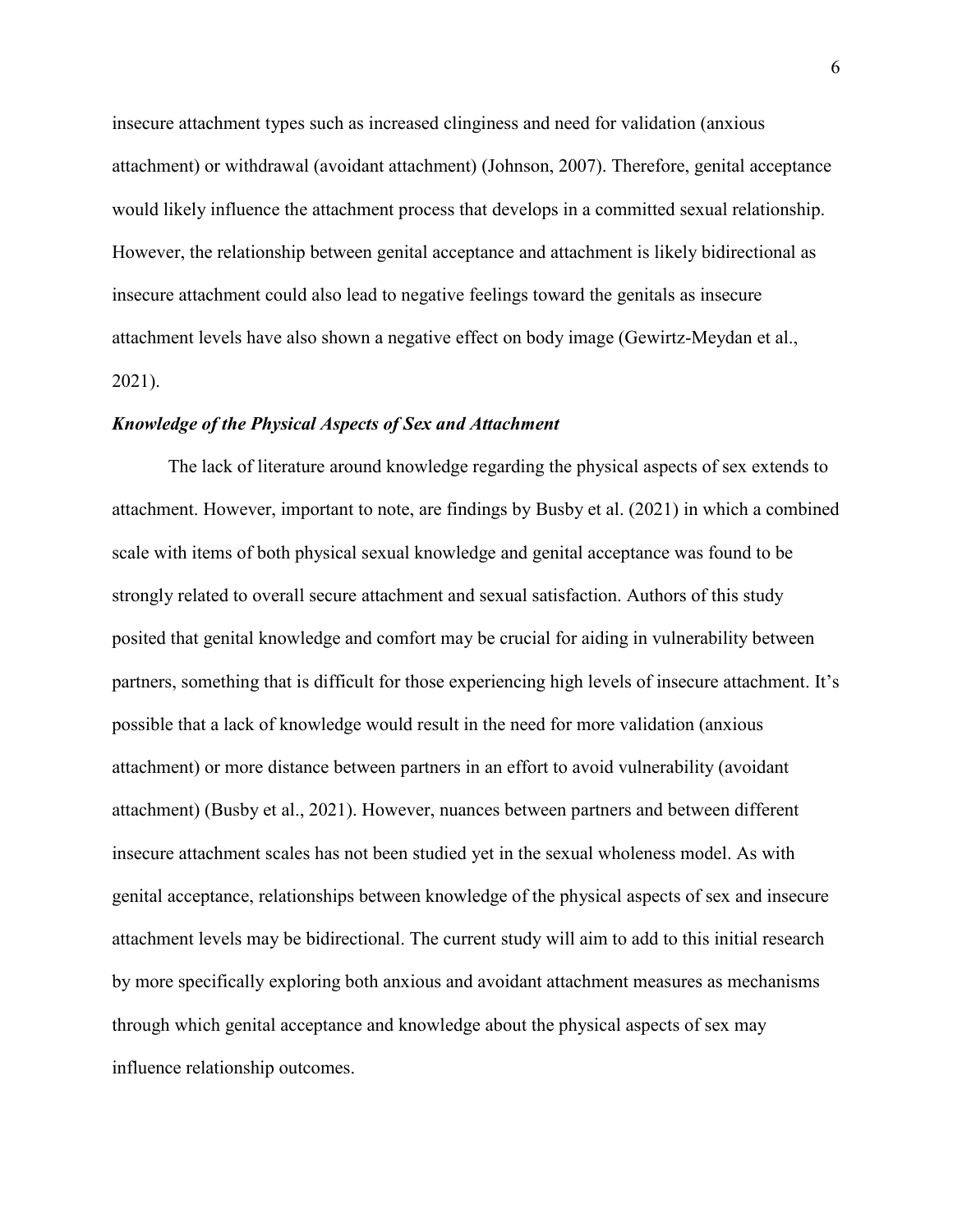## <span id="page-14-0"></span>*Avoidant and Anxious Attachment and Sexual Satisfaction*

For many couples, sexuality is an important part of early relationship formation (Laumann et al., 1994). Because attachment is not necessarily consistent over various life stages (Lewis et al., 2000), adult attachment within a romantic relationship needs time to form. It is likely that adult couple attachment, then, would form after engagement in sexual experiences as most couples now engage in sexuality very early in their relationship (Busby et al., 2013), though the relationship between attachment and sexual experiences is likely bidirectional. Numerous studies have sought to understand the connection between attachment and sexual experiences in adulthood. Lower levels of sexual satisfaction have been linked with higher levels of avoidant and anxious attachment (Allsop et al., 2021; Bennett et al., 2019; Busby et al., 2020). Moreover, lower levels of sexual satisfaction were also associated with individuals' own reports of avoidant attachment as well as spouses' avoidant attachment (Butzer & Campbell, 2008). In an effort to explain poor sexual experiences among insecurely attached individuals, researchers have conjectured that individuals in these relationships have their minds preoccupied with other concerns (Butzer & Campbell, 2008) or have insecurity getting in the way of connecting sexual experiences (Brassard et al., 2007). It is possible that concerns about genital image or a lack of sexual knowledge would contribute to insecurity in the relationship related to higher levels of insecure attachment. Conversely, researchers have not always agreed on these associations as occasionally anxious attachment, among men, has also been connected to improved sexual satisfaction (Dunkley et al., 2016).

Levels of insecure adult attachment often pair differently with men and women and have varying effects on the sexual relationship. The characteristics of avoidant and anxious attachment seemingly align with stereotypical gendered scripts for men and women, respectively (Dunkley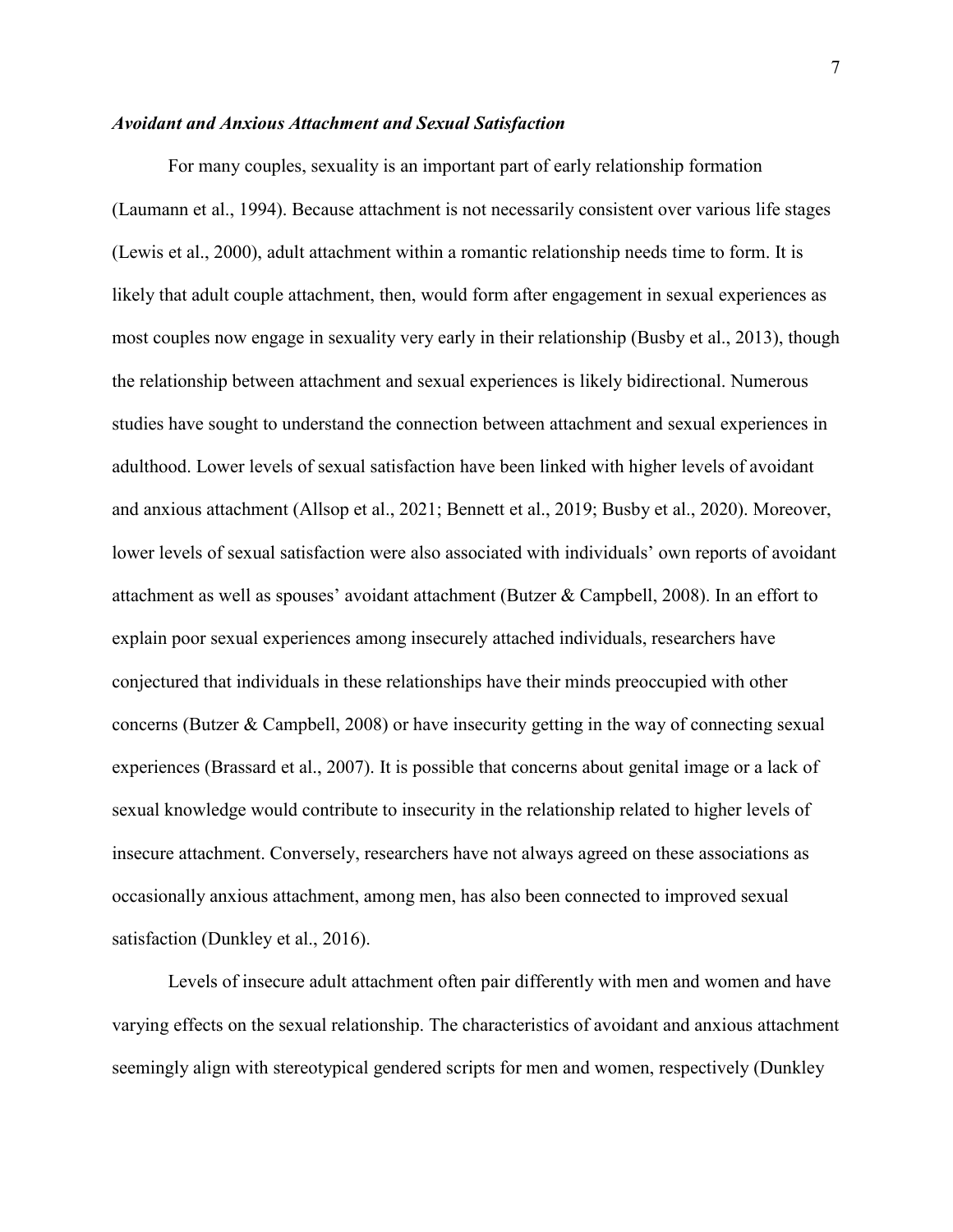et al., 2016) which has been supported in empirical dyadic data (Brassard et al., 2007). Although, interestingly, among undergraduate samples of individuals in and out of relationships, sexual functioning has been negatively associated with avoidant attachment more so than anxious attachment in women, but positively associated with avoidant attachment for men, possibly due to a highly avoidant man's inclination to focus purely on the physical experience of sex without being concerned about pleasuring his partner (Dunkley et al., 2016). This is in contrast to the reduced sexual functioning due to lack of comfortable intimacy in married or cohabiting men with higher levels of anxious or avoidant attachment found by Brassard et al. (2007). Authors proposed that the insecurity in highly anxious individuals or the difficulty with manifestations of affection in highly avoidant individuals is what undermines comfort during sexual experiences.

On another note, researchers have also pointed to the importance of factors beyond that of attachment in predicting sexual outcomes for couples. Antičević et al. (2017) suggested that a lack of significance between different coupled participants' attachment on the relationship of sexual self-esteem and sexual depression with sexual satisfaction indicated the importance of an individual's own approach to sexuality over that of attachment style. Possibly missing variables to that of sexual attitudes are those of emotional reactions to genitalia which may or may not also show effects above and beyond those of attachment on sexual outcomes.

#### **The Current Study**

<span id="page-15-0"></span>Discovering factors that lead to sexual satisfaction is an important step in learning how to improve marital relationships (Schoenfeld et al., 2017). Previous literature has suggested effects on sexual satisfaction from genital acceptance and physical sexual knowledge. Poor genital image tends to result in less sexual satisfaction (Handelzalts et al., 2017), as does less sexual knowledge (Henry, 2013; Kim et al., 2020). The feelings individuals have toward physical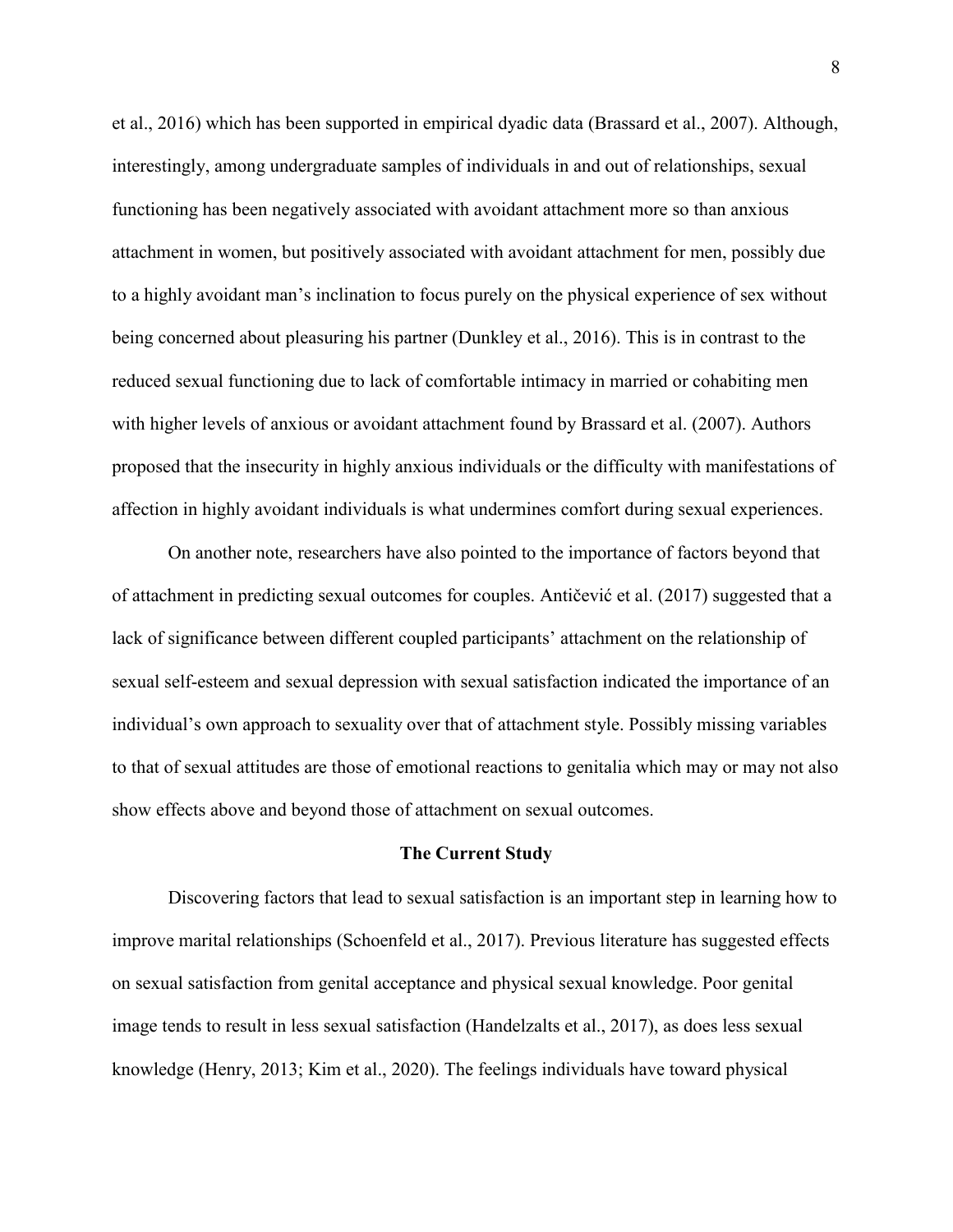aspects of their sexual relationships may be related to the degree of insecure attachment individuals create within their relationship. In this study I will evaluate basic correlations and means and the results from a structural equation model (SEM) to explore the direct and indirect actor and partner effects of genital acceptance and physical sexual knowledge on sexual satisfaction through the mediators of anxious and avoidant attachment as illustrated in Figure 1. Results of this study will lessen gaps in current literature regarding dyadic data, gender differences on these variables, genital research, and specific degrees of anxious and avoidant attachment as mediators. Specifically, in this study I aim to answer the following research questions:

RQ 1: What are the direct and indirect effects of genital acceptance and physical sexual knowledge on sexual satisfaction? (See Figure 1).

RQ 2: What are the actor and partner effects of genital acceptance, physical sexual knowledge, anxious attachment, and avoidant attachment on sexual satisfaction?

#### **Methods**

# <span id="page-16-1"></span><span id="page-16-0"></span>**Sample**

<span id="page-16-2"></span>The data analyses conducted in this study will be using data previously collected from the Dyadic Sexual Response Cycle Project dataset. Sample participants consist of 515 couples who have been in a committed relationship for at least two years. Majority of the individuals were white (75.43% of women, 72.23% of men), identified as cisgender (99.8% cisgender female and male), and reported the sexual attraction as completely heterosexual (73.01% of women, 83.11% of men). Mean age for women was 38.76 years and 40.91 years for men. Average relationship length was 132.09 months. Characteristics for these participants are listed in Table 1.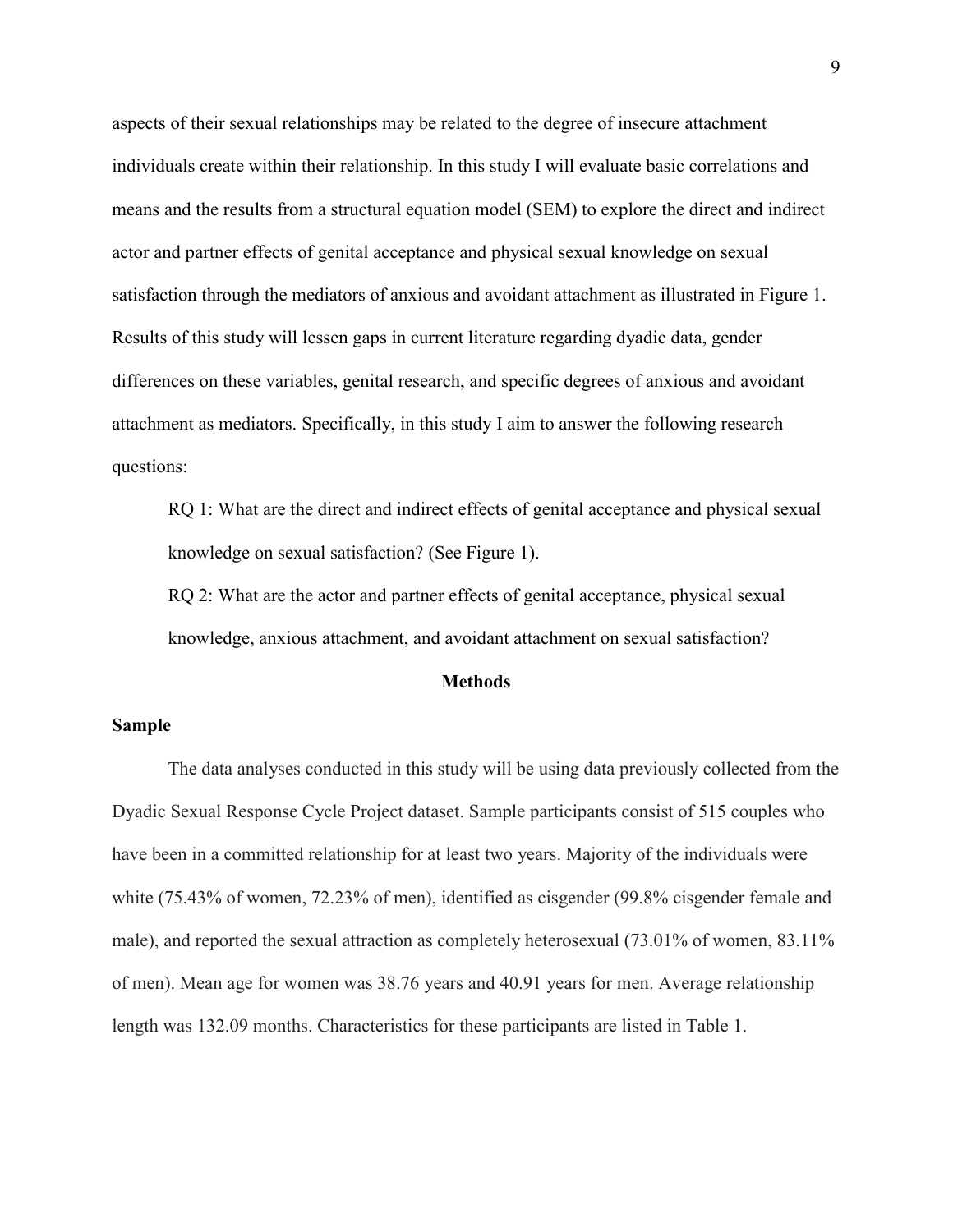## **Procedure**

The original sample started with 975 couples and was collected through Bovitz Inc. Participants were required to have been in a committed relationship for at least two years, to complete at least 80% of the survey, and to speak English. After indicating consent and being informed of their rights as participants, participants who completed the survey were given a 67 cent Bovitz loyalty credit and \$8 compensation. Due to one partner failing to consent to the study, not answering the gender question, or a partner dropping out, 406 observations were dropped from the study. Failure to complete 80% of the survey or answer the attention check questions resulted in an additional 54 observations dropped. The final sample size was 515 couples.

#### <span id="page-17-0"></span>**Measurement**

## <span id="page-17-1"></span>*The Assessment of Physical Awareness of Sexuality Scale (TAPAS)*

<span id="page-17-2"></span>TAPAS is a new measure by Busby et al. (2021) that uses a seven-point response scale to assess eight items measuring individuals' feelings of disgust toward their genital body parts as well as their knowledge about their sexual bodies. Confirmatory factor analysis (CFA) verified two subscales within TAPAS. The first is the Genital Acceptance subscale (responses were reverse-coded to clarify results). Example items on this scale are "The female sexual anatomy is disgusting to me" and "The male sexual anatomy is disgusting to me". Cronbach's alpha for partner 1 was .85 and partner 2 was .71. The second subscale is the Physical Sexual Knowledge subscale (responses were also reverse-coded). An example item on this scale is "In reference to sex, I wish I knew more about how my body works." Cronbach's alphas for partner 1 and 2 were .88.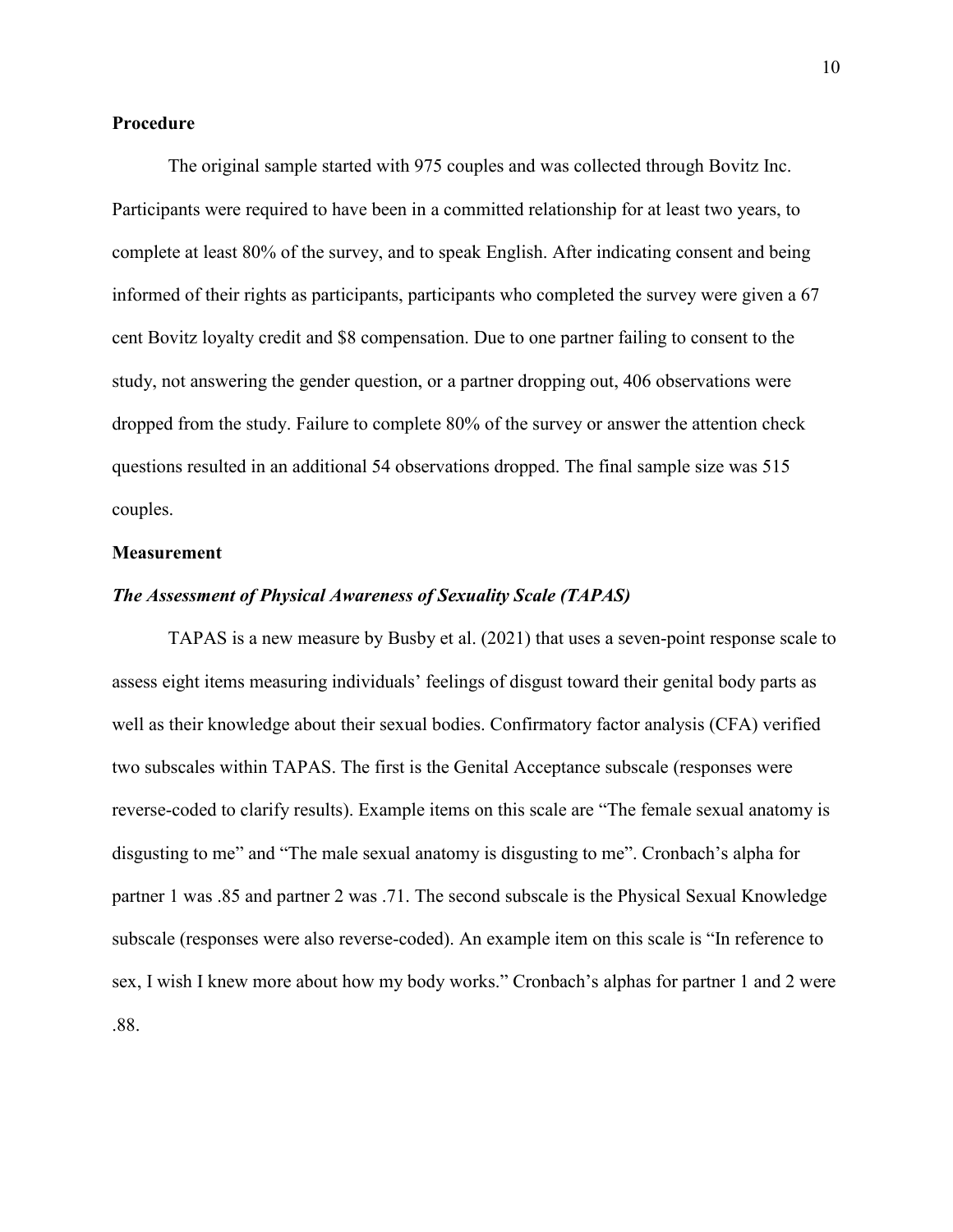## *Anxious Attachment*

The Anxious Attachment measure consists of six items on a seven-point response scale that comes from the Attachment ECR-12 developed by Lafontaine et al. (2016). Items measure participant agreement with statements indicating anxious attachment within the current relationship. One example of an item is "I worry that romantic partners won't care about me as much as I care about them." Cronbach's alphas for partner 1 was .86 and partner 2 was .87.

# <span id="page-18-0"></span>*Avoidant Attachment*

The Avoidant Attachment scale also comes from the Attachment ECR-12 created by Lafontaine et al. (2016) and uses six items and a seven-point response scale. These items measure participant agreement with statements aligning with avoidant attachment within their current romantic relationship. An example item is "I don't feel comfortable opening up to romantic partners." Cronbach's alphas for partner 1 was .88 and partner 2 was .86.

## <span id="page-18-1"></span>*Sexual Satisfaction*

The construct for sexual satisfaction is from Lawrance  $\&$  Byers (1995). This construct uses five items with a five-point response scale to measure participants responses to the question "In general, how would you describe your sexual relationship with your partner?" Example scales include "Good—Bad" and "Satisfying—Unsatisfying". Cronbach's alphas for partner 1 was .92 and partner 2 was .91.

#### <span id="page-18-2"></span>*Control Variables*

Control variables include income (personal yearly gross), race (white or other), marital status (currently married or not), relationship length (in months), and sexual orientation (heterosexual or other). Sexual orientation is a dummy variable to identify if couples were currently in a committed heterosexual or non-heterosexual relationship. A heterosexual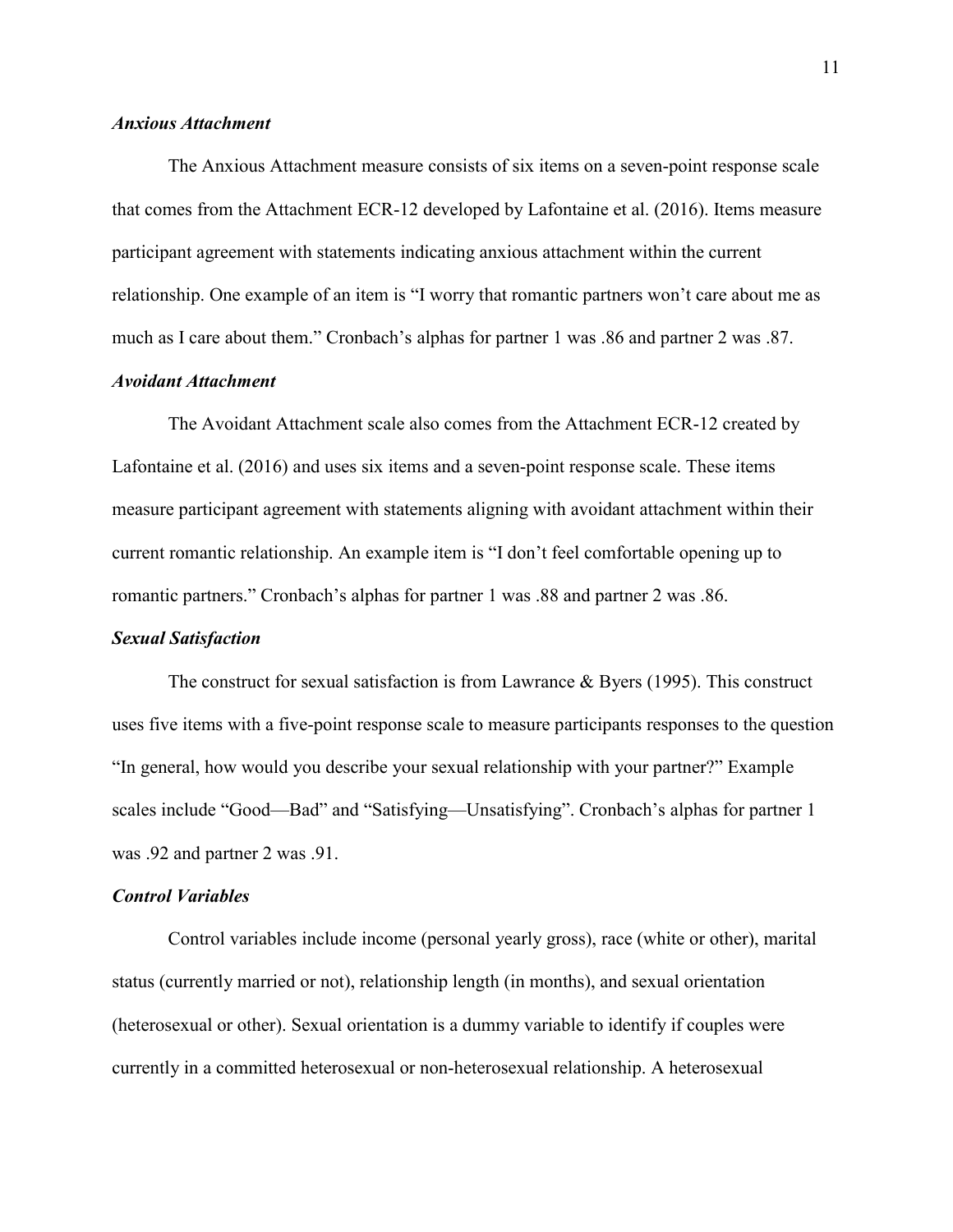relationship was defined as the two partners identifying as different genders and as any sexual preference except "completely homosexual". Non-heterosexual relationships constituted as both partners identifying as the same gender and any sexual preference other than "completely heterosexual." The log of relationship length was used due to skewness causing problems in the statistical software.

#### **Results**

<span id="page-19-0"></span>Basic correlations revealed significant associations ( $p < .05$ ) among almost all main variables for both partners (see Table 2), with the exception being the relationship between partner 2 genital acceptance and partner 1 sexual satisfaction. Significant relationships of genital acceptance and physical sexual knowledge with anxious and avoidant attachment were both negative. Relationships of anxious and avoidant attachment with sexual satisfaction were also negative.

Because partner 1 was made up of mostly women (96.50%) and partner 2 mostly men (96.89%), and relationship type was controlled for in the model, results from partners 1 and 2 will be referred to as female and male, respectively.

Model fit was evaluated using a chi-square statistic and baseline comparisons. The chisquare statistic result was  $\chi^2(1371) = 2682.35, p < .001$ . Results for baseline comparisons included a CFI of .93 and an RMSEA of .04, both indicating good model fit.

The estimated model, exemplified by Figure 1, included results showing actor (Figure 2) and partner (Figure 3) effects in the direct effects from genital acceptance and physical sexual knowledge to anxious and avoidant attachment types (see Table 3). Significant actor effects included female genital acceptance on female avoidant attachment levels  $(B = -19, p < .001)$  and male genital acceptance on male avoidant attachment levels  $(B = -0.20, p < 0.001)$  as well as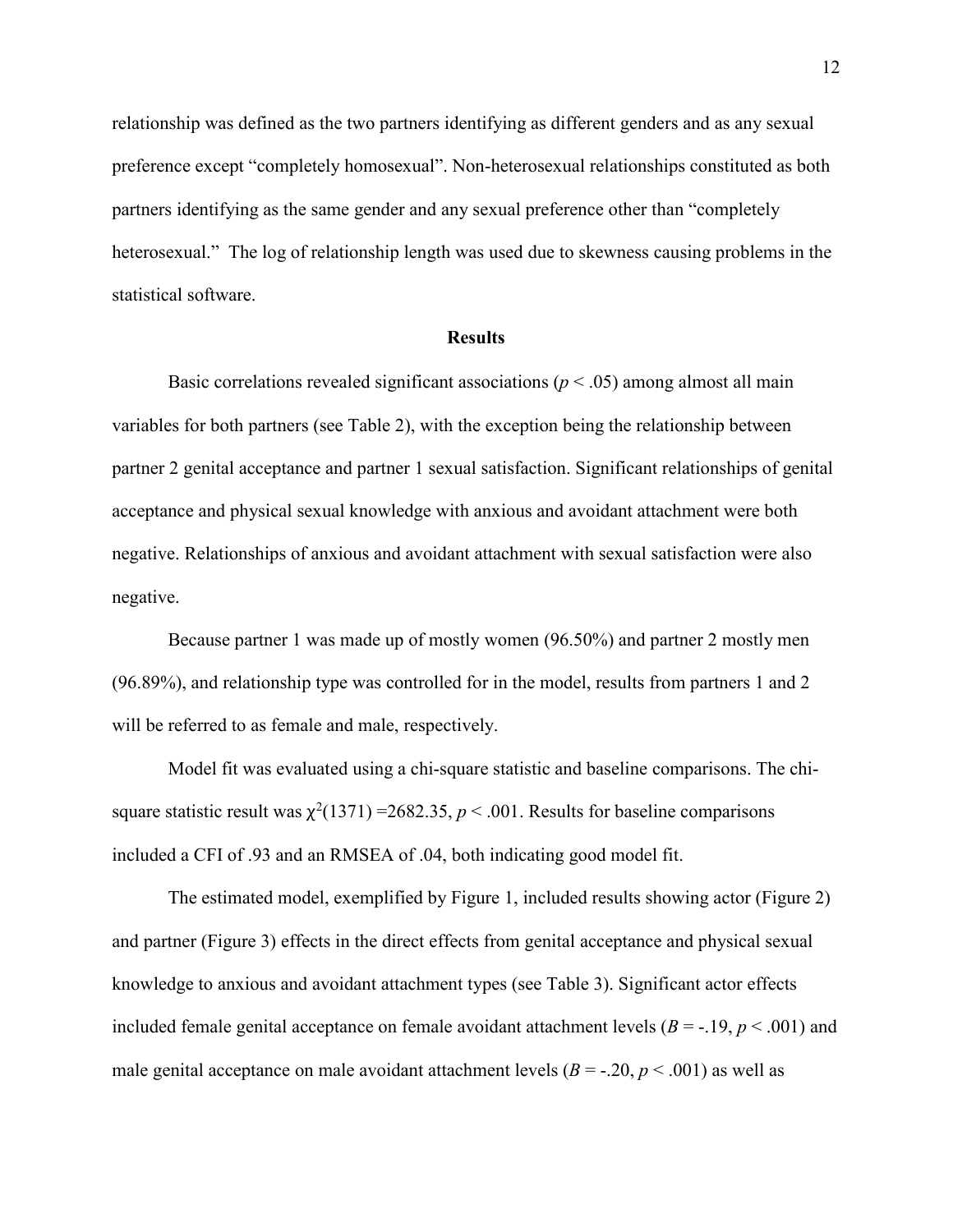female physical sexual knowledge on female anxious attachment (*B* = -.37, *p* < .001) and avoidant attachment  $(B = -0.24, p < 0.01)$  and male physical sexual knowledge on male anxious attachment  $(B = -19, p < .001)$ . Additionally, results contained significant partner effects including female physical sexual knowledge on male anxious attachment  $(B = -0.20, p < 0.001)$ , and male genital acceptance on female anxious attachment  $(B = -14, p < .05)$ 

Levels of anxious and avoidant attachment also had statistically significant direct relationships with the outcome variables seen in both actor and partner effects (see Table 3, Figure 2, and Figure 3). Actor effects included female avoidant attachment levels on female sexual satisfaction ( $B = -.43$ ,  $p < .001$ ), and male avoidant attachment on male sexual satisfaction  $(B = -0.40, p < 0.001)$ . Partner effects included female anxious attachment on male sexual satisfaction ( $B = -11$ ,  $p < .05$ ), male anxious attachment on female sexual satisfaction ( $B = -13$ ,  $p < .01$ ), female avoidant attachment on male sexual satisfaction ( $B = -.13$ ,  $p < .05$ ), and male avoidant attachment on female sexual satisfaction  $(B = -14, p < 0.01)$ .

Results from the predictor variables to the outcome variables included significant direct actor and partner findings as well as several indirect effects (see Table 3). A significant actor effect was seen in the relationship of female genital acceptance with female sexual satisfaction  $(B = .12, p < .01)$ . An anomalous significant partner effect was seen in the negative relationship of male genital acceptance also with female sexual satisfaction  $(B = -10, p < .05)$ . It is unclear of the meaning of this finding, and more research is needed to understand the direct role of general male genital acceptance in female satisfaction. Significant indirect actor effects included female genital acceptance on female sexual satisfaction through female avoidant attachment (*B* = .08, *p*  $<$  0.01), male genital acceptance on male satisfaction through male avoidant attachment ( $B = 0.08$ , *p* < .01), and female physical sexual knowledge on female sexual satisfaction through female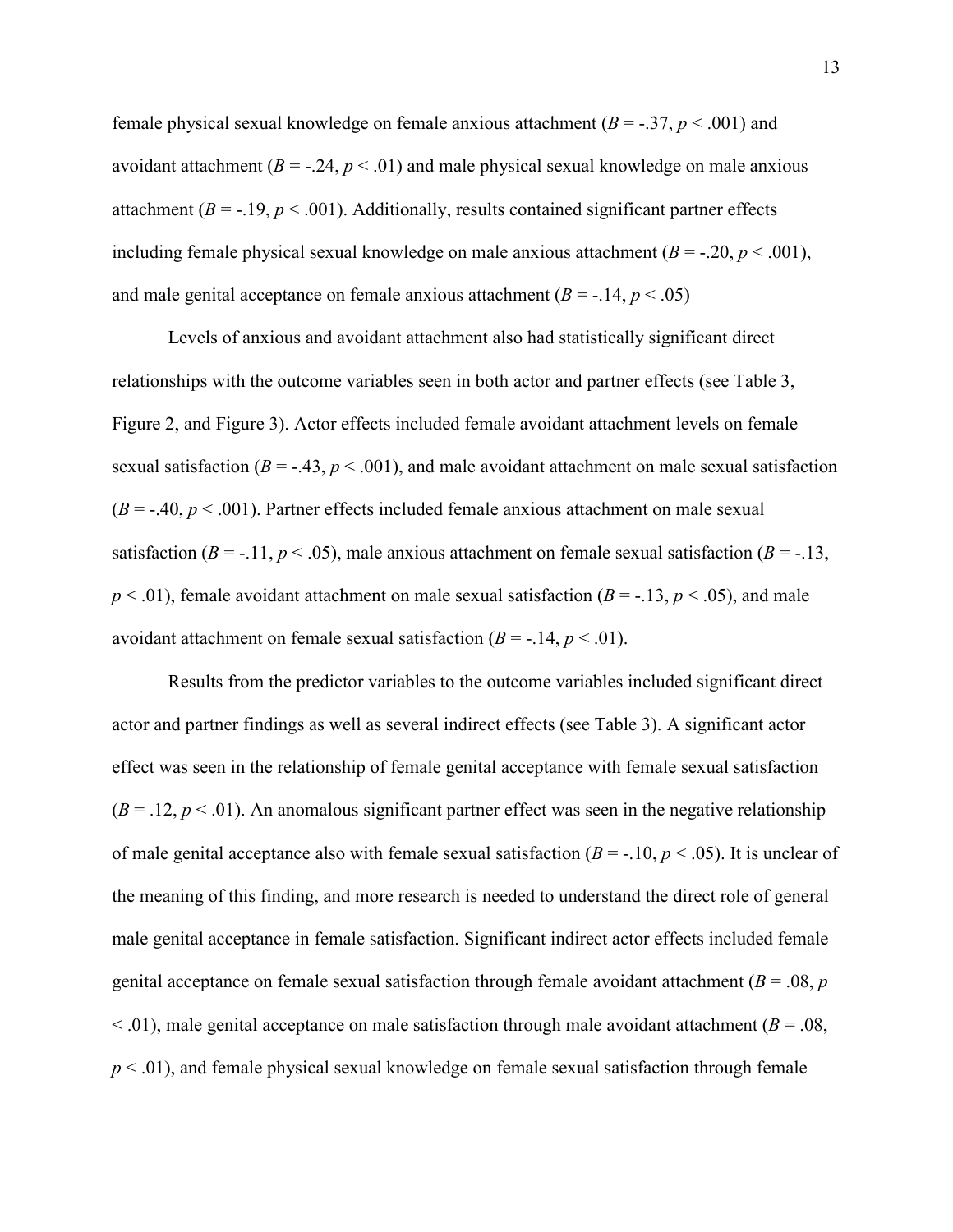avoidant attachment  $(B = .10, p < .01)$ . Furthermore, significant indirect partner interactions included male genital acceptance on female sexual satisfaction through female avoidant attachment ( $B = .03$ ,  $p < .05$ ), female physical sexual knowledge on female sexual satisfaction through male anxious attachment ( $B = .03$ ,  $p < .05$ ), female physical sexual knowledge on male sexual satisfaction through female avoidant attachment  $(B = .04, p < .05)$ , and male physical sexual knowledge on female sexual satisfaction through male anxious attachment ( $B = .03$ ,  $p <$ .05). These results show that attachment works as an intervening variable in the relationship of physical sexual knowledge and genital acceptance with sexual satisfaction. The exceptions to this being the lack of significant direct or indirect relationships between male physical sexual knowledge and male sexual satisfaction, as well as female genital acceptance and male sexual satisfaction.

Due to the different results of sexual knowledge for men and women, and the fact that some of the knowledge questions asked about knowledge of their own body and other questions asked about knowledge regarding their partner's body, post-hoc tests of mean comparisons were examined to compare responses on items of the physical sexual knowledge measure. All mean comparisons were significantly different except for the item indicating knowledge impacting the quality of the relationship (see Table 4). These results indicated that in general, women had more knowledge about how the female and the male body works in regard to sex than men did, and women had more knowledge about the female body than the male body. In contrast men had more knowledge about their own bodies versus their partners' bodies.

#### **Discussion**

<span id="page-21-0"></span>The purpose of this study was to evaluate actor and partner direct and indirect effects of genital acceptance and physical sexual knowledge on sexual satisfaction through levels of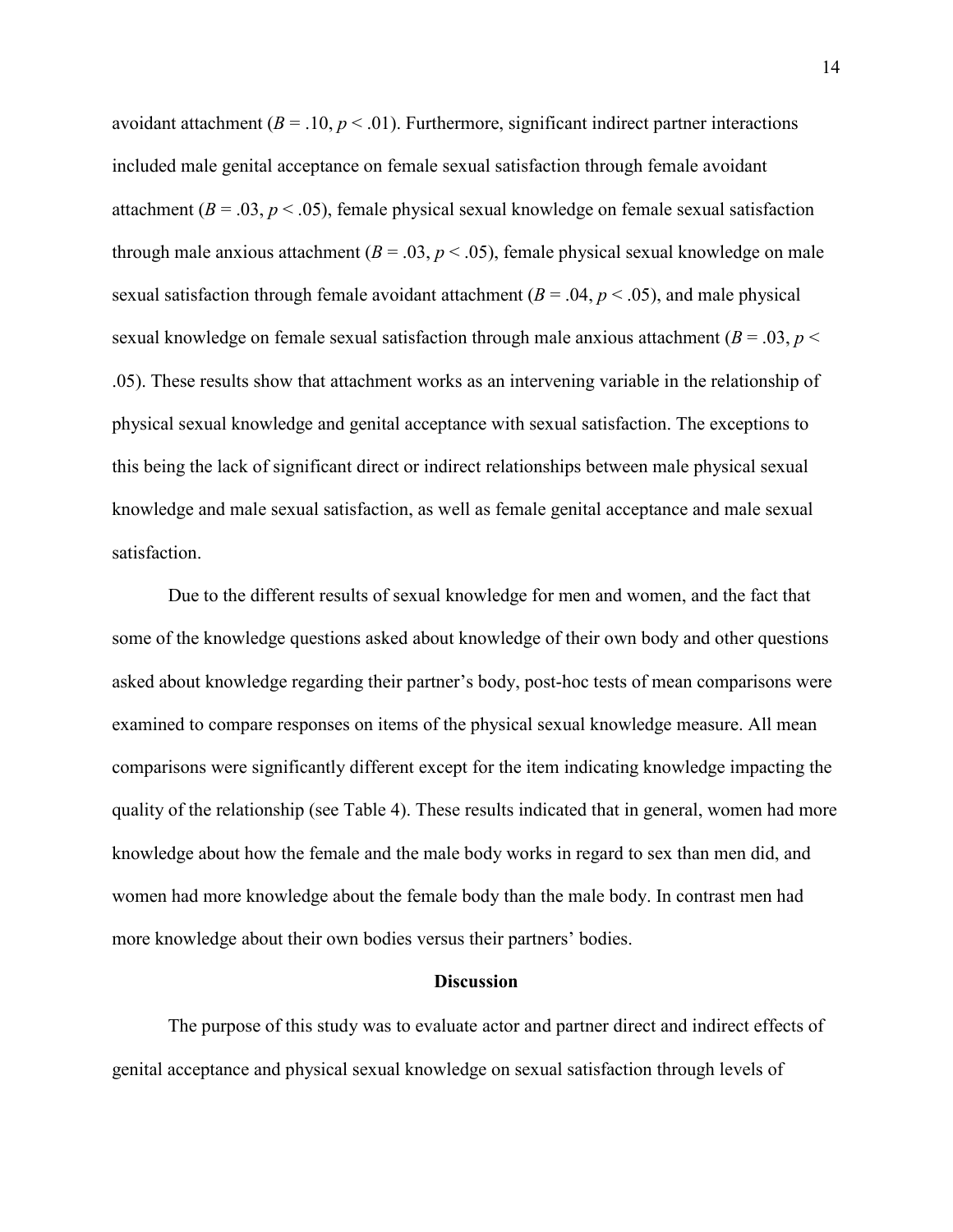anxious and avoidant attachment. Exploring separate insecure attachment constructs, as well as separate genital acceptance and physical sexual knowledge from the two subscales of TAPAS, within the scope of dyadic data, adds to current literature exploring these topics and to understanding of physical elements of sex within the context of the sexual wholeness model developed by Busby et al. (2021). Specifically, the purpose of this study was to investigate direct and indirect actor and partner effects of genital acceptance and physical sexual knowledge on sexual satisfaction through anxious and avoidant attachment.

#### <span id="page-22-0"></span>**Direct and Indirect Effects**

Results from this study indicated evidence of direct and indirect effects from genital acceptance and physical sexual knowledge on sexual satisfaction. The only significant direct pathway from genital acceptance or physical sexual knowledge to sexual satisfaction was that of the positive direct path from genital acceptance to satisfaction. However, several negative direct pathways emerged from physical sexual knowledge and genital acceptance to anxious and avoidant attachment, and then from attachment to sexual satisfaction. Included in direct actor pathways were those from avoidant attachment to sexual satisfaction for both partners, and the negative relationship of female physical sexual knowledge with female anxious attachment. Furthermore, findings revealed several significant indirect pathways indicating the role of insecure attachment as a mechanism for genital acceptance and physical sexual knowledge on sexual satisfaction.

#### <span id="page-22-1"></span>*Direct and Indirect Effects of Genital Acceptance*

One unexpected finding was the relationship between genital acceptance and attachment seen in both male and female partners. Findings revealed significant, negative relationships for both female and male genital acceptance with female and male avoidant attachment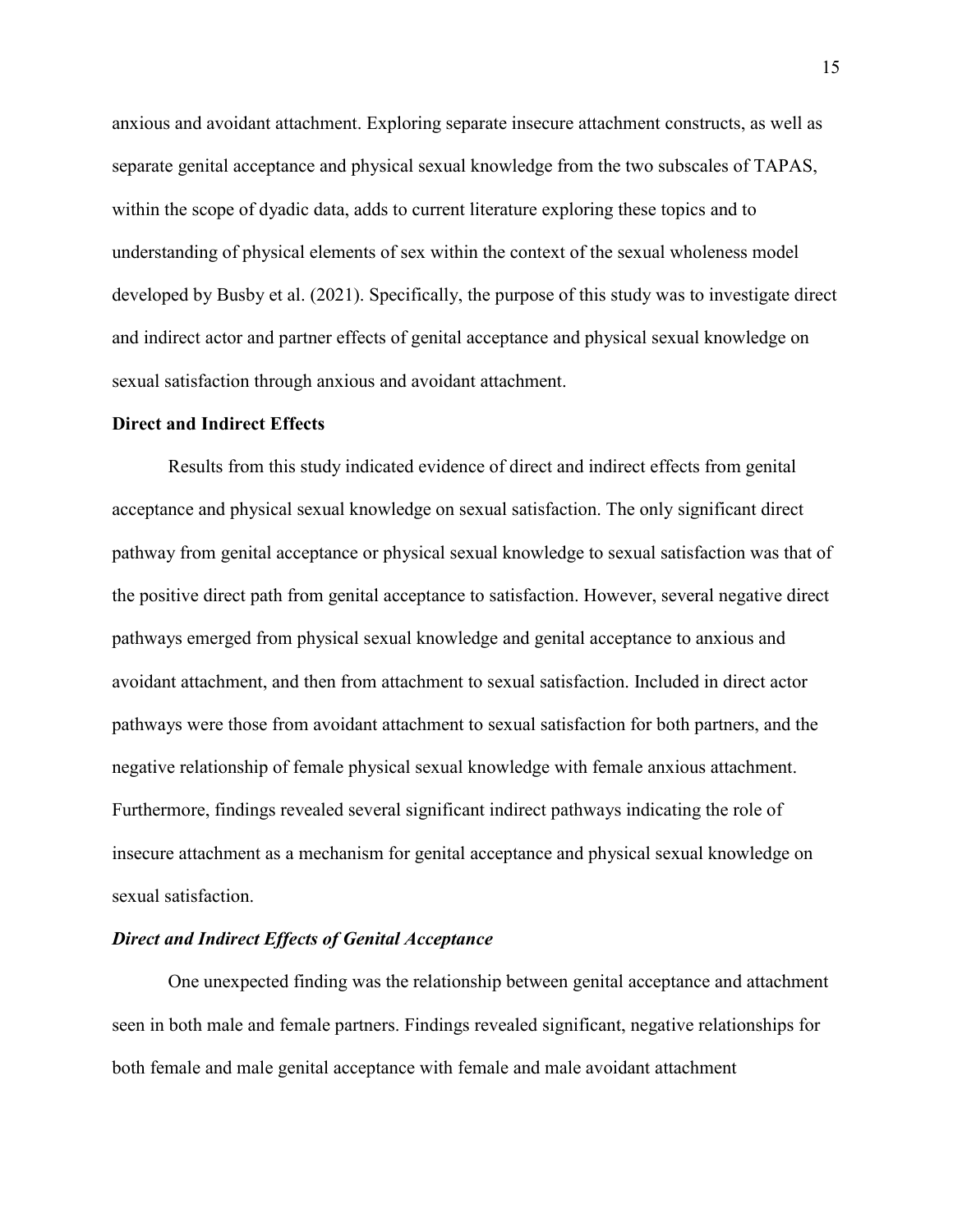(respectively). Due to how Objectification Theory (Fredrickson & Roberts, 1997) centers around the female experience and suggests women may generally have a lower body image than men, the significant relationship for men was unexpected. However, these findings echo those shown in a study by Lever et al. (2006) where they found more acceptance by women than men for male penis size. Male struggle with penis size seems likely tied to self-objectification happening during nudity in sexual relationships. However, another possible reason for the effect of genital acceptance seen in this study may be embarrassment. Embarrassment for physical changes arise during puberty and often leads to boys visually comparing themselves to others (Flaming & Morse, 1991). Does the visual aspect of an erection in the sexual process cause embarrassment? Is embarrassment tied to objectification or another variable entirely? Future research could benefit from exploring potential variables that influence genital acceptance. Especially as this negative significant relationship gives evidence that perhaps improving genital image could help individuals decrease levels of avoidant attachment and move toward higher levels of secure attachment to improve sexual relationships for men and women.

Significant effects for men and women were also seen in the indirect actor interactions of genital acceptance working through avoidant attachment on sexual satisfaction. Higher levels of avoidant attachment may develop as individuals experience decreased sexual mindfulness in order to escape discomfort with their bodies (Lafortune et al., 2021). Men may also employ avoidance techniques in an effort to evade the reactions of others (Flaming & Morse, 1991), in this scenario, employing emotional distancing to avoid the reaction of their partner to their genitals as prompted by self-objectification. This may also be applicable to women. The results in this study present the idea that Objectification Theory may be important and applicable to men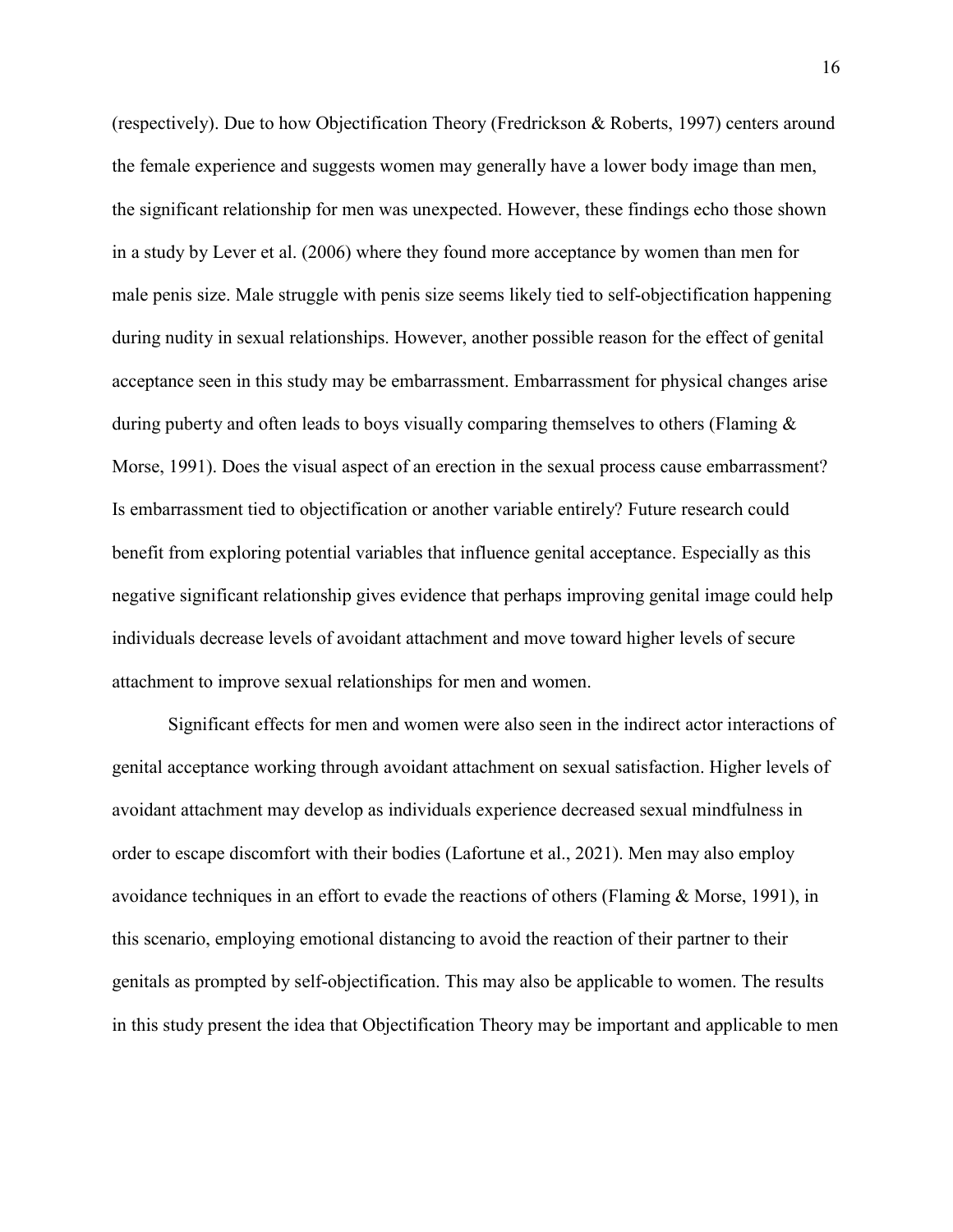and women in the sexual context and elucidate the need for further research regarding genital acceptance in men, in addition to women, and especially within a partnered context.

## <span id="page-24-0"></span>**Actor and Partner Effects**

Results from this study also indicated evidence of both actor and partner effects in the interactions of these variables. Both direct actor effects and direct partner effects included significant pathways from both genital acceptance and physical sexual knowledge. However, where direct actor effects only indicated significant pathways from avoidant attachment to sexual satisfaction, direct partner effects indicated significant pathways from both anxious and avoidant attachment to satisfaction. Interestingly, significant indirect actor pathways also only worked through the mechanism of avoidant attachment, whereas significant partner pathways worked through both insecure attachments. These results reiterated the function of both anxious and avoidant attachments as mechanism between partners, but also indicated the particular importance of looking further into how avoidant attachment is working in this model.

#### <span id="page-24-1"></span>*Anxious and Avoidant Attachment on Sexual Satisfaction*

Another unexpected finding was the lack of significant direct actor associations of anxious attachment with sexual satisfaction for either partner. This finding, with the findings of significant direct pathways from avoidant attachment to sexual satisfaction for both partners, are important to consider within the context of the overall relationship. Given that insecurely attached individuals tend to be with insecurely attached partners (Collins et al., 2002), avoidant attachment may be accounting for more variance in relational outcomes due to the distancing brought on by individuals high in avoidant attachment (versus the need for closeness by individuals high in anxious attachment). This is exemplified by the significant correlation between partners both high in avoidant attachment as well as the significant correlation between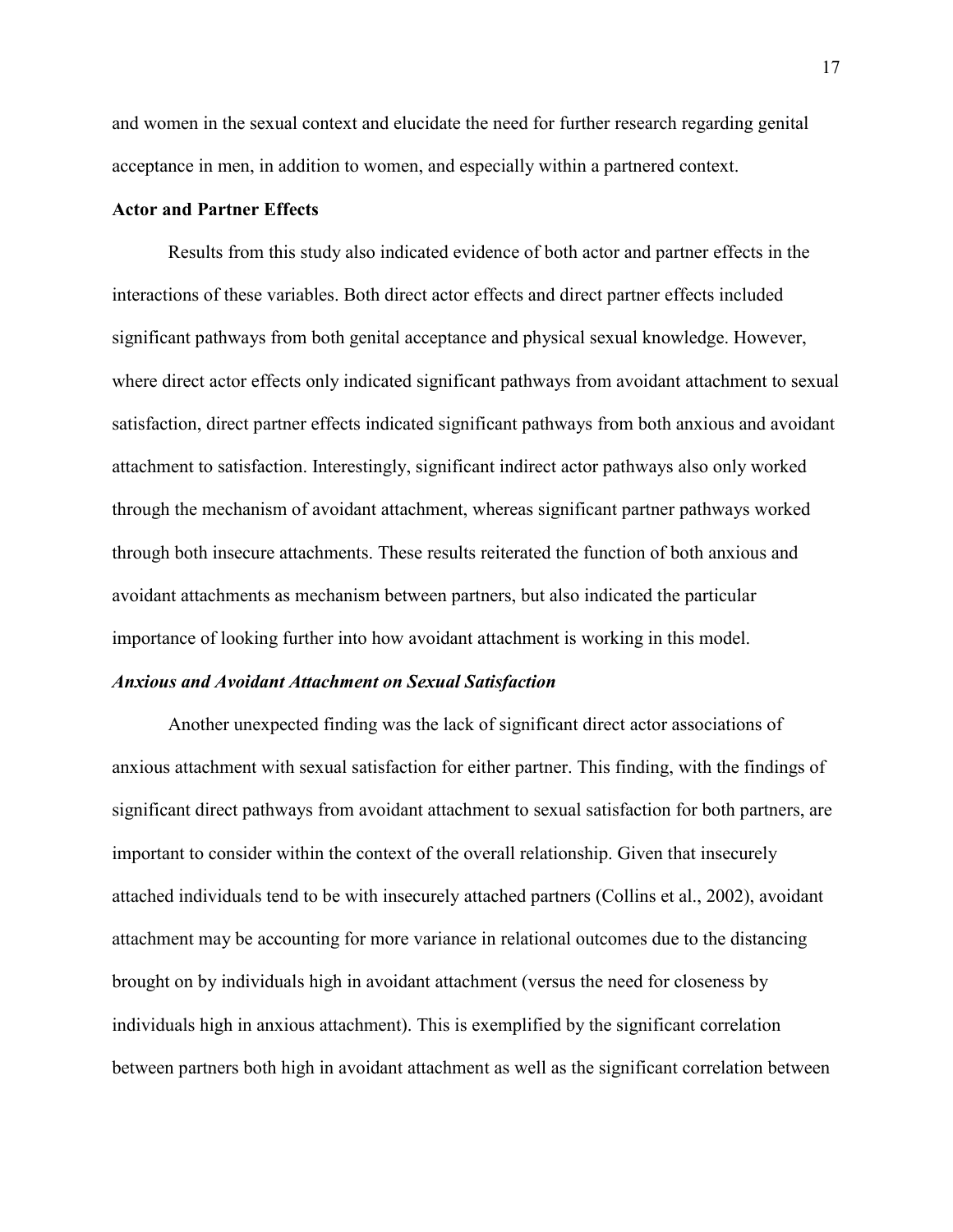partners both high in anxious attachment (Figure 3). Avoidant attachment accounting for more variance would be due to several potential factors. In terms of actor effects, findings on avoidance may be similar to findings by Li & Chan  $(2012)$  which showed stronger negative relationships of avoidant attachment than anxious attachment on positive aspects of couple relationships. The authors postulated that those high in anxious attachment are able to feel positive parts of the relationship when they feel the partner is close, but those high in avoidant attachment defer to distancing strategies in all cases, thus experiencing a generally lower satisfaction. Likewise, results of this study may also be explained by the stronger effect of distancing strategies by highly avoidant individuals in the sexual relationship over the mixed positive and negative experiences of highly anxious individuals. In terms of partner effects, findings on avoidance echo those by Butzer & Campbell (2008) which revealed a stronger negative relationship for those with avoidant partners than those with anxious partners. They suggested that anxious individuals may try to use the sexual relationship as a way to become closer to their partners and therefore concede to their partners' sexual needs. Thus, partners of highly anxious individuals experience fewer negative effects than do the partners of highly avoidant individuals who are pushed away (Butzer & Campbell, 2008).

# <span id="page-25-0"></span>*Effects on Female and Male Sexual Satisfaction*

An additional unique result was the variety of pathways affecting female sexual satisfaction in comparison to those affecting male sexual satisfaction. Only two significant pathways emerged from either male or female physical sexual knowledge or genital acceptance to male sexual satisfaction. Both pathways for men worked through their own or their partners' levels of avoidance from their own genital acceptance and partners' physical sexual knowledge, respectively. Significant pathways leading to female sexual satisfaction from genital acceptance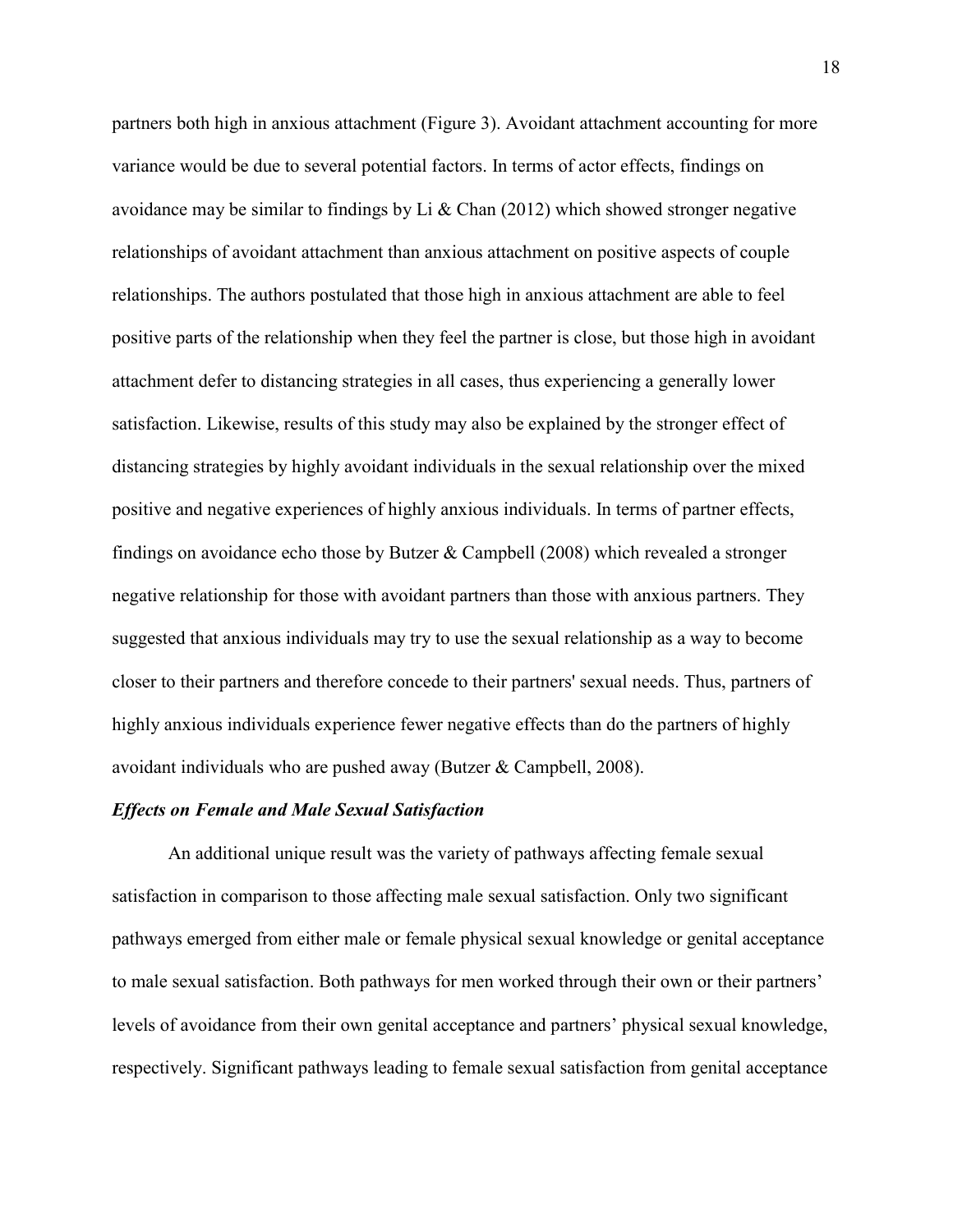and physical sexual knowledge varied in direct and indirect pathways and actor and partner influences. These pathways included both male and female levels of genital acceptance and physical sexual knowledge as well as male and female avoidance. Levels of female anxious attachment, however, was not a significant mechanism in any of these pathways. Interestingly, the majority of significant indirect pathways from knowledge or acceptance to satisfaction emerged for those in relation to female sexual satisfaction. These findings add understanding to the complexity of the female sexual experience and indicate possible avenues of helping women and their partners to positively influence female sexual satisfaction.

#### <span id="page-26-0"></span>*Male and Female Effects in Genital Acceptance and Physical Sexual Knowledge*

Diving deeper into the relationships of genital acceptance versus physical sexual knowledge on sexual satisfaction reveal more gender differences. Male genital acceptance led to more significant pathways to self or partner sexual satisfaction than female acceptance. Whereas female physical sexual knowledge led to more significant pathways to self or partner sexual satisfaction than male knowledge. Additionally, significant direct actor effects are seen for both partners from physical sexual knowledge to anxious attachment (though not all were significant to avoidant attachment), and from genital acceptance to avoidant attachment (but not anxious attachment). The pairing of genital acceptance and the avoidant attachment mechanism was also seen in many of the significant indirect pathways, though physical sexual knowledge was split between avoidant and anxious attachment mechanisms. These findings, taken together, seem to suggest that possibly a greater lack of physical sexual knowledge may aid in the development of higher anxious attachment, and less genital acceptance (or greater genital disgust) may aid in the development of higher avoidant attachment. Alternatively, these findings indicate the possibility of improving in physical sexual knowledge or genital acceptance to help lessen levels of insecure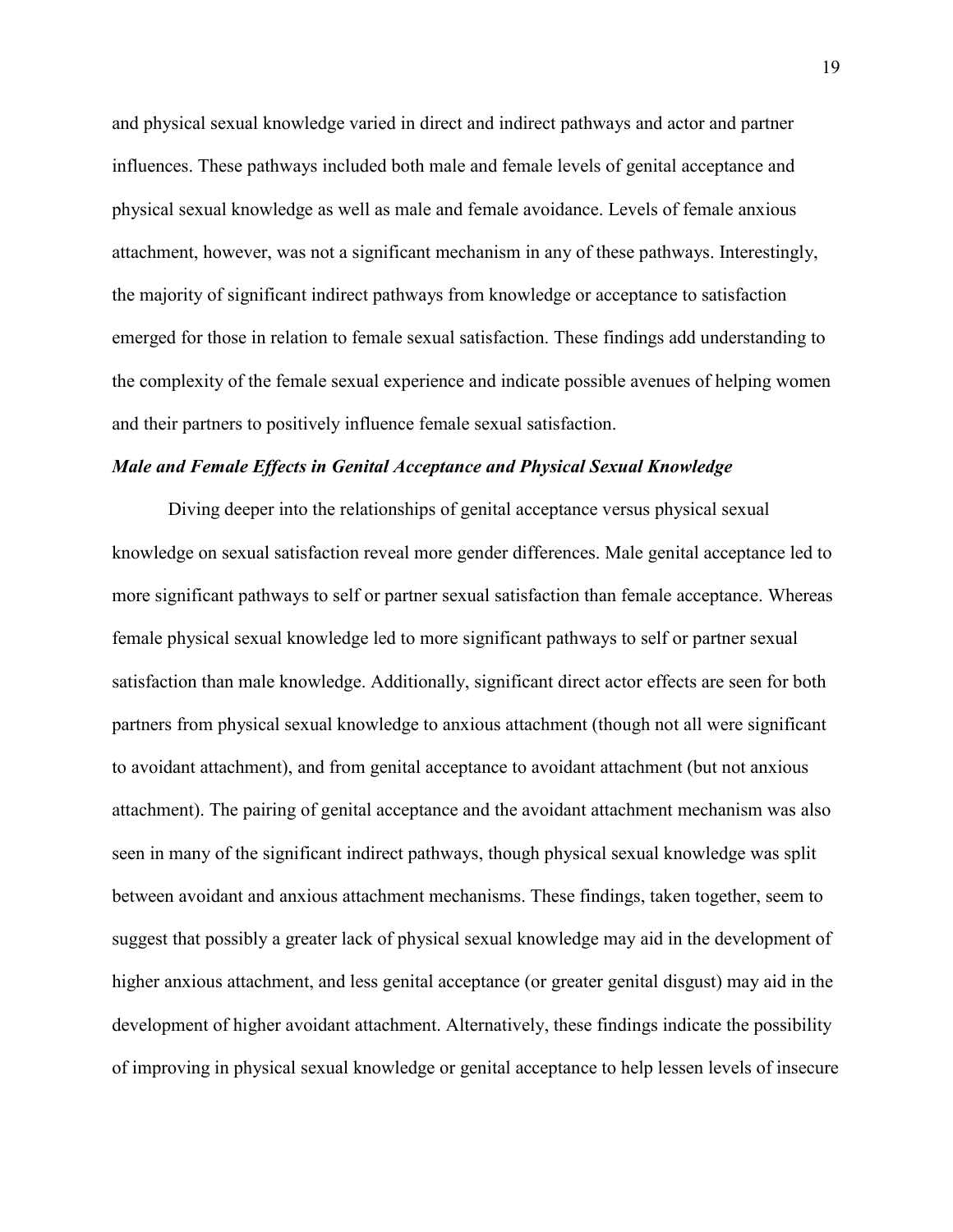attachment for individuals and partners and possibly improve the sexual relationship. Furthermore, though the size of the effects varies, male genital acceptance seems to influence the sexual relationship in more ways than female genital acceptance, and female physical sexual knowledge in more ways than male physical sexual knowledge, indicating the importance of gender acknowledgement in future research and possible interventions.

#### <span id="page-27-0"></span>*Particular Influence of Female Physical Sexual Knowledge*

This influence of female physical sexual knowledge on sexual satisfaction is important to discuss. Because these scales included questions that evaluated knowledge for individuals about both their own and their partners bodies, mean comparisons were used to further identify the relationship occurring with physical sexual knowledge. These mean comparisons indicated an overall lack of confidence in the level of knowledge both partners have about the female body in comparison to the level of knowledge they have about the male body (see Table 4). A significant discrepancy was seen between partners in the responses regarding knowledge about how the female body works, with women reporting significantly more knowledge. Interestingly, women also reported significantly more knowledge than men about the male body. The higher levels of physical sexual knowledge on the part of women is consistent with previous literature that indicates daughters often receive more sexual communication and education than sons (Nolin & Petersen, 1992). Another significant discrepancy was seen in the lack knowledge men reported concerning the female body in comparison to their level of knowledge regarding the male body. The lack of knowledge and understanding about the female reproductive system and sexual response is also consistent with previous literature that indicates female sexuality to be complex and multifaceted (Leavitt et al., 2019). Taken together, these comparisons indicate a significant lack of knowledge regarding the female body, especially on the part of male partners. Thus, it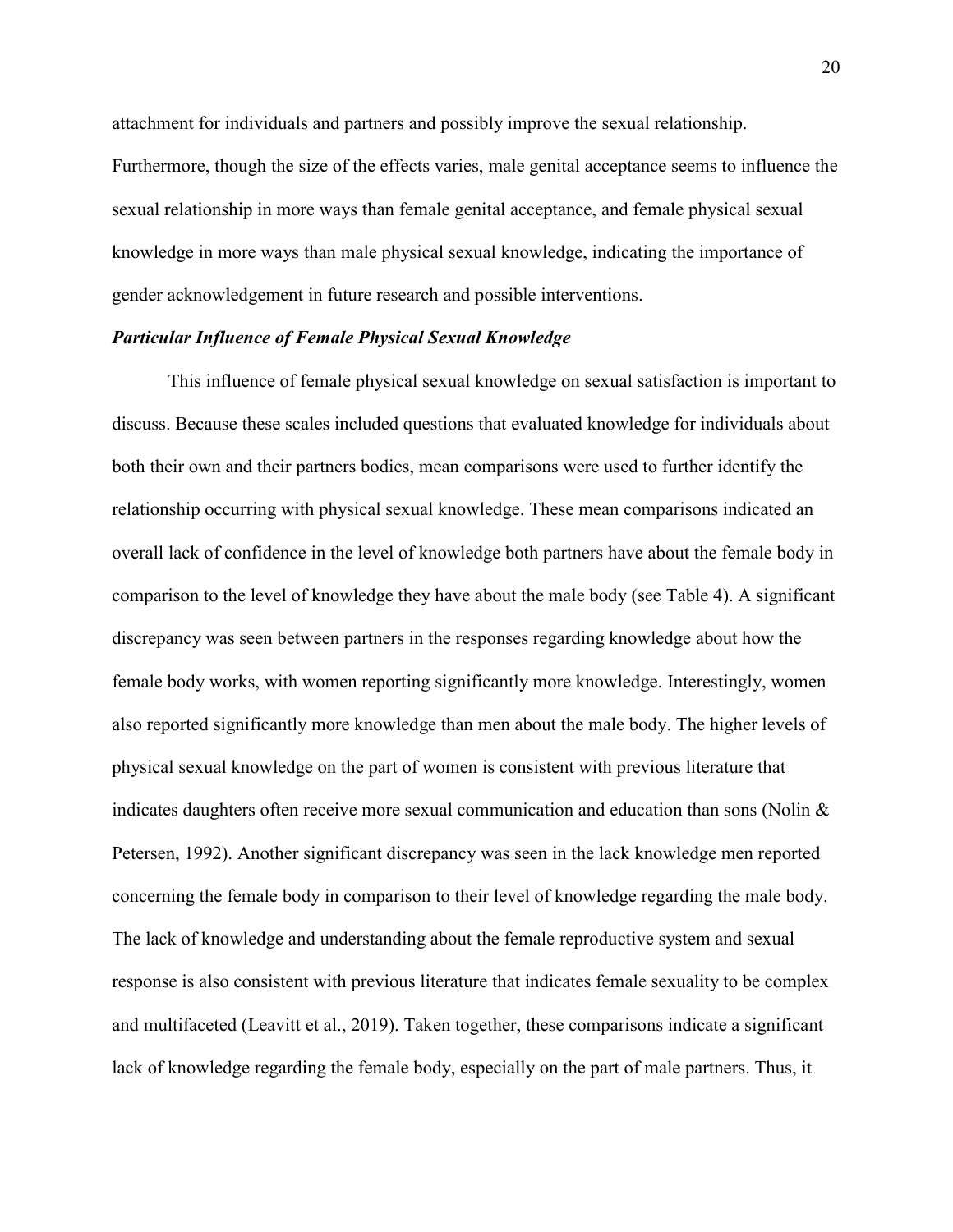helps explain why female sexual satisfaction would be associated with sexual knowledge in more ways than male sexual satisfaction. Also, the higher level of knowledge by women about the male body—and consequent improved probability that women will have the ability to arouse or satisfy a male partner—would also explain why female physical sexual knowledge is associated with male sexual satisfaction. The link then with anxious attachment may possibly be explained by an underlying insecurity in sexual relationships, due to a lack of knowledge, and need for increased validation from partners. This signifies that research and distribution of information regarding female sexuality may be especially important in helping improve the sexual experience of both partners.

## <span id="page-28-0"></span>**Limitations and Future Research**

<span id="page-28-1"></span>Results of this study are limited in several ways. First, the measure for genital acceptance and physical sexual knowledge included questions about an individual's own body and about their partner's body. This makes implications of the actor and partner direct or indirect results from the tested model less clear. Future research would benefit from distinguishing measures of self and partner ratings on these items. Second, the likely reciprocal nature of sexual acceptance and knowledge on attachment could not be tested in this study. More longitudinal research is needed to better understand the directionality of these relationships. Third, the sample was made of long-term, committed couples willing to participate in a sexuality study. This selection bias may have overlooked samples of less securely-attached or less sexually satisfied individuals. Along these lines, the sample was also largely made up of heterosexual, white couples. Future studies could add to findings in this study by focusing on couples made up of other races, ethnicities, and sexual orientations.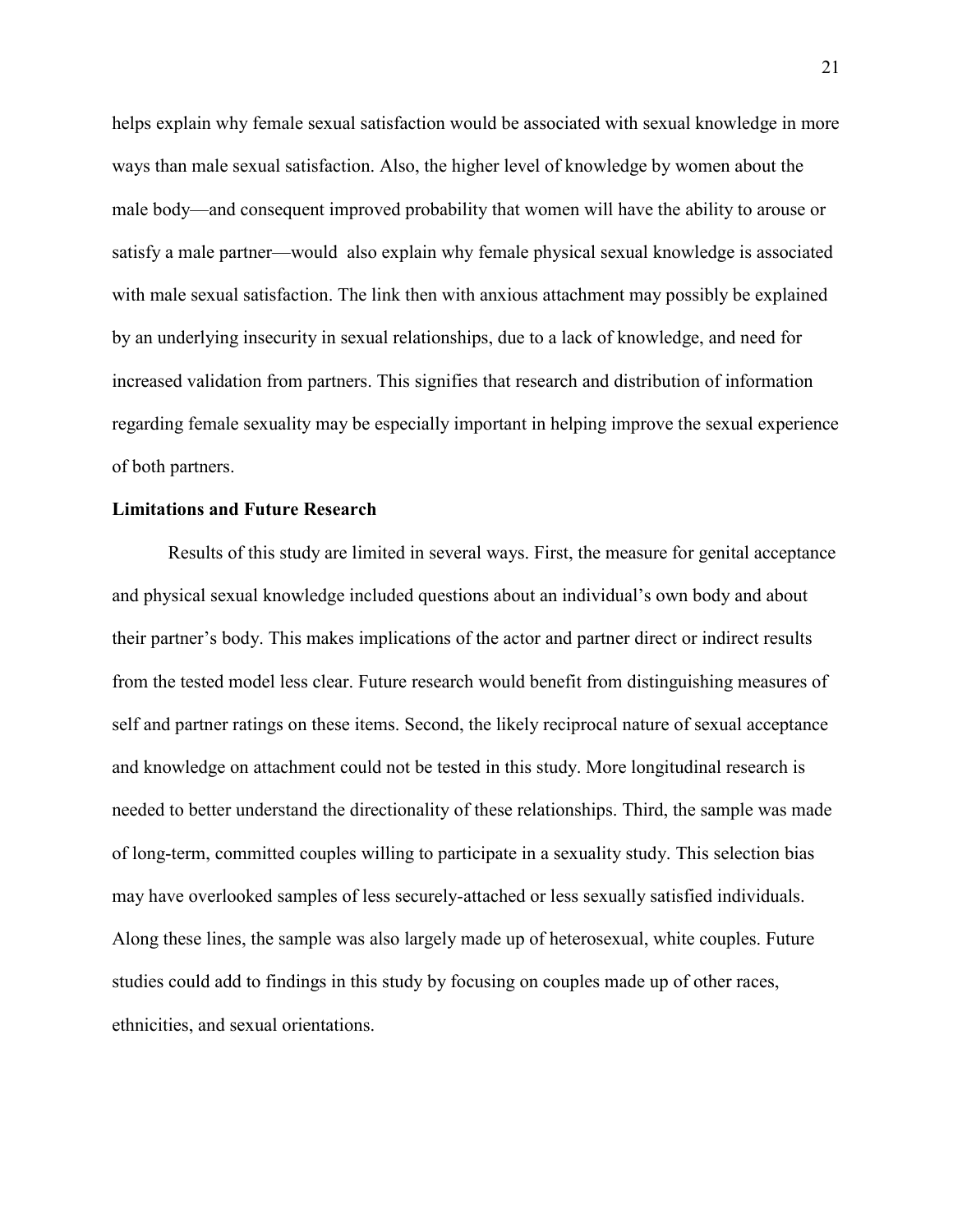# **Conclusion and Implications**

Results from this study elucidated the interaction of partner genital acceptance and physical sexual knowledge on the formation of attachment and the negative effects of insecure attachment on sexual satisfaction for both partners, indicating the importance of studying mental and emotional processes within physical relationships. Evidence was found that suggested the importance of including both men and women in studying objectification and body image. Additionally, results from this study demonstrated the power of avoidant attachment, over anxious attachment as a mechanism in the relationship between genital acceptance or physical sexual knowledge with sexual satisfaction. Lastly, both partners, even in a committed couple relationship, are less likely to know about the female reproductive system and this effects the sexual experience of both partners.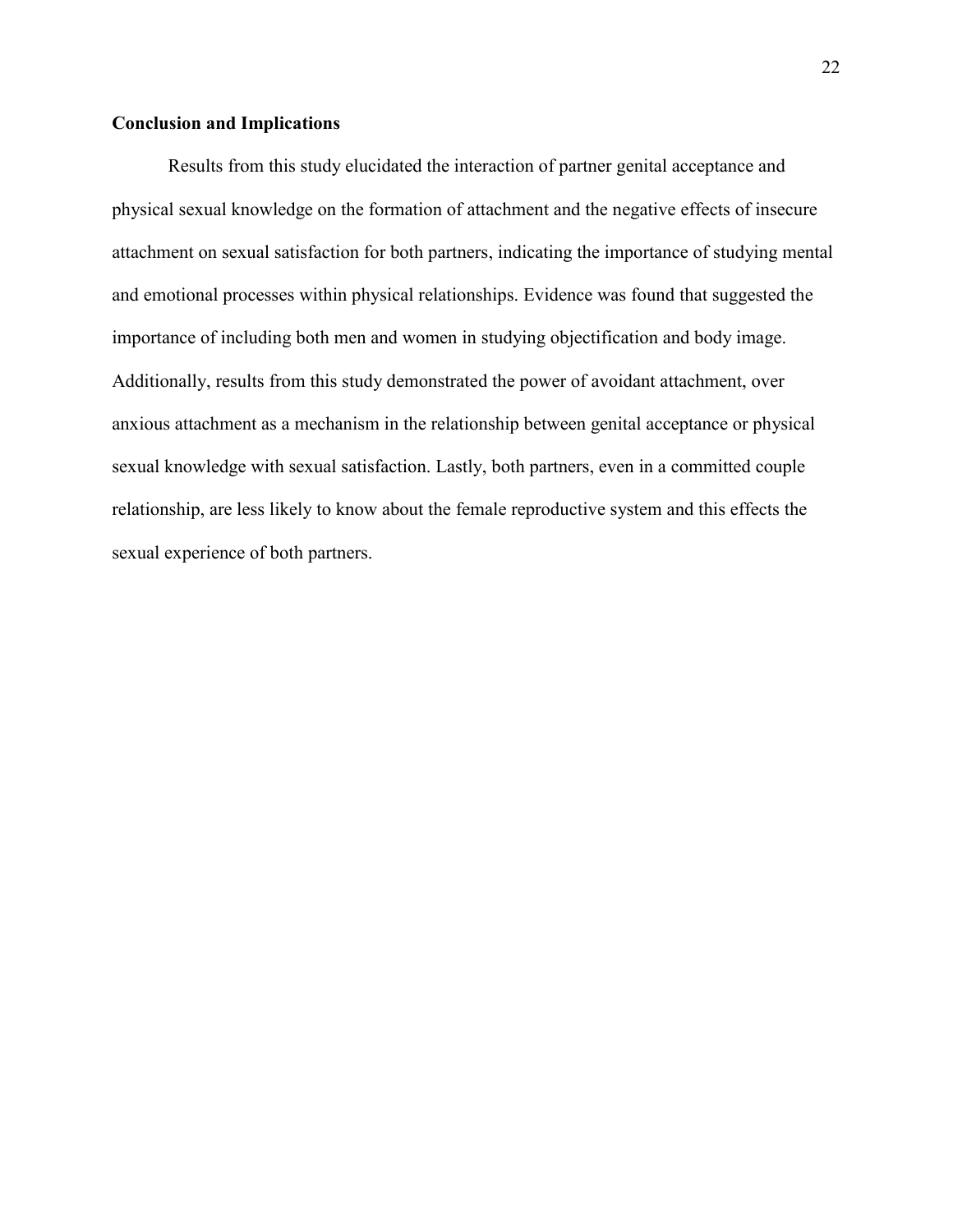#### **References**

<span id="page-30-0"></span>Allsop, D. B., Leavitt, C. E, Saxey, M. T., Timmons, J. E., & Carroll, J. S. (2021). Applying the developmental model of marital competence to sexual satisfaction: Associations between conflict resolution quality, forgiveness, attachment, and sexual satisfaction. *Journal of Social and Personal Relationships, 38*(4), 1216–1237. https://doi.org/10.1177/0265407520984853

Antičević, V., Jokić-Begić, N., & Britvić, D. (2017). Sexual self-concept, sexual satisfaction, and attachment among single and coupled individuals. *Personal Relationships, 24*, 858–868.

https://doi.org/10.1111/pere.12217

- Bennett, M., LoPresti, B. J., & Denes, A. (2019). Exploring trait affectionate communication and post sex communication as mediators of the association between attachment and sexual satisfaction. *Personality and Individual Differences, 151,* 1-7. https://doi.org/10.1016/j.paid.2019.109505
- Berman, L., Berman, J., Miles, M., Pollets, D., & Powell, J. A. (2003). Genital self-image as a component of sexual health: Relationship between genital self-image, female sexual function, and quality of life measures. *Journal of Sex & Marital Therapy, 29*, 11-21. https://doi.org/10.1080/713847124
- Borg, C., & de Jong, P. J. (2012). Feelings of disgust and disgust-induced avoidance weaken following induced sexual arousal in women. *PLoS ONE, 7*(9), 1-8. https://doi.org/10.1371/journal.pone.0044111

Bowlby, J. (1969). *Attachment and loss: Vol. I. Attachment.* New York: Basic Books.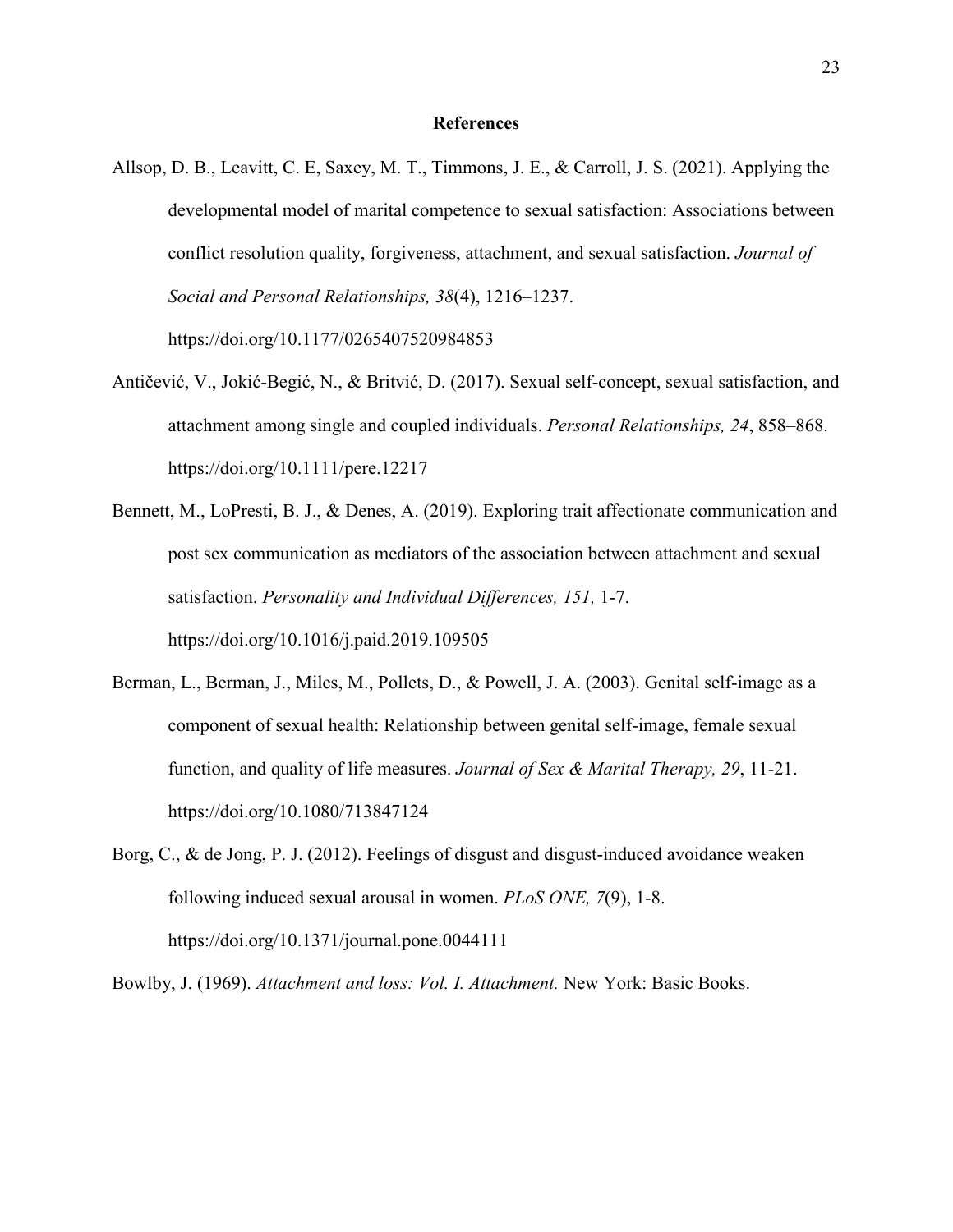- Brassard, A., Shaver, P. R., & Lussier, Y. (2007). Attachment, sexual experience, and sexual pressure in romantic relationships: A dyadic approach. *Personal Relationships, 14*(3)*,* 475–493. https://doi.org/10.1111/j.1475-6811.2007.00166.x
- Busby, D. M., Hanna-Walker, V. R., Leavitt, C. E., & Carroll, J. S. (2021). The sexual wholeness model: An initial evaluation with two samples. *Journal of Marital and Family Therapy.* https://doi.org/10.1111/jmft.12529
- Busby, D. M., Hanna-Walker, V., & Yorgason, J. B. (2020). A closer look at attachment, sexuality, and couple relationships. *Journal of Social and Personal Relationships, 37*(4), 1362–1385. https://doi.org/10.1177/0265407519896022
- Busby, D. M., Willoughby, B. J., & Carroll, J. S. (2013). Sowing wild oats: Valuable experience or a field full of weeds? *Personal Relationships, 20*(4)*,* 706-718. https://doi.org/10.1111/pere.12009
- Butzer, B., & Campbell, L. (2008). Adult attachment, sexual satisfaction, and relationship satisfaction: A study of married couples. *Personal Relationships, 15*(1), 141–154. https://doi.org/10.1111/j.1475-6811.2007.00189.x
- Cherkasskaya, E., & Rosario, M. (2019). The relational and bodily experiences theory of sexual desire in women. *Archives of Sexual Behavior, 48,* 1659–1681. https://doi.org/10.1007/s10508-018-1212-9
- Collins, N. L., Cooper, M. L., Albino, A., & Allard, L. (2002). Psychosocial vulnerability from adolescence to adulthood: A prospective study of attachment style differences in relationship functioning and partner choice. *Journal of Personality, 70*(6), 965-1008. https://doi.org/10.1111/1467-6494.05029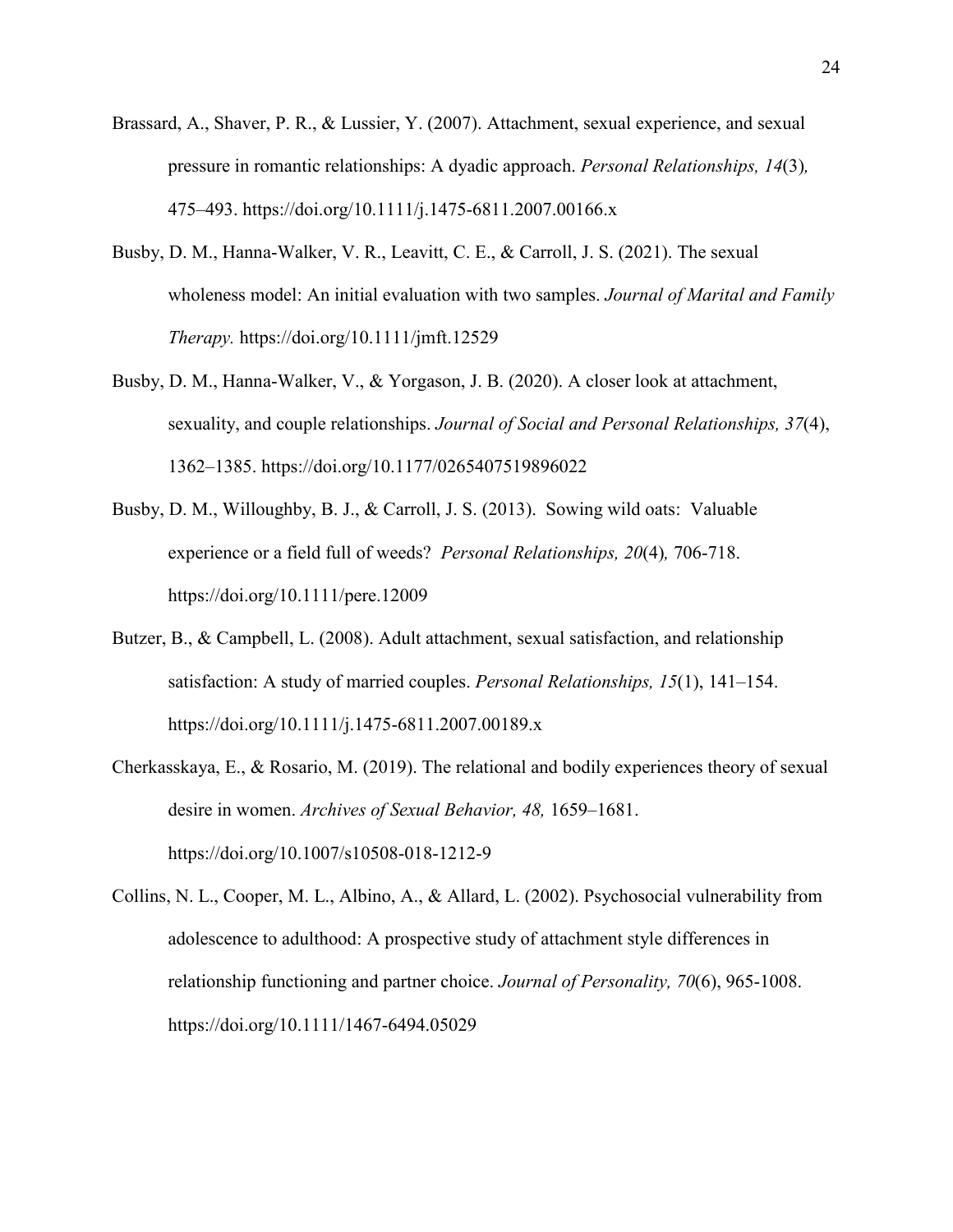Curtin, N., Ward, L. M., Merriwether, A., & Caruthers, A. (2011) Femininity ideology and sexual health in young women: A focus on sexual knowledge, embodiment, and agency. *International Journal of Sexual Health, 23*(1), 48-62.

https://doi.org/10.1080/19317611.2010.524694

- Dunkley, C. R., Dang, S. S., Chang, S. C. H., & Gorzalka, B. B. (2016). Sexual functioning in young women and men: Role of attachment orientation. *Journal of Sex and Marital Therapy, 42*(5), 413-430. https://doi.org/10.1080/0092623X.2015.1061075
- Fallis, E. E., Rehman, U. S., Woody, E. Z., & Purdon, C. (2016). The longitudinal association of relationship satisfaction and sexual satisfaction in long-term relationships. *Journal of Family Psychology, 30*(7), 822-831. https://doi.org/10.1037/fam0000205
- Flaming, D., & Morse, J. M. (1991). Minimizing embarrassment: Boys' experiences of pubertal changes. *Issues in Comprehensive Pediatric Nursing, 14*(4), 211-230. https://doi.org/10.3109/01460869109009039
- Fredrickson, B. L., & Roberts, T. A. (1997). Objectification theory: Toward understanding women's lived experiences and mental health risks. *Psychology of Women Quarterly, 21*(2), 173–206. https://doi.org/10.1111/j.1471-6402.1997.tb00108.x
- Fudge, M. C., & Byers, S. E. (2017). "I have a nice gross vagina": Understanding young women's genital self-perceptions. *The Journal of Sex Research, 54*(3), 351-361. https://doi.org/10.1080/00224499.2016.1155200
- Gewirtz-Meydan, A., Mitchell, K. J., Spivak-Lavi, Z., & Kraus, S. W. (2021). Attachment insecurities and body image self-consciousness among women: The mediating role of pornography use. *Computers in Human Behavior, 124,* 1-9. https://doi.org/10.1016/j.chb.2021.106916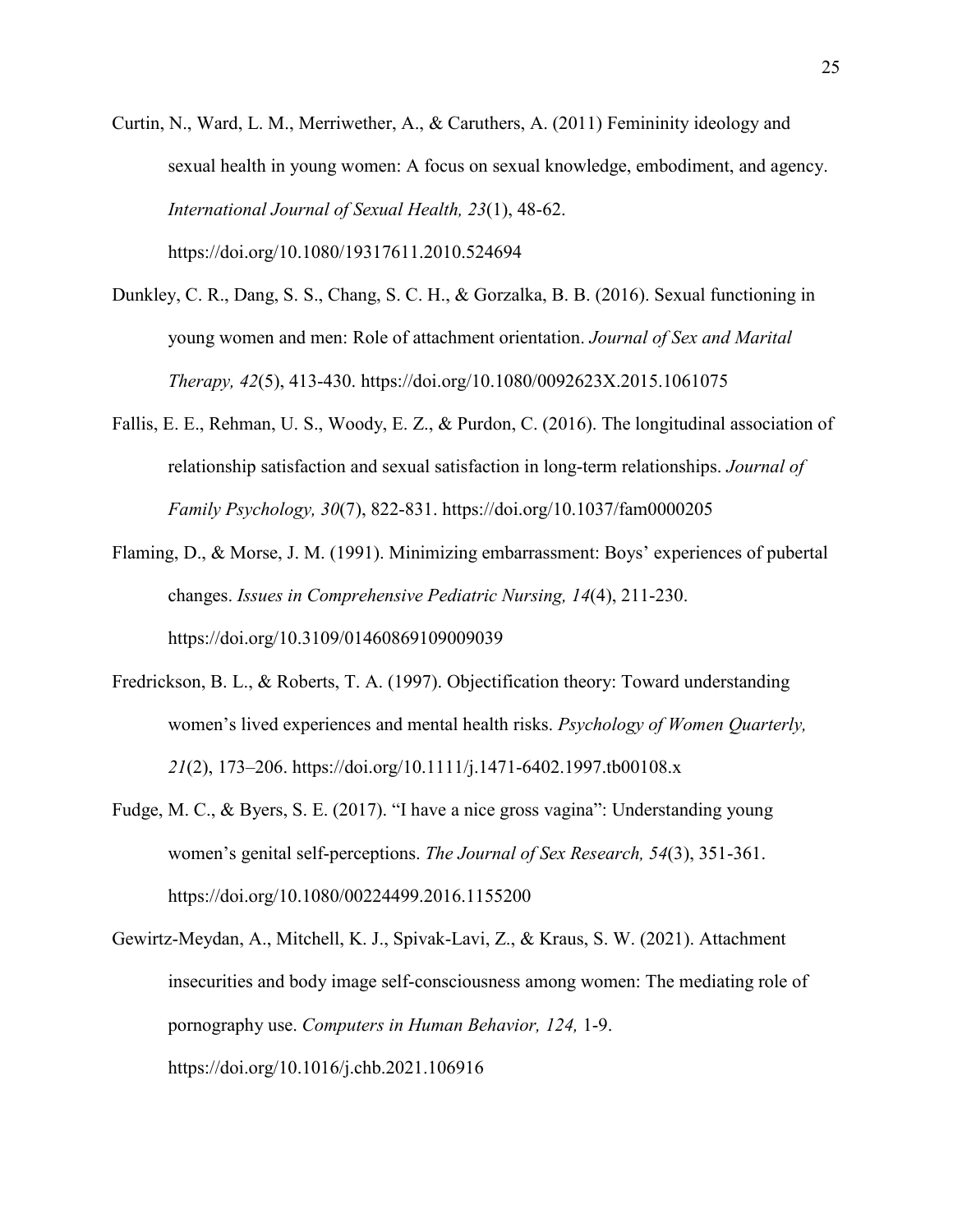- Ghaffari, A., & Vahid, A. F. (2020). Comparing the effectiveness of sexual skills training and communication skills training on the sexual attitudes of married women. *Research and Education in Medical Education, 9*(3), 1-6. https://doi.org/10.34172/rdme.2020.003
- Handelzalts, J. E., Yaakobi, T., Levy, S., Peled, Y., Wiznitzer, A., & Krissi, H. (2017). The impact of genital self-image on sexual function in women with pelvic floor disorders. *European Journal of Obstetrics & Gynecology and Reproductive Biology, 211,* 164-168. https://doi.org/10.1016/j.ejogrb.2017.02.028
- Hazan, C., & Shaver, P. (1987). Romantic love conceptualized as a romantic process. *Journal of Personality and Social Psychology, 52*(3), 511-524. https://doi.org/10.1037/0022- 3514.52.3.511
- Henry, D. S. (2013). Couple reports of the perceived influences of a college human sexuality course: An exploratory study. *Sex Education, 13*(5), 509-521. http://dx.doi.org/10.1080/14681811.2013.767195
- Jawed-Wessel, S., Herbenick, D., & Schick, V. (2017). The relationship between body image, female genital self-image, and sexual function among first-time mothers. *Journal of Sex & Marital Therapy, 43*(7), 618-632. https://doi.org/10.1080/0092623X.2016.1212443
- Johnson S. M. (2007). A new era for couple therapy: Theory, research, and practice in concert. *Journal of Systemic Therapies, 26*(4), 5-16. https://doi.org/10.1521/jsyt.2007.26.4.5
- Johnson, S. & Zuccarini, D. (2010). Integrating sex and attachment in emotionally focused couple therapy. *Journal of Marital and Family Therapy, 36*(4), 431-445. https://doi.org/10.1111/j.1752-0606.2009.00155.x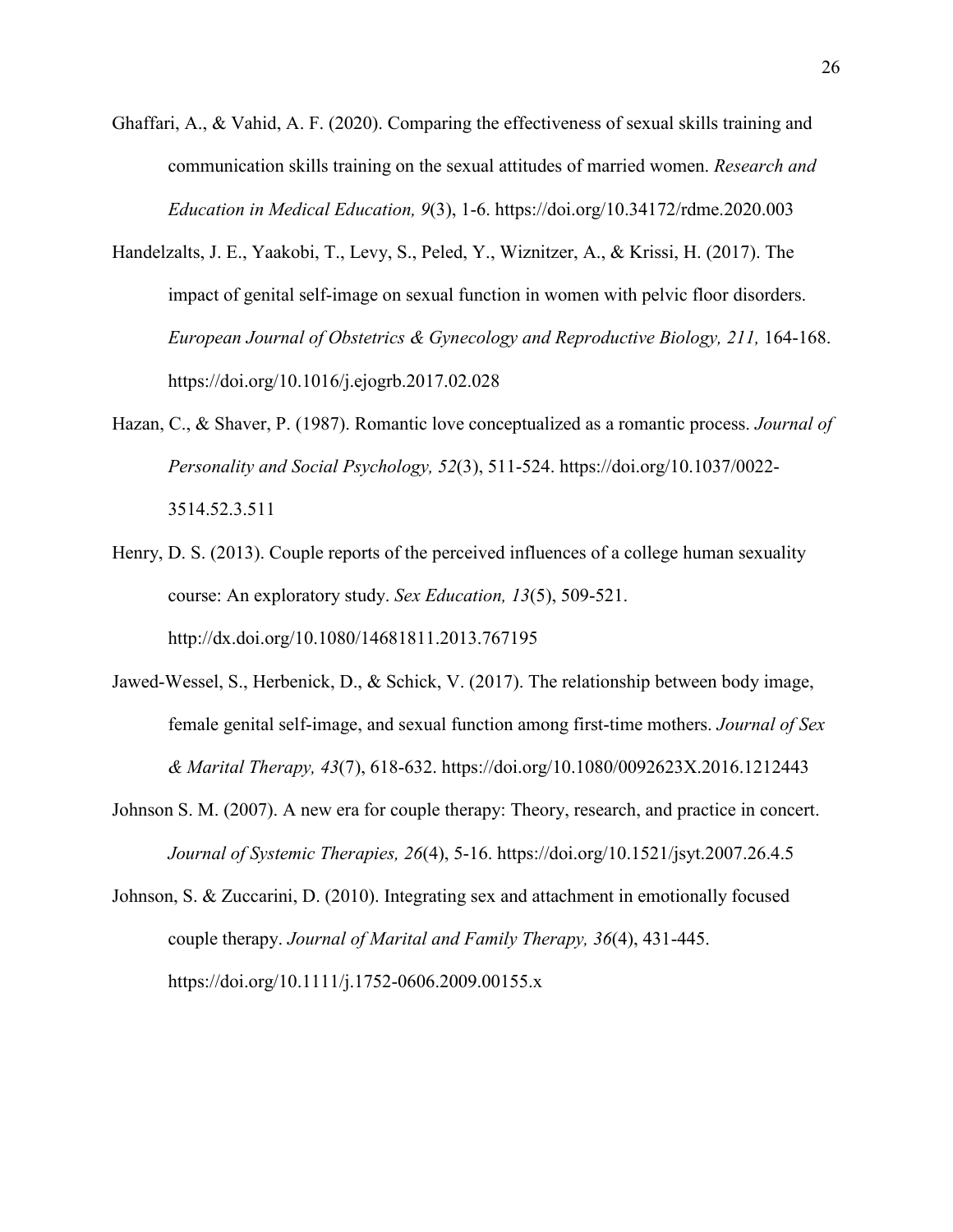- Kim, I.-R., Jang, S. Y., Shin, H. S., Choi, H. J., Jung, C. W., Yoon, S-S., Kim, J. S., Kim. S. J., Kim, K., Kim., W. S., Lee, C. H., Kang, D., & Cho, J. (2020). Association between sexuality knowledge and sexual dysfunction in hematopoietic stem cell transplantation patients and their partners. *Patient Education and Counseling, 103*(8), 1630-1636. https://doi.org/10.1016/j.pec.2020.03.007
- Komarnicky, T., Skakoon-Sparling, S., Milhausen, R. R., & Breuer, R. (2019). Genital selfimage: Associations with other domains of body image and sexual response. *Journal of Sex & Marital Therapy, 45*(6), 524-537. https://doi.org/10.1080/0092623X.2019.1586018
- Lafontaine, M.-F., Brassard, A., Lussier, Y., Valois, P., Shaver, P. R., & Johnson, S. M. (2016). Selecting the best items for a short-form of the experiences in close relationships questionnaire. *European Journal of Psychological Assessment*, *32*(2), 140-154. https://doi.org/10.1027/1015-5759/a000243
- Lafortune, D., Girard, M., Bolduc, R., Boislard, M.-A., & Godbout, N. (2021). Insecure attachment and sexual satisfaction: A path analysis model integrating sexual mindfulness, sexual anxiety, and sexual self-esteem. *Journal of Sex & Marital Therapy,* 1-17. https://doi.org/10.1080/0092623X.2021.2011808
- Laumann, E. O., Gagnon, J. H., Michael, R. T., & Michaels, S. (1994). *The social organization of sexuality: Sexual practices in the United States*. Chicago: University of Chicago Press.
- Lawrance, K., & Byers, E. S. (1995). Sexual satisfaction in long-term heterosexual relationships: The interpersonal exchange model of sexual satisfaction. *Personal Relationships, 2*, 267- 285. https://doi.org/10.1111/j.1475-6811.1995.tb00092.x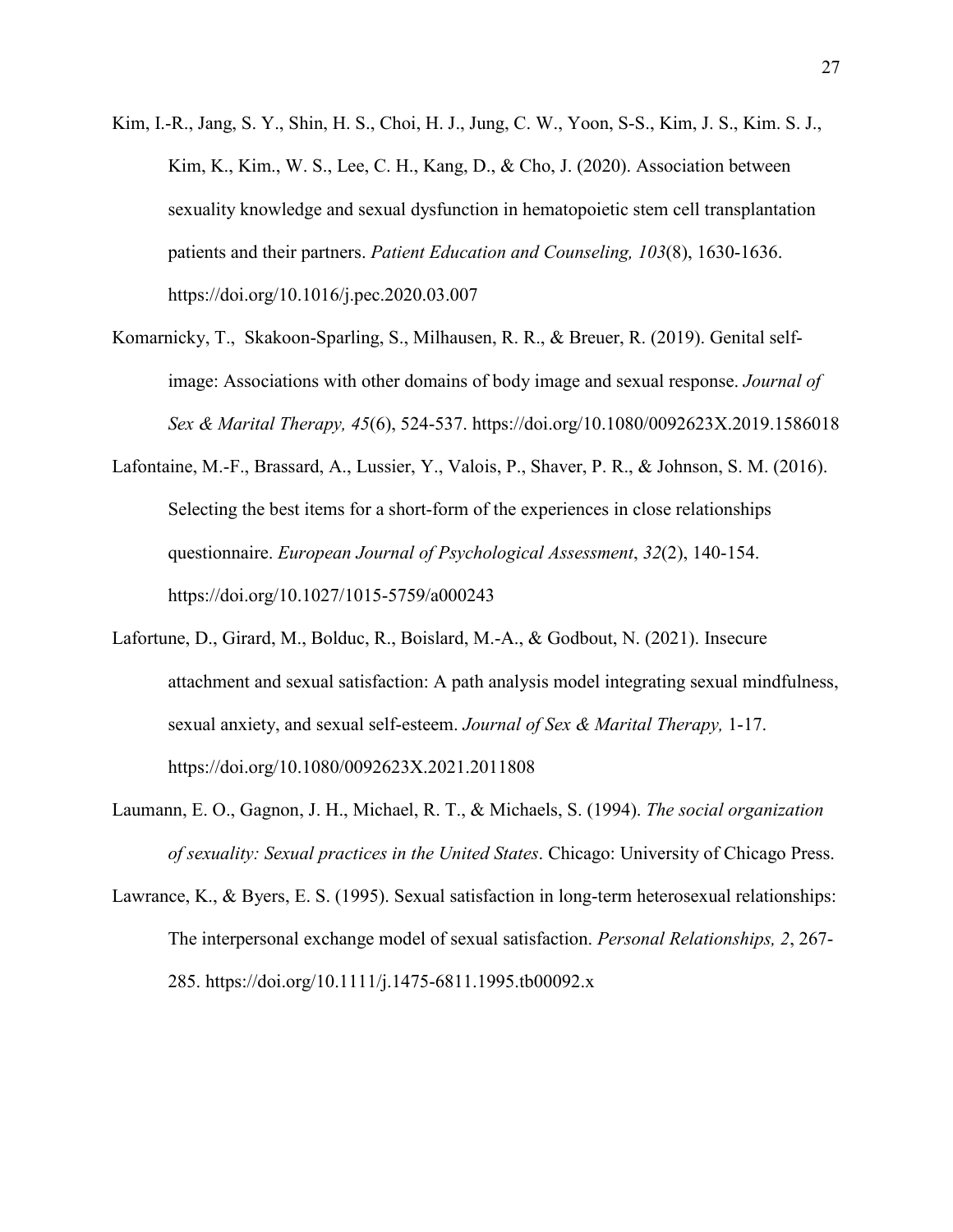- Leavitt, C. E., Leonhardt, N. D., & Busby, D. M. (2019). Different ways to get there: Evidence of a variable female sexual response cycle. *The Journal of Sex Research, 56*(7), 899-912. https://doi.org/10.1080/00224499.2019.1616278
- Lever, J., Frederick, D. A., & Peplau, L. A. (2006). Does size matter? Men's and women's views of penis size across the lifespan. *Psychology of Men & Masculinity, 7*(3), 129-143. https://doi.org/10.1037/1524-9220.7.3.129
- Lewis, M., Feiring, C., & Rosenthal, S. (2000). Attachment over time. *Child Development, 71*(3), 707-720. https://doi.org/10.1111/1467-8624.00180
- Li, T., & Chan, D. K-S. (2012). How anxious and avoidant attachment affect romantic relationship quality differently: A meta-analytic review. *European Journal of Social Psychology, 42*, 406–419. https://doi.org/10.1002/ejsp.1842
- Margo Mullinax, M., Herbenick, D., Schick, V., Sanders, S. A., & Reece, M. (2015). In their own words: A qualitative content analysis of women's and men's preferences for women's genitals. *Sex Education, 15*(4), 421–436. http://dx.doi.org/10.1080/14681811.2015.1031884
- Marvi, N., Golmakani, N., Esmaily, H., & Sareh, H. (2018). The relationship between sexual satisfaction and genital self-image in infertile women. *Journal of Midwifery & Reproductive Health, 6*(4), 1468-1475.

https://dx.doi.org/10.22038/jmrh.2018.21564.1233

Meltzer, A. L., & McNulty, J. K. (2010). Body image and marital satisfaction: Evidence for the mediating role of sexual frequency and sexual satisfaction. *Journal of Family Psychology, 24*(2), 156-164. https://doi.org/10.1037/a0019063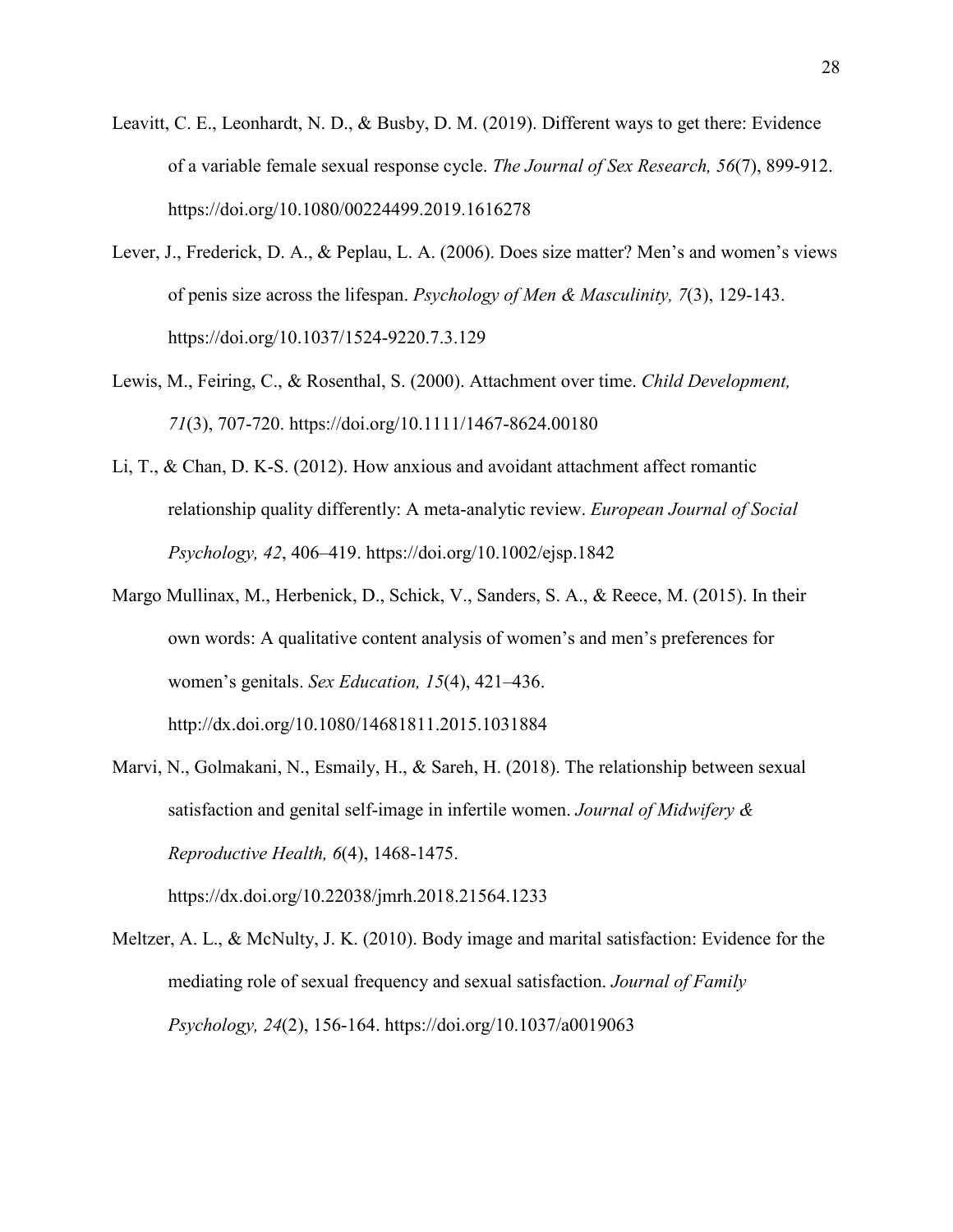- Metz, M. E., & McCarthy, B. W. (2007). The "Good-Enough Sex" model for couple sexual satisfaction. *Sexual and Relationship Therapy, 22*(3), 351-362. https://doi.org/10.1080/14681990601013492
- Mikulincer, M., & Shaver, P. R. (2016). *Attachment in adulthood: Structure, dynamics, and change. (2nd ed.).* The Guilford Press.
- Milhausen, R. R., Buchholz, A. C., Opperman, E. A., & Benson, L. E. (2015). Relationships between body image, body composition, sexual functioning, and sexual satisfaction among heterosexual young adults. *Archives of Sexual Behavior, 44*(6), 1621-1633. https://doi.org/10.1007/s10508-014-0328-9
- Nolin, M. J., & Petersen, K. K. (1992). Gender differences in parent-child communication about sexuality: An exploratory study. *Journal of Adolescent Research, 7*(1), 59-79. https://doi.org/10.1177/074355489271005
- Pawlowska, A., Borg, C., & de Jong, P. J. (2021). Up-regulating sexual arousal and downregulating disgust while watching pornography: Effects on sexual arousal and disgust. *The Journal of Sex Research, 58*(3), 353-363.

https://doi.org/10.1080/00224499.2020.1863316

Peters, S. D., & Meltzer, A. L. (2021). Newlywed couples' own and partner sexual disgust sensitivities interact to predict their marital satisfaction through their sexual satisfaction. *Archives of Sexual Behavior, 50,* 2563–2577.

https://doi.org/10.1007/s10508-020-01872-y

Pujols, Y., Meston, C. M., & Seal, B. N. (2010). The association between sexual satisfaction and body image in women. *The Journal of Sexual Medicine, 7*(2), 905-916. https://doi.org/10.1111/j.1743-6109.2009.01604.x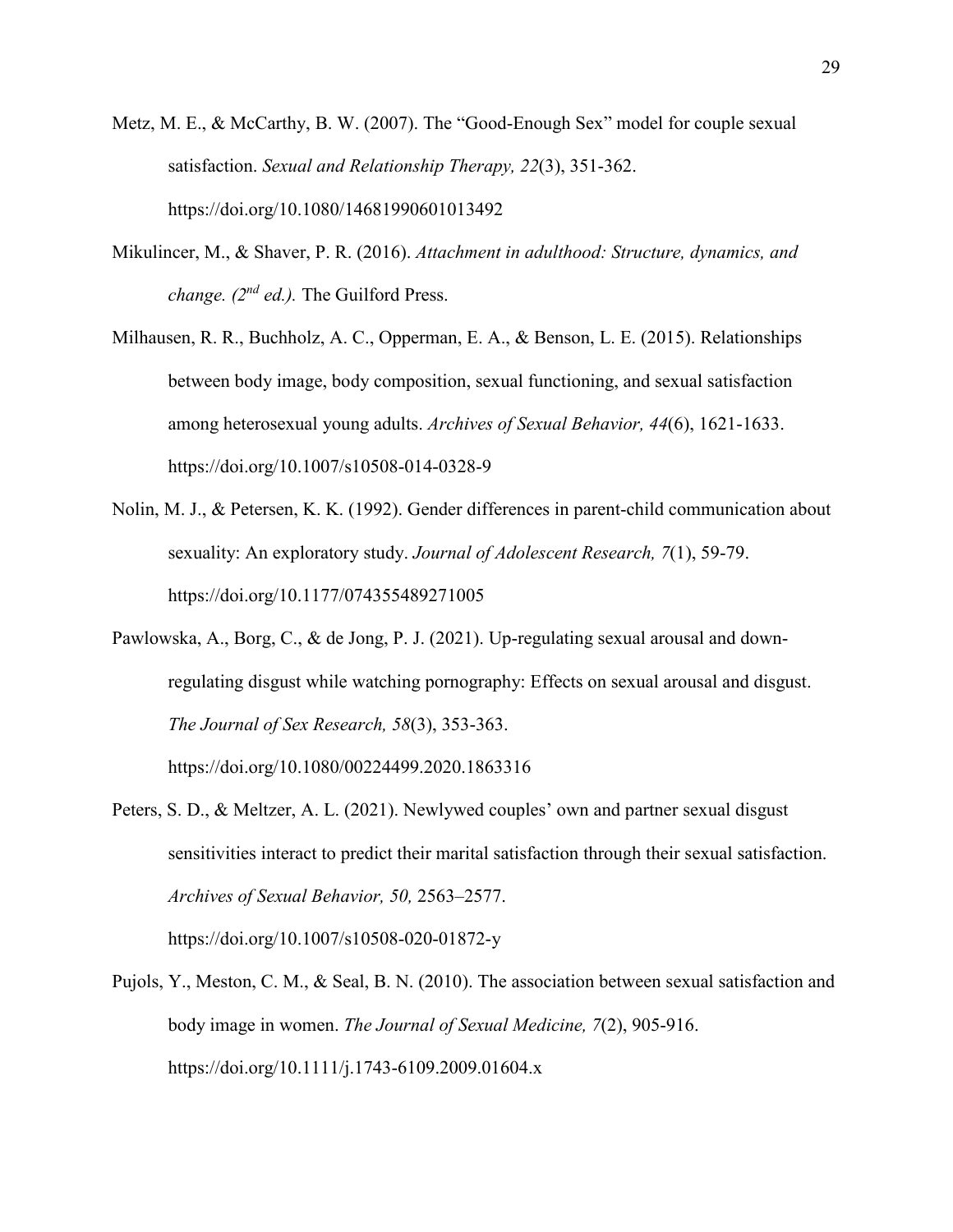- Sanchez, D. T., & Kiefer, A. K. (2007). Body concerns in and out of the bedroom: Implications for sexual pleasure and problems. *Archives of Sexual Behavior, 36*(6), 808-820. https://doi.org/10.1007/s10508-007-9205-0
- Schick, V. R., Calabrese, S. K., Rima, B. N., & Zucker, A. N. (2010). Genital appearance dissatisfaction: Implications for women's genital image self-consciousness, sexual esteem, sexual satisfaction, and sexual risk. *Psychology of Women Quarterly, 34*(3), 394- 404. https://doi.org/10.1111/j.1471-6402.2010.01584.x
- Schoenfeld, E. A., Loving, T. J., Pope, M. T., Huston, T. L., & Štulhofer, A. (2017). Does sex really matter? Examining the connections between spouses' nonsexual behaviors, sexual frequency, sexual satisfaction, and marital satisfaction. *Archives of Sexual Behavior, 46,*  489-501. https://doi.org/10.1007/s10508-015-0672-4
- Wilcox, S. L., Redmond, S., & Davis, T. L. (2015). Genital image, sexual anxiety, and erectile dysfunction among young male military personnel. *The Journal of Sexual Medicine, 12*(6), 1389-1397. https://doi.org/10.1111/jsm.12880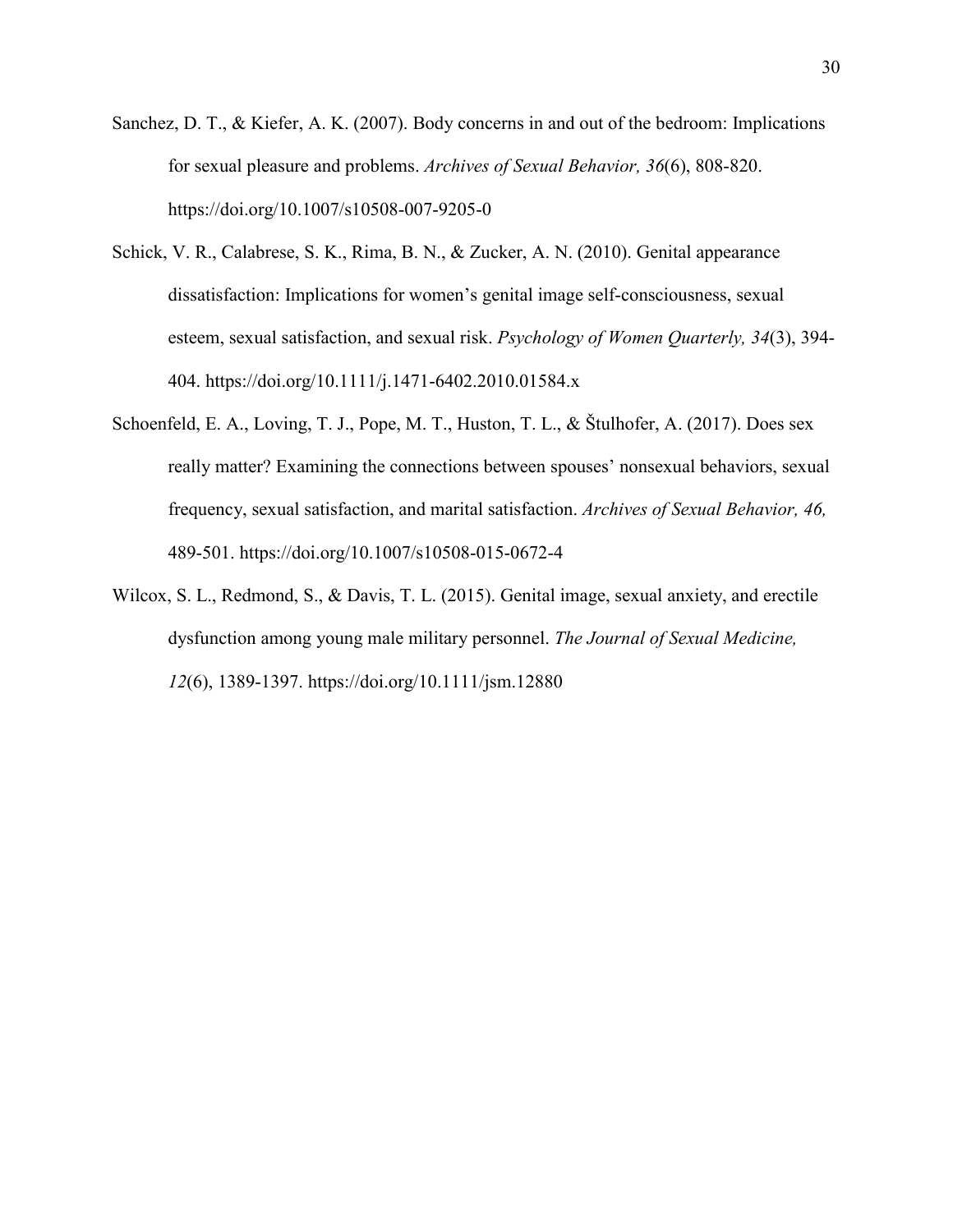# <span id="page-38-0"></span>**Table 1**

|                            |           | Partner $1(515)$ |          | Partner 2 (515) |            |          |
|----------------------------|-----------|------------------|----------|-----------------|------------|----------|
| Variables                  | Mean or % | SD               | Range    | Mean or %       | ${\rm SD}$ | Range    |
| Religiosity                | 3.00      | 1.20             | $1 - 5$  | 2.87            | 1.29       | $1 - 5$  |
| Age                        | 38.76     | 12.06            | 18-82    | 40.91           | 12.36      | 19-88    |
| <b>Relationship Status</b> |           |                  | $1-6$    |                 |            | $1 - 7$  |
| Single                     | 1.75%     |                  |          | 1.75%           |            |          |
| Cohabiting                 | 31.65%    |                  |          | 31.84%          |            |          |
| Married                    | 55.14%    |                  |          | 53.40%          |            |          |
| Separated                  | 0.58%     |                  |          | 0.39%           |            |          |
| Divorced                   | 0.58%     |                  |          | 0.39%           |            |          |
| Remarried                  | 10.29%    |                  |          | 12.04%          |            |          |
| Widowed                    |           |                  |          | 0.19%           |            |          |
| Gender                     |           |                  | $1 - 3$  |                 |            | $1-3$    |
| Male                       | 3.30%     |                  |          | 96.89%          |            |          |
| Female                     | 96.50%    |                  |          | 2.91%           |            |          |
| Transgender                | 0.19%     |                  |          | 0.19%           |            |          |
| Relationship Length        | 132.09    | 119.64           | 24-720   | 129.29          | 115.52     | 24-720   |
| Sexual Orientation         |           |                  | $1 - 5$  |                 |            | $1-5$    |
| Completely Homosexual      | 7.96%     |                  |          | 8.16%           |            |          |
| Mostly Homosexual          | 2.14%     |                  |          | 1.94%           |            |          |
| <b>Bisexual</b>            | 8.93%     |                  |          | 3.30%           |            |          |
| Mostly Heterosexual        | 7.96%     |                  |          | 3.50%           |            |          |
| Completely Heterosexual    | 73.01%    |                  |          | 83.11%          |            |          |
| Education                  |           |                  | $1 - 7$  |                 |            | $1 - 7$  |
| Less than High School      | 2.52%     |                  |          | 4.85%           |            |          |
| High School Graduate       | 21.75%    |                  |          | 27.38%          |            |          |
| Some College               | 25.63%    |                  |          | 22.72%          |            |          |
| 2 Year Degree              | 16.70%    |                  |          | 14.95%          |            |          |
| 4 Year Degree              | 23.69%    |                  |          | 20.39%          |            |          |
| Master's                   | 7.77%     |                  |          | 7.96%           |            |          |
| Doctorate                  | 1.94%     |                  |          | 1.75%           |            |          |
| Income                     |           |                  | $1 - 12$ |                 |            | $1 - 12$ |
| None                       | 11.26%    |                  |          | 4.08%           |            |          |
| Under \$20,000             | 17.48%    |                  |          | 11.46%          |            |          |
| \$20,000 - \$39,999        | 23.89%    |                  |          | 27.18%          |            |          |
| \$40,000 - \$59,999        | 19.61%    |                  |          | 20.58%          |            |          |
| \$60,000 - \$79,999        | 10.29%    |                  |          | 13.79%          |            |          |
| \$80,000 - \$99,999        | 6.99%     |                  |          | 8.93%           |            |          |
| \$100,000 - \$119,999      | 3.30%     |                  |          | 4.47%           |            |          |
| \$120,000 - \$139,999      | 4.08%     |                  |          | 4.85%           |            |          |
| \$140,000 - \$159,999      | 1.17%     |                  |          | 1.17%           |            |          |
| \$160,000 - \$199,999      | 1.17%     |                  |          | 2.91%           |            |          |
| \$200,000 - \$299,999      | 0.58%     |                  |          | 0.19%           |            |          |
| \$300,000 or above         | 0.19%     |                  |          | 0.39%           |            |          |
| Race                       |           |                  | $1 - 7$  |                 |            | $1 - 7$  |
| African (Black)            | 9.51%     |                  |          | 11.26%          |            |          |
| Asian                      | 3.69%     |                  |          | 2.14%           |            |          |
| White                      | 75.34%    |                  |          | 72.23%          |            |          |
| Native American            | 0.97%     |                  |          | 0.78%           |            |          |
| Latino                     | 7.38%     |                  |          | 9.90%           |            |          |
| Mixed/Biracial             | 2.52%     |                  |          | 3.11%           |            |          |
| Other                      | 0.58%     |                  |          | 0.58%           |            |          |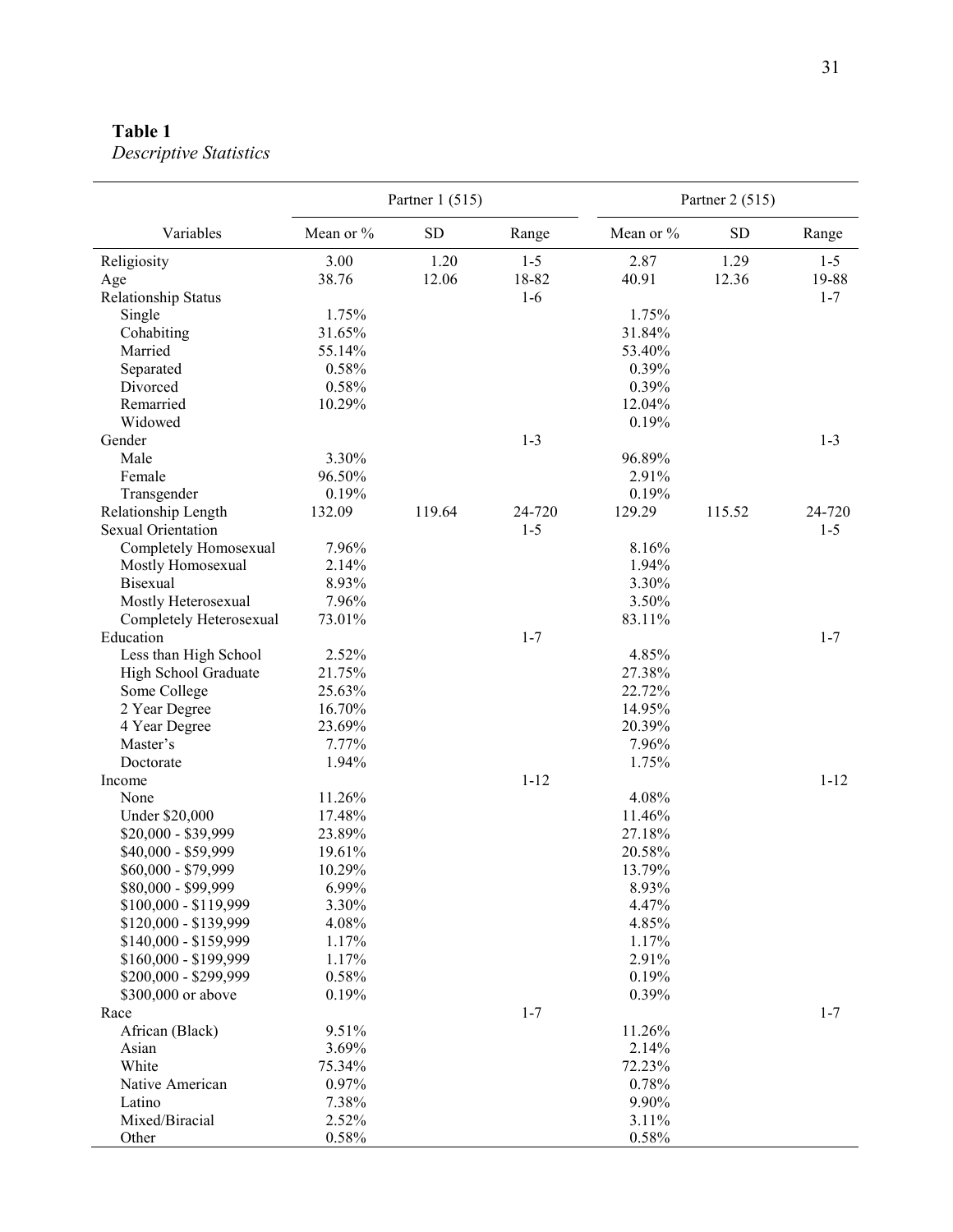| <b>Table 2</b> |                               |
|----------------|-------------------------------|
|                | <b>Bivariate Correlations</b> |

|     |              |         | $\overline{2}$ | 3       | 4       | 5       | 6       |         | 8       | 9       | 10      | 11      | 12      | 13      | 14      | 15    | 16      | 17   |
|-----|--------------|---------|----------------|---------|---------|---------|---------|---------|---------|---------|---------|---------|---------|---------|---------|-------|---------|------|
|     | GenAcc (P1)  | 1.00    |                |         |         |         |         |         |         |         |         |         |         |         |         |       |         |      |
| 2.  | GenAcc (P2)  | 0.48    | 1.00           |         |         |         |         |         |         |         |         |         |         |         |         |       |         |      |
| 3.  | SexKnow (P1) | 0.35    | 0.27           | 1.00    |         |         |         |         |         |         |         |         |         |         |         |       |         |      |
| 4.  | SexKnow (P2) | 0.34    | 0.42           | 0.67    | 1.00    |         |         |         |         |         |         |         |         |         |         |       |         |      |
| 5.  | AnxAtt (P1)  | $-0.20$ | $-0.22$        | $-0.36$ | $-0.31$ | 1.00    |         |         |         |         |         |         |         |         |         |       |         |      |
| 6.  | AnxAtt (P2)  | $-0.20$ | $-0.22$        | $-0.31$ | $-0.34$ | 0.37    | 1.00    |         |         |         |         |         |         |         |         |       |         |      |
| 7.  | AvAtt (P1)   | $-0.31$ | $-0.17$        | $-0.25$ | $-0.18$ | 0.27    | 0.29    | 1.00    |         |         |         |         |         |         |         |       |         |      |
| 8.  | AvAtt (P2)   | $-0.21$ | $-0.21$        | $-0.17$ | $-0.18$ | 0.28    | 0.28    | 0.52    | 1.00    |         |         |         |         |         |         |       |         |      |
| 9.  | SexSat (P1)  | 0.22    | 0.06           | 0.19    | 0.13    | $-0.18$ | $-0.26$ | $-0.54$ | $-0.38$ | 1.00    |         |         |         |         |         |       |         |      |
| 10. | SexSat (P2)  | 0.18    | 0.11           | 0.14    | 0.15    | $-0.24$ | $-0.23$ | $-0.38$ | $-0.49$ | 0.66    | 1.00    |         |         |         |         |       |         |      |
| 11. | Inc(P1)      | $-0.01$ | $-0.06$        | 0.02    | $-0.01$ | $-0.12$ | 0.02    | $-0.01$ | $-0.03$ | 0.05    | 0.05    | 1.00    |         |         |         |       |         |      |
| 12. | Inc(P2)      | $-0.03$ | $-0.00$        | 0.03    | $-0.00$ | $-0.04$ | $-0.05$ | 0.02    | $-0.01$ | 0.03    | 0.06    | 0.58    | 1.00    |         |         |       |         |      |
| 13. | Race (P1)    | 0.03    | 0.08           | $-0.07$ | $-0.11$ | $-0.01$ | 0.01    | 0.05    | $-0.00$ | $-0.01$ | 0.04    | 0.00    | $-0.00$ | 1.00    |         |       |         |      |
| 14. | Race (P2)    | 0.06    | 0.08           | $-0.10$ | -0.08   | $-0.02$ | $-0.05$ | $-0.01$ | $-0.05$ | 0.04    | 0.06    | 0.04    | $-0.01$ | 0.63    | 1.00    |       |         |      |
| 15. | MarStat      | 0.03    | $-0.05$        | $-0.05$ | $-0.00$ | 0.10    | 0.07    | $-0.01$ | $-0.02$ | 0.03    | 0.04    | $-0.15$ | $-0.19$ | 0.08    | 0.09    | 1.00  |         |      |
| 16. | ReLength     | $-0.01$ | 0.14           | 0.11    | $-0.08$ | $-0.08$ | $-0.03$ | 0.10    | 0.04    | $-0.17$ | $-0.13$ | 0.00    | 0.04    | $-0.12$ | $-0.13$ | -0.35 | 1.00    |      |
| 17. | RelTyp       | $-0.03$ | $-0.08$        | 0.05    | 0.01    | 0.02    | 0.04    | 0.06    | 0.05    | $-0.02$ | $-0.04$ | 0.10    | $-0.03$ | 0.03    | 0.07    | 0.14  | $-0.06$ | 1.00 |

<span id="page-39-0"></span>(P1)=Partner 1, (P2)=Partner 2, GenAcc=Genital Acceptance, SexKnow=Physical Sexual Knowledge, AnxAtt=Anxious Attachment, AvAtt=Avoidant Attachment, SexSat=Sexual Satisfaction, Inc=Income, Race=Race, MarStat=Marital Status, ReLength=Relationship Length, RelTyp=Relationship Type **Bold numbers are significant at** *p***<.05**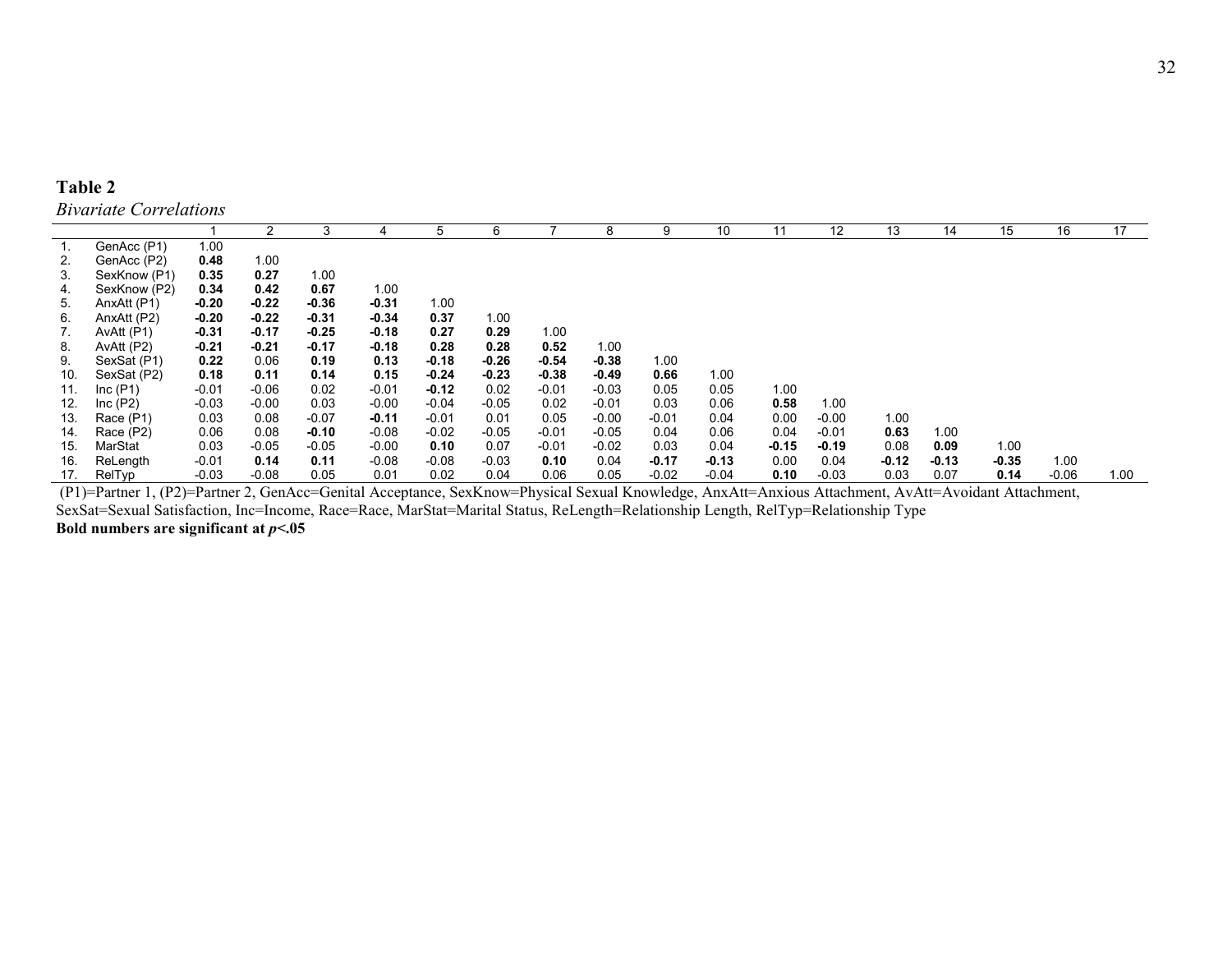# **Table 3** *Standardized Coefficients – Direct, Indirect, and Total Effects*

|     |                                 | Sexual Satisfaction (P1) |           |            |           |             |           |               | Sexual Satisfaction (P2) |            |           |            |           |  |
|-----|---------------------------------|--------------------------|-----------|------------|-----------|-------------|-----------|---------------|--------------------------|------------|-----------|------------|-----------|--|
|     | Independent Variable            | Direct                   | <b>SE</b> | Indirect   | <b>SE</b> | Total       | <b>SE</b> | <b>Direct</b> | <b>SE</b>                | Indirect   | <b>SE</b> | Total      | <b>SE</b> |  |
| 1.  | Genital Acceptance (P1)         | $0.119**$                | 0.044     | $0.090**$  | 0.030     | $0.210***$  | 0.050     | 0.040         | 0.045                    | 0.051      | 0.029     | 0.091      | 0.051     |  |
| 2.  | Genital Acceptance (P2)         | $-0.101*$                | 0.049     | $0.085*$   | 0.033     | $-0.016$    | 0.057     | $-0.017$      | 0.051                    | $0.114***$ | 0.031     | 0.097      | 0.056     |  |
| 3.  | Physical Sexual Knowledge (P1)  | 0.084                    | 0.075     | $0.115**$  | 0.037     | $0.199**$   | 0.076     | $-0.025$      | 0.073                    | $0.095**$  | 0.028     | 0.070      | 0.070     |  |
| 4.  | Physical Sexual Knowledge (P2)  | $-0.046$                 | 0.071     | $-0.016$   | 0.035     | $-0.062$    | 0.075     | 0.045         | 0.072                    | 0.010      | 0.023     | 0.054      | 0.072     |  |
| 5.  | Anxious Attachment (P1)         | 0.047                    | 0.049     |            |           |             |           | $-0.109*$     | 0.049                    |            |           |            |           |  |
| 6.  | Anxious Attachment (P2)         | $-0.133**$               | 0.049     |            |           |             |           | $-0.055$      | 0.050                    |            |           |            |           |  |
| 7.  | Avoidant Attachment (P1)        | $-0.428***$              | 0.053     |            |           |             |           | $-0.125*$     | 0.055                    |            |           |            |           |  |
| 8.  | <b>Avoidant Attachment (P2)</b> | $-0.140**$               | 0.051     |            |           |             |           | $-0.398***$   | 0.050                    |            |           |            |           |  |
| 9.  | Income(P1)                      | 0.048                    | 0.047     | 0.001      | 0.032     | 0.049       | 0.054     | $-0.008$      | 0.048                    | 0.044      | 0.031     | 0.035      | 0.054     |  |
| 10. | Income (P2)                     | 0.016                    | 0.046     | 0.007      | 0.031     | 0.023       | 0.053     | 0.034         | 0.047                    | $-0.007$   | 0.030     | 0.027      | 0.053     |  |
| 11. | Race (P1)                       | $-0.004$                 | 0.050     | $-0.090**$ | 0.032     | $-0.094$    | 0.057     | 0.052         | 0.051                    | $-0.057$   | 0.031     | $-0.005$   | 0.058     |  |
| 12. | Race (P2)                       | 0.014                    | 0.049     | $0.066*$   | 0.032     | 0.080       | 0.057     | $-0.001$      | 0.051                    | 0.056      | 0.031     | 0.054      | 0.058     |  |
| 13. | Marital Status (C)              | $-0.012$                 | 0.041     | $-0.008$   | 0.027     | $-0.020$    | 0.048     | 0.009         | 0.042                    | $-0.006$   | 0.026     | 0.004      | 0.048     |  |
| 14. | Relationship Length (C)         | $-0.107*$                | 0.042     | $-0.088**$ | 0.027     | $-0.195***$ | 0.047     | $-0.085$      | 0.043                    | $-0.063$   | 0.027     | $-0.148**$ | 0.048     |  |
| 15. | Relationship Type (C)           | $-0.010$                 | 0.042     | $-0.041$   | 0.027     | $-0.051$    | 0.048     | $-0.017$      | 0.042                    | $-0.033$   | 0.026     | $-0.050$   | 0.049     |  |

<span id="page-40-0"></span>(P1)=Partner 1 (females), (P2)=Partner 2 (males), (C)=Couple  $*_p$  < 0.05,  $*_p$  < 0.01,  $**_p$  < 0.001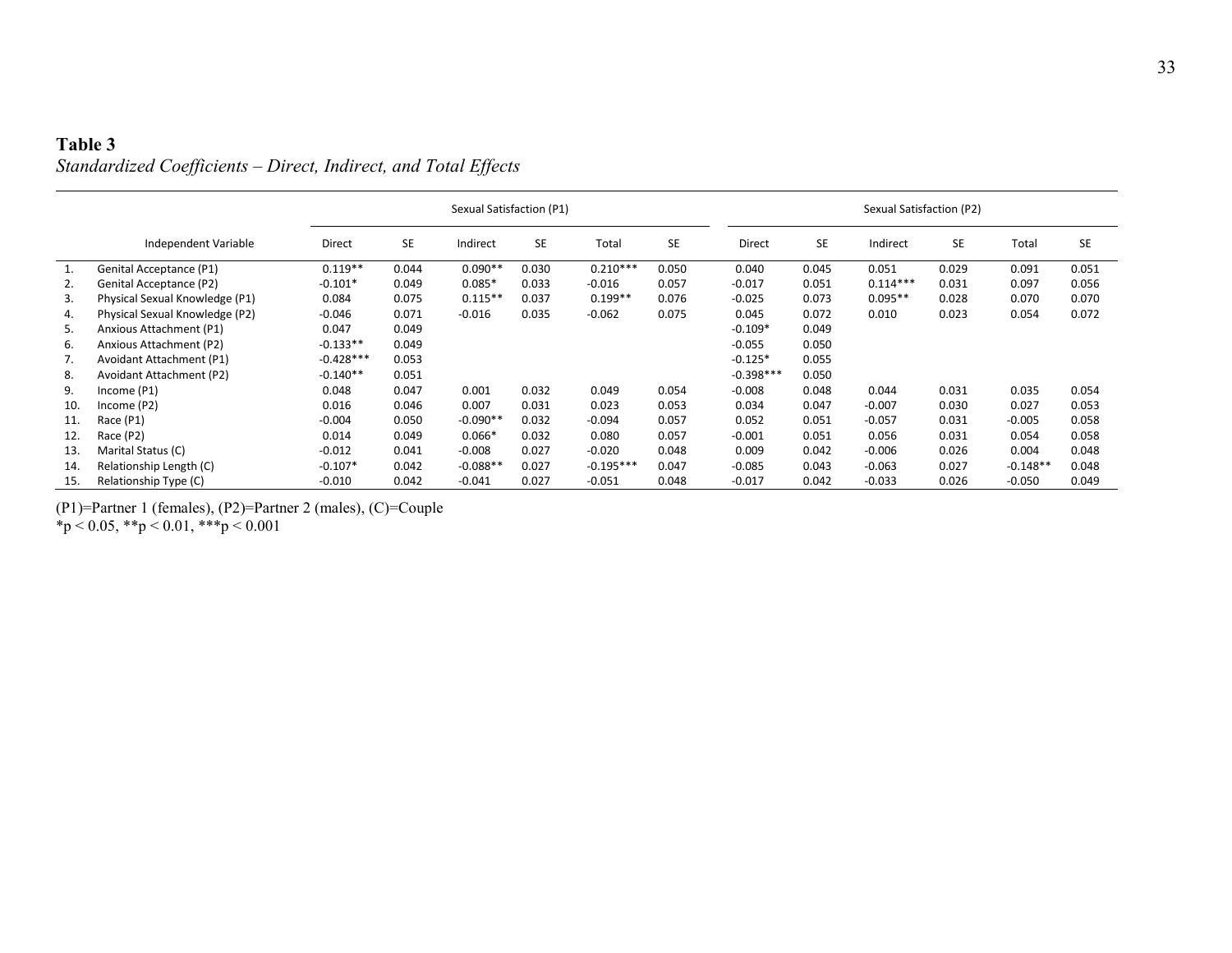# **Table 4**

*Physical Sexual Knowledge – Means and T Tests*

<span id="page-41-0"></span>

|    |                                                | Partner 1 (females) |           | Partner 2 (males) |           |           |
|----|------------------------------------------------|---------------------|-----------|-------------------|-----------|-----------|
|    | Items                                          | Mean                | <b>SD</b> | Mean              | <b>SD</b> | T Test    |
|    | 1. My level of knowledge impacts the           | 5.94                | 1.54      | 5.97              | 1.53      | $-0.55$   |
|    | quality of the relationship.                   |                     |           |                   |           |           |
| 2. | My level of knowledge of how my                | 5.09                | 1.87      | 5.31              | 1.95      | $-2.51**$ |
|    | body works in reference to sex.                |                     |           |                   |           |           |
| 3. | My level of knowledge about how my             | 4.79                | 1.97      | 4.43              | 2.16      | $4.11***$ |
|    | partner's body works in reference to           |                     |           |                   |           |           |
|    | sex.                                           |                     |           |                   |           |           |
|    | 4. My partner's level of knowledge             | 4.24                | 2.10      | 4.48              | 2.10      | $-2.73**$ |
|    | about how my body works in                     |                     |           |                   |           |           |
|    | reference to sex.                              |                     |           |                   |           |           |
|    | 5. My partner's level of knowledge             | 4.81                | 1.96      | 4.60              | 2.08      | 2.38**    |
|    | about how his/her body works in                |                     |           |                   |           |           |
|    | reference to sex.                              |                     |           |                   |           |           |
| 6. | My level of knowledge about how the            | 5.09                | 1.87      | 4.43              | 2.16      | $7.40***$ |
|    | female body works in reference to              |                     |           |                   |           |           |
|    | sex.<br>7. My level of knowledge about how the | 5.31                | 1.96      | 4.79              | 1.98      | 5.59***   |
|    | male body works in reference to sex.           |                     |           |                   |           |           |
|    | 8. Female level of knowledge about the         | 5.08                | 1.87      | 4.79              | 1.97      | 5.29***   |
|    | female body vs the male body.                  |                     |           |                   |           |           |
| 9. | Male level of knowledge about the              | 4.43                | 2.16      | 5.31              | 1.95      | 11.83***  |
|    | female body vs the male body.                  |                     |           |                   |           |           |

 $*_p$  < 0.05,  $*_p$  < 0.01,  $**_p$  < 0.001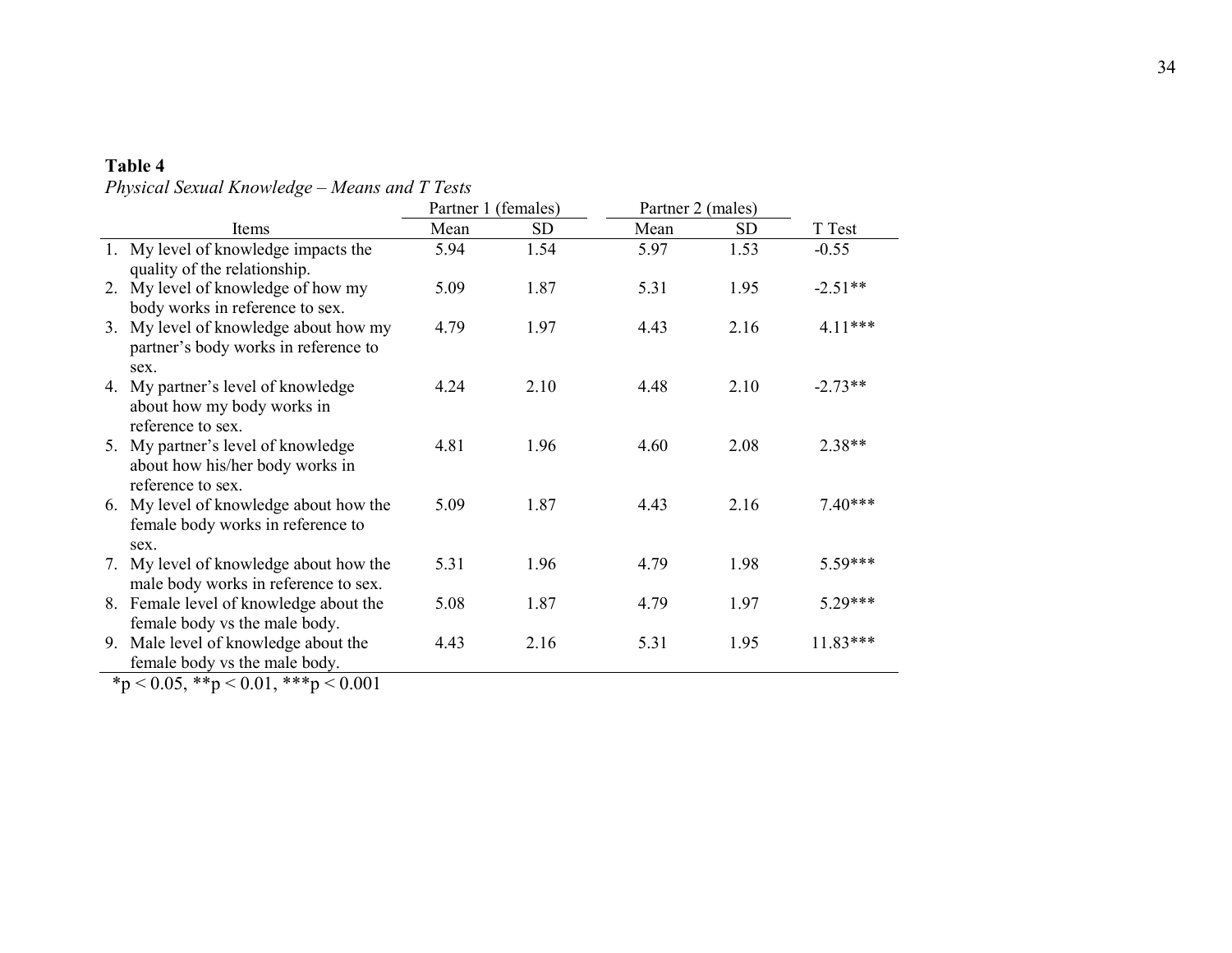# <span id="page-42-0"></span>**Figure 1**



*Conceptual Model of the Pathways of Physical Aspects of Sexuality*

\*BP = Both Partners